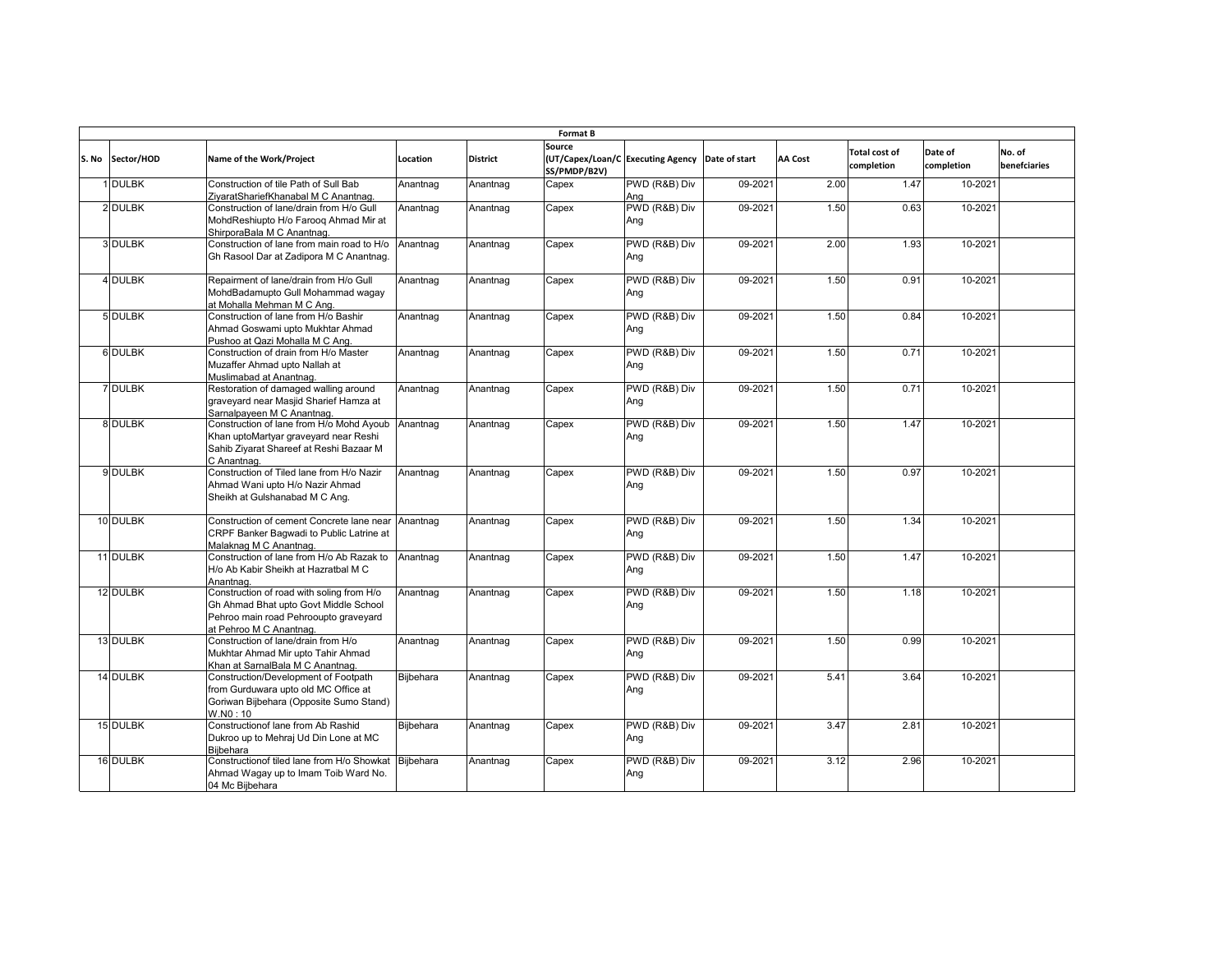| S. No | Sector/HOD | Name of the Work/Project                                                                                                                                                            | Location  | <b>District</b> | Source<br>SS/PMDP/B2V) | (UT/Capex/Loan/C Executing Agency Date of start |         | <b>AA Cost</b> | <b>Total cost of</b><br>completion | Date of<br>completion | No. of<br>benefciaries |
|-------|------------|-------------------------------------------------------------------------------------------------------------------------------------------------------------------------------------|-----------|-----------------|------------------------|-------------------------------------------------|---------|----------------|------------------------------------|-----------------------|------------------------|
|       | 17 DULBK   | Beautification of land in front of Police<br>Station at National Highway Biibehara<br>Ward No. 08                                                                                   | Bijbehara | Anantnag        | Capex                  | PWD (R&B) Div<br>Ana                            | 09-2021 | 2.50           | 1.82                               | 10-2021               |                        |
|       | 18 DULBK   | Construction of tiled lane from shop of<br>Noor Mohd Salroo to H/o Nazir Ahmad<br>Salroo at Naid Mohalla Biibehara                                                                  | Bijbehara | Anantnag        | Capex                  | PWD (R&B) Div<br>Ang                            | 09-2021 | 1.00           | 0.86                               | 10-2021               |                        |
|       | 19 DULBK   | Restoration/ renovation of Washroom<br>including Disposal System at MC Bijbehara<br>at MC Biibehara Ward No. 14                                                                     | Biibehara | Anantnag        | Capex                  | PWD (R&B) Div<br>Ang                            | 09-2021 | 1.80           | 0.88                               | 10-2021               |                        |
|       | 20 DULBK   | Construction of R-wall & Tiled Path near<br>Masjid Showgani Setari Mohalla Ward No.<br>11                                                                                           | Bijbehara | Anantnag        | Capex                  | PWD (R&B) Div<br>Ang                            | 09-2021 | 1.50           | 0.85                               | 10-2021               |                        |
|       | 21 DULBK   | Construction of Lane/ Drain from H/o Nazir<br>Ahmad Hakeem to H/o Ali Mohd Zargar at<br>Karewa Colony Bijbehara                                                                     | Bijbehara | Anantnag        | Capex                  | PWD (R&B) Div<br>Ang                            | 09-2021 | 1.50           | 1.26                               | 10-2021               |                        |
|       | 22 DULBK   | Construction of Cement Concrete Lane<br>near H/o Fayaz Ahmad Qadri at Qazi<br>Mohalla including laying of PVC Pipes.                                                                | Bijbehara | Anantnag        | Capex                  | PWD (R&B) Div<br>Ang                            | 09-2021 | 1.20           | 0.95                               | 10-2021               |                        |
|       | 23 DULBK   | Construction of Protection bund near H/O<br>Mst Sakeena Banoo at Khudhamam ward<br>no 05 MC Dooru Verinag                                                                           | Bijbehara | Anantnag        | Capex                  | PWD (R&B) Div<br>Ang                            | 09-2021 | 1.00           | 0.88                               | 10-2021               |                        |
|       | 24 DULBK   | Construction of tile path near Agriculture<br>Department to H/O Nazir Ahmad Bhat at<br>Nadoora MC Dooru Verinag                                                                     | Bijbehara | Anantnag        | Capex                  | PWD (R&B) Div<br>Ang                            | 09-2021 | 1.00           | 0.92                               | 10-2021               |                        |
|       | 25 DULBK   | Construction of I Drain from H/O Ab Rashid Bijbehara<br>sheikh to H/O Mohd Ayoub shah via H/O<br>Peer Myser hussain and Habba Sheikh at<br>Khudhamam Ward no 05 MC Dooru<br>Verinag |           | Anantnag        | Capex                  | PWD (R&B) Div<br>Ang                            | 09-2021 | 2.00           | 1.28                               | 10-2021               |                        |
|       | 26 DULBK   | Balance work of Fencing of Graveyard<br>near near h/O Ab Hamid Wagay to Rice<br>Mill infront of H/O Ab Majeed Wagay ward<br>no 06 MC Dooru Verinag                                  | Bijbehara | Anantnag        | Capex                  | PWD (R&B) Div<br>Ang                            | 09-2021 | 1.00           | 0.81                               | 10-2021               |                        |
|       | 27 DULBK   | Construction of drain near H/o Nisar<br>Ahmad Naikoo to H/O Ali Mohd Mantoo<br>Ward no 03 MC Dooru Verinag                                                                          | Bijbehara | Anantnag        | Capex                  | PWD (R&B) Div<br>Ang                            | 09-2021 | 1.50           | 1.35                               | 10-2021               |                        |
|       | 28 DULBK   | Construction of path from Main Road to<br>H/O Mohd Akbar Wagay at Bonagund<br>Ward no 11 MC Dooru Verinag                                                                           | Bijbehara | Anantnag        | Capex                  | PWD (R&B) Div<br>Ang                            | 09-2021 | 2.00           | 1.00                               | 10-2021               |                        |
|       | 29 DULBK   | Construction of Footsteps to Ziyarat<br>Shareef at Kokagund Ward No 17 MC<br>Dooru Verinag                                                                                          | Bijbehara | Anantnag        | Capex                  | PWD (R&B) Div<br>Ang                            | 09-2021 | 1.00           | 0.74                               | 10-2021               |                        |
|       | 30 DULBK   | Fencing of Graveyard near PHE Office<br>Verinag ward no 12 at MC Dooru Verinag                                                                                                      | Bijbehara | Anantnag        | Capex                  | PWD (R&B) Div<br>Ang                            | 09-2021 | 2.30           | 1.70                               | 10-2021               |                        |
|       | 31 DULBK   | Fencing of Graveyard (Balance work) near<br>H/O Gull Mohd Shalla to H/O Gull Mohd<br>Bhat at Mirmaidan Ward no 06 MC Dooru<br>Verinag                                               | Bijbehara | Anantnag        | Capex                  | PWD (R&B) Div<br>Ang                            | 10-2021 | 1.00           | 0.56                               | 10-2021               |                        |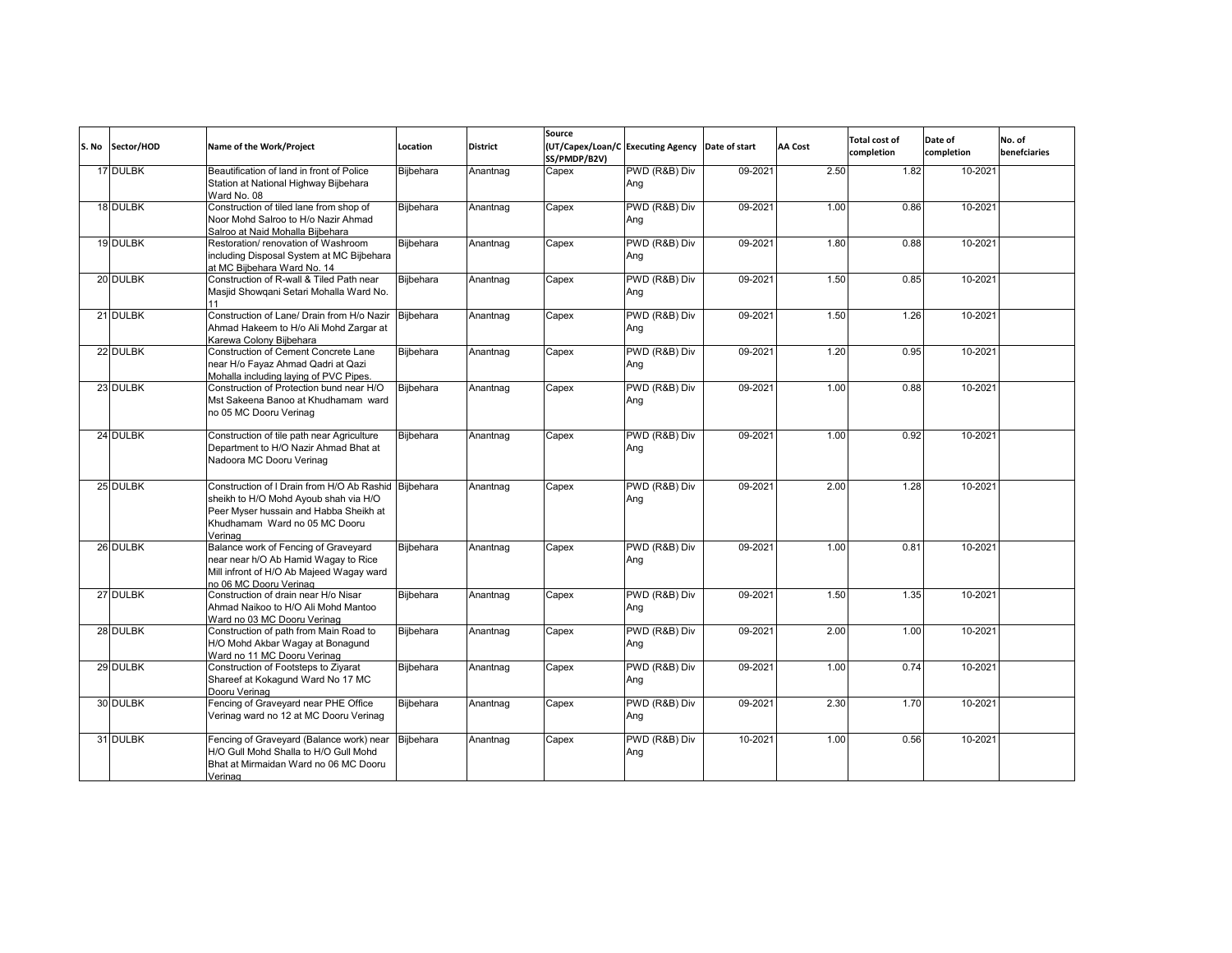| S. No Sector/HOD | Name of the Work/Project                                                                                                                   | Location         | <b>District</b> | Source<br>SS/PMDP/B2V) | (UT/Capex/Loan/C Executing Agency Date of start |         | <b>AA Cost</b> | <b>Total cost of</b><br>completion | Date of<br>completion | No. of<br>benefciaries |
|------------------|--------------------------------------------------------------------------------------------------------------------------------------------|------------------|-----------------|------------------------|-------------------------------------------------|---------|----------------|------------------------------------|-----------------------|------------------------|
| 32 DULBK         | Construction of CC path near H/O Gulzar<br>Ahmad Veeray to onwards at Mirmaidan<br>ward no 07 MC Dooru Verinag                             | Bijbehara        | Anantnag        | Capex                  | PWD (R&B) Div<br>Ang                            | 10-2021 | 0.60           | 0.46                               | 11-2021               |                        |
| 33 DULBK         | Construction of path (Balance work) near<br>H/O Manzoor Ahmad Shah to H/O Ab Gani<br>Khan at Chontipora Ward no 15 MC Dooru<br>Verinag     | <b>Biibehara</b> | Anantnag        | Capex                  | PWD (R&B) Div<br>Ang                            | 10-2021 | 1.00           | 0.70                               | 11-2021               |                        |
| 34 DULBK         | Construction of drain from the H/o Mohd<br>Ishaq Shah to Haji Gh<br>Nabi Tantray (Ward No 04)                                              | Aishmugam        | Anantnag        | Capex                  | PWD (R&B) Div<br>Ang                            | 10-2021 | 2.00           | 1.33                               | 11-2021               |                        |
| 35 DULBK         | Construction of burst wall/support wall at<br>Haji Mohalla<br>Ward No (03) from the H/o Mohd<br>Abdullah Ganai to H/o Mohd Yaqoob<br>Ganie | Aishmuqam        | Anantnag        | Capex                  | PWD (R&B) Div<br>Ang                            | 10-2021 | 2.00           | 1.57                               | 11-2021               |                        |
| 36 DULBK         | Construction of lane & drain from Peer<br>Masjid<br>to Abdul Rehman Khadim Ward No 06)                                                     | Aishmugam        | Anantnag        | Capex                  | PWD (R&B) Div<br>Ang                            | 10-2021 | 2.00           | 1.56                               | 11-2021               |                        |
| 37 DULBK         | Construction of R-wall of Jamia Masjid At<br>Grend W.No 01                                                                                 | Aishmugam        | Anantnag        | Capex                  | PWD (R&B) Div<br>Ang                            | 10-2021 | 0.80           | 0.65                               | 11-2021               |                        |
| 38 DULBK         | Construction of steps from culvert via<br>Masjid up to hill side W.No 02                                                                   | Aishmugam        | Anantnag        | Capex                  | PWD (R&B) Div<br>Ana                            | 10-2021 | 0.80           | 0.68                               | 11-2021               |                        |
| 39 DULBK         | Construction of lane from<br>H/o Faroog Ahmad Sofi to Gh Rasool Mir<br>W.No 05                                                             | Aishmuqam        | Anantnag        | Capex                  | PWD (R&B) Div<br>Ang                            | 10-2021 | 0.90           | 0.76                               | 11-2021               |                        |
| 40 DULBK         | Construction of lane/drain from H/o Gh<br>Hassan to Magray Masiid W.No: 08                                                                 | Aishmugam        | Anantnag        | Capex                  | PWD (R&B) Div<br>Ana                            | 10-2021 | 0.80           | 0.65                               | 11-2021               |                        |
| 41 DULBK         | Construction of steps from shop of<br>fLateef Mohd Shah to H/o Mohd<br>Abdullah Shah W.No: 12                                              | Aishmugam        | Anantnag        | Capex                  | PWD (R&B) Div<br>Ang                            | 10-2021 | 0.80           | 0.66                               | 11-2021               |                        |
| 42 DULBK         | Constt. of Lane and Drain from H/o. Late<br>Mohd Ramzan Sheikh to H/o Bashir<br>Ahmad Lone at Ganiepora Ward No. (01.                      | Mattan           | Anantnag        | Capex                  | PWD (R&B) Div<br>Ang                            | 10-2021 | 2.50           | 2.02                               | 11-2021               |                        |
| 43 DULBK         | Construction of lane from Main road upto<br>H/o Mohd Hussain Shah ward No 2<br>Ganaipora MC Mattan                                         | Mattan           | Anantnag        | Capex                  | PWD (R&B) Div<br>Ana                            | 10-2021 | 2.50           | 2.07                               | 11-2021               |                        |
| 44 DULBK         | Construction of R/Wall at Pranbawan<br>Masjid Sharief ward No 9 MC Mattan                                                                  | Mattan           | Anantnag        | Capex                  | PWD (R&B) Div<br>Ana                            | 10-2021 | 2.00           | 1.63                               | 11-2021               |                        |
| 45 DULBK         | Construction of lane/drain from H/o M<br>Rajab Bhat to H/o Gh Hassan Bhat ward<br>No 3 Lonepora MC Mattan                                  | Mattan           | Anantnag        | Capex                  | PWD (R&B) Div<br>Ana                            | 10-2021 | 2.00           | 1.55                               | 11-2021               |                        |
| 46 DULBK         | Constt.of Foot Bridge near H/O: Mh.<br>Magbool Sheikh at (Upper Bindoo) MC<br>Kokernag.                                                    | Kokernag         | Anantnag        | Capex                  | PWD (R&B) Div<br>Ana                            | 10-2021 | 1.00           | 0.73                               | 11-2021               |                        |
| 47 DULBK         | Constt. of Drain from H/O: Peer Mohd<br>Magbool to H/O: Peer Ab. Rashid at<br>(Upper Bindoo MC Kokernag.                                   | Kokernag         | Anantnag        | Capex                  | PWD (R&B) Div<br>Ang                            | 10-2021 | 1.50           | 0.73                               | 11-2021               |                        |
| 48 DULBK         | Constt. of Lane/ Drain from Ab Gani Malik<br>to H/O:Ashiq Hussian Shah at (Upper<br>Bindoo) MC Kokernag.                                   | Kokernag         | Anantnag        | Capex                  | PWD (R&B) Div<br>Ang                            | 10-2021 | 1.50           | 1.47                               | 11-2021               |                        |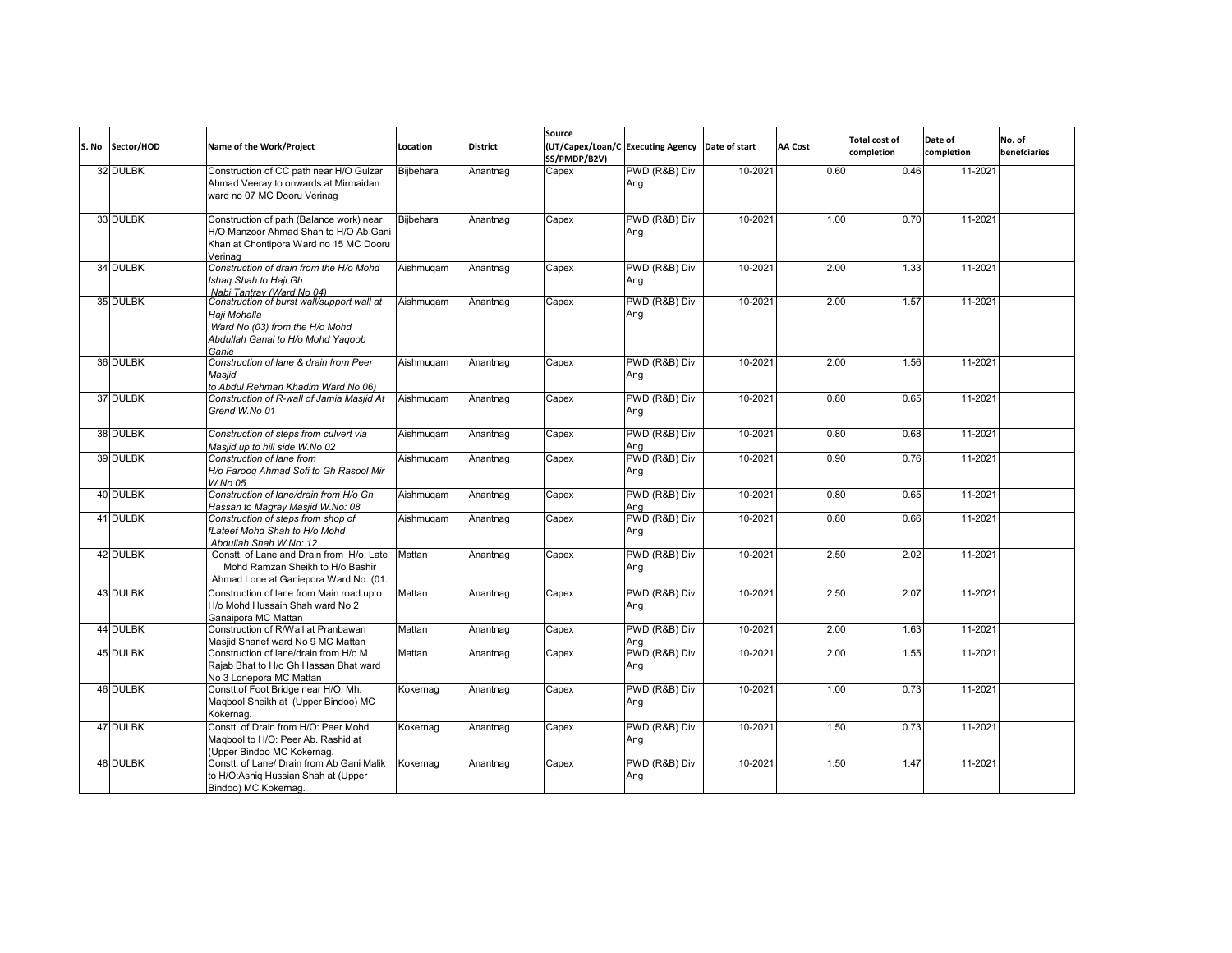| S. No | Sector/HOD | Name of the Work/Project                                                                                                      | Location    | <b>District</b> | Source<br>SS/PMDP/B2V) | (UT/Capex/Loan/C Executing Agency Date of start |             | <b>AA Cost</b> | <b>Total cost of</b><br>completion | Date of<br>completion | No. of<br>benefciaries |
|-------|------------|-------------------------------------------------------------------------------------------------------------------------------|-------------|-----------------|------------------------|-------------------------------------------------|-------------|----------------|------------------------------------|-----------------------|------------------------|
|       | 49 DULBK   | Constt. of Drain from H/O: Khursheed Ah.<br>Malik to H/O: Ab. Hameed Akhoon AT<br>(Upper Bindoo) MC Kokernag.                 | Kokernag    | Anantnag        | Capex                  | PWD (R&B) Div<br>Ang                            | 10-2021     | 1.00           | 0.48                               | 11-2021               |                        |
|       | 50 DULBK   | Constt. of Footpath from main road to H/O:<br>Gh. Nabi Bhat at (Lower Bindoo)<br>Bouthipora MC Kokernag.                      | Kokernag    | Anantnag        | Capex                  | PWD (R&B) Div<br>Ang                            | 10-2021     | 1.00           | 0.75                               | 11-2021               |                        |
|       | 51 DULBK   | Constt. of Drain from H/O: Gh Rasool<br>Wani towards Ab.Rashid Wani (Lower<br>Bindoo) Wani Check.MC Kng.                      | Kokernag    | Anantnag        | Capex                  | PWD (R&B) Div<br>Ang                            | 10-2021     | 1.00           | 0.63                               | 11-2021               |                        |
|       | 52 DULBK   | Constt. Drain from H/O: Ab Rashid Bhat to<br>Gh, Qadir Wani at (Lower Bindoo) MC<br>Kokernag.                                 | Kokernag    | Anantnag        | Capex                  | PWD (R&B) Div<br>Ang                            | 07-2021     | 2.00           | 0.44                               | 09-2021               |                        |
|       | 53 DULBK   | Construction of Lane from Muzzafar<br>Ahmad Zargar towards H/ Mohd Amin Sofi<br>at Khazirshah Mohalla Achabal                 | Achabal     | Anantnag        | Capex                  | PWD (R&B) Div<br>Ang                            | 12-2021     | 1.80           | 0.00                               | 09-2021               |                        |
|       | 54 DULBK   | Construction of Tile Path from main road<br>towards Mohd Igbal Shah at Sofi Mohalla<br>Achabal                                | Achabal     | Anantnag        | Capex                  | PWD (R&B) Div<br>Ang                            | 12-2021     | 1.00           |                                    | 09-2021               |                        |
|       | 55 DULBK   | Construction of Fencing of Graveyard<br>opposite Boys Higher Secondary Achabal<br>at Magray Mohalla Achabal                   | Achabal     | Anantnag        | Capex                  | PWD (R&B) Div<br>Ang                            | 12-2021     | 2.00           |                                    | 09-2021               |                        |
|       | 56 DULBK   | Construction of Drain near H/o Ab salaam<br>Wani to Shop of Shabir Ahmad Wani at<br>Mir Mohalla Achabal                       | Achabal     | Anantnag        | Capex                  | PWD (R&B) Div<br>Ang                            | 12-2021     | 0.50           |                                    | 09-2021               |                        |
|       | 57 DULBK   | Chain link fencing of Masjid Sharif Ward<br>No. 01 Kurigam, MC Qazigund.                                                      | Qazigund    | Anantnag        | Capex                  | PWD (R&B) Div<br>Ana                            | 01-2022     | 1.50           | 0.99                               | 03-2022               |                        |
|       | 58 DULBK   | Construction of Tile Path from Panzath<br>Link Road upto Govt. Middle School Ward<br>No. 03. MC Qazigund                      | Qazigund    | Anantnag        | Capex                  | PWD (R&B) Div<br>Ang                            | 01-2022     | 1.50           | 1.11                               | 03-2022               |                        |
|       | 59 DULBK   | Construction of Tile Path from Panzath<br>Link Road upto Govt. Middle School Ward<br>No. 03. MC Qazigund                      | Qaziqund    | Anantnag        | Capex                  | PWD (R&B) Div<br>Ang                            | 01-2022     | 1.50           | 0.93                               | 03-2022               |                        |
|       | 60 DULBK   | Construction/Extension of Tile Path from<br>H/O Nazir Ahmad Wagay to Old<br>Graveyard W. No. 04, MC Qazigund                  | Qazigund    | Anantnag        | Capex                  | PWD (R&B) Div<br>Ang                            | 01-2022     | 1.50           | 1.11                               | 03-2022               |                        |
|       | 61 DULBK   | Constt. Of Lane from Link Road to Ghat<br>at Harim Mohalla Municipal Committee<br>Seer-Hamdan                                 | Seer Hamdan | Anantnag        | Capex                  | PWD (R&B) Div<br>Ang                            | 07-2021     |                |                                    | 09-2021               |                        |
|       | 62 DULBK   | Constt. Of Lane from H/O Gh. Hassan<br>Bhat to H/O Sonaullah Bhat at Chan<br>Mohalla M.C. Seer Hamdan                         | Seer Hamdan | Anantnag        | Capex                  | PWD (R&B) Div<br>Ang                            | $07 - 2021$ |                |                                    | 09-2021               |                        |
|       | 63 DULBK   | Constt. Of lane n from H/o Nazir Ah.<br>Ganie to H/o Mohd Shafi wani at Makdam<br>Mohalla Municipal Committee Seer-<br>Hamdan | Seer Hamdan | Anantnag        | Capex                  | PWD (R&B) Div<br>Ang                            | 07-2021     |                |                                    | 09-2021               |                        |
|       | 64 DULBK   | Constt. of lane from Eig Ghat bridge to<br>H/O Gh. Hassan Ganie At Gard Mohalla<br>M.C. Seer-Hamdan                           | Seer Hamdan | Anantnag        | Capex                  | PWD (R&B) Div<br>Ang                            | 07-2021     |                |                                    | 09-2021               |                        |
|       | 65 DULBK   | Constt. of R/Wall on the back side of H/O<br>Mohd Shafi Shah and other at Peer<br>Mohalla M.C. Seer-Hamdan                    | Seer Hamdan | Anantnag        | Capex                  | PWD (R&B) Div<br>Ang                            | 07-2021     |                |                                    | 09-2021               |                        |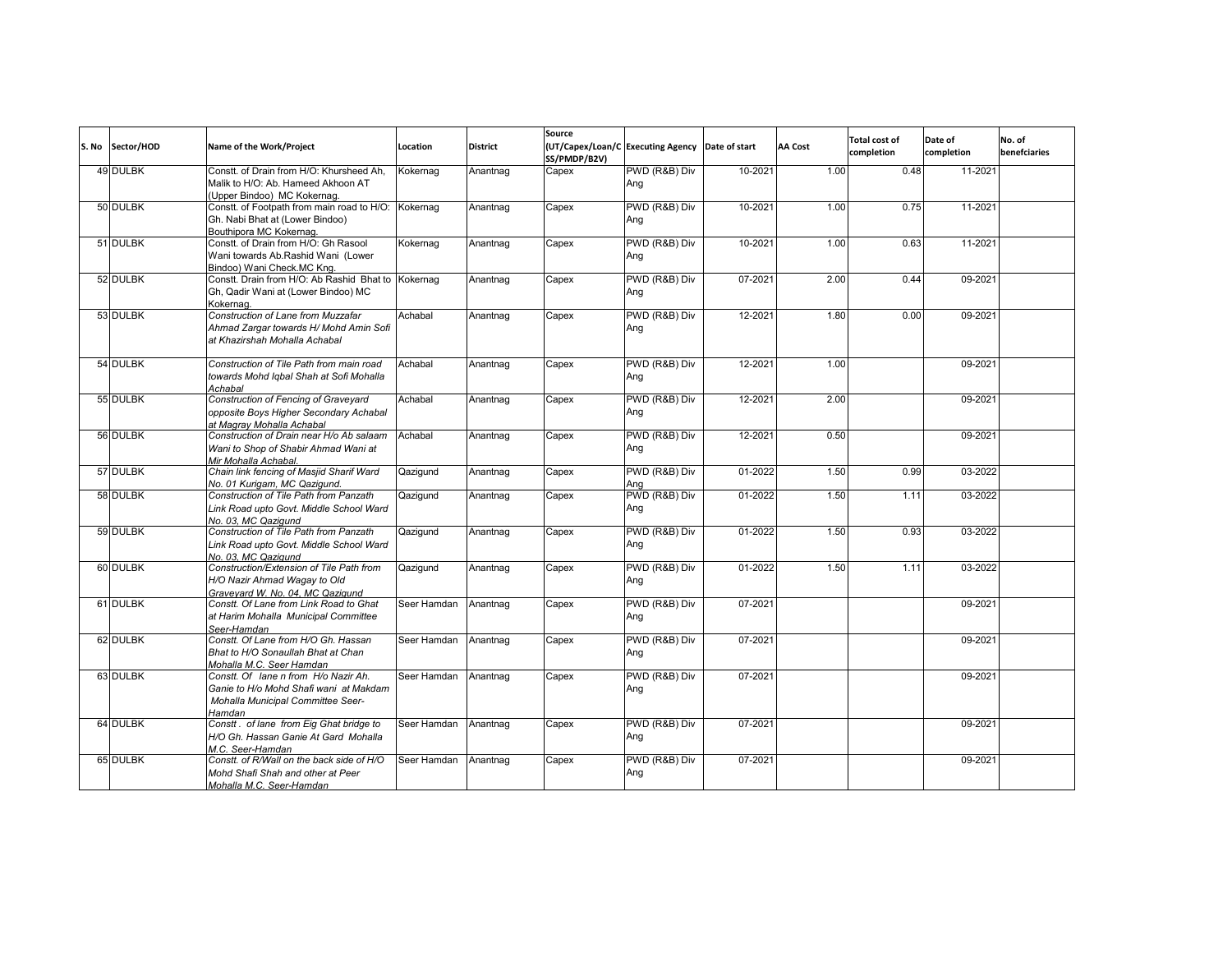| S. No | Sector/HOD | Name of the Work/Project                                                                                                                                                     | Location    | <b>District</b> | Source<br>SS/PMDP/B2V) | (UT/Capex/Loan/C Executing Agency Date of start |         | <b>AA Cost</b> | <b>Total cost of</b><br>completion | Date of<br>completion | No. of<br>benefciaries |
|-------|------------|------------------------------------------------------------------------------------------------------------------------------------------------------------------------------|-------------|-----------------|------------------------|-------------------------------------------------|---------|----------------|------------------------------------|-----------------------|------------------------|
|       | 66 DULBK   | Reparis of Ghat near H/O Mohd Akram<br>Bhat at Khan Mohalla M.C.Seer-Hamdan                                                                                                  | Seer Hamdan | Anantnag        | Capex                  | PWD (R&B) Div<br>Ang                            | 11-2021 |                |                                    | 09-2021               |                        |
|       | 67 DULBK   | Reparis of P/Bund neagr H/O Nazir<br>ahmad Khan to H/o Javaid Ahmad At<br>Khan Moalla Mohalla M.C.Seer-Hamdan                                                                | Seer Hamdan | Anantnag        | Capex                  | PWD (R&B) Div<br>Ang                            | 11-2021 |                |                                    | 09-2021               |                        |
|       | 68 DULBK   | Constt. Of R/Wall near H/O Manzoor<br>Ahmad Ganie and Other at Sadabal<br>Bahar Colony M.C.Seer-Hamdan                                                                       | Seer Hamdan | Anantnag        | Capex                  | PWD (R&B) Div<br>Ang                            | 11-2021 |                |                                    | 09-2021               |                        |
|       | 69 DULBK   | Fixing of Iron main Gate to Town Hall at<br>Municipal Committee Seer-Hamdan<br>W.No: 01                                                                                      | Seer Hamdan | Anantnag        | Capex                  | PWD (R&B) Div<br>Ang                            | 11-2021 |                |                                    | 09-2021               |                        |
|       | 70 DULBK   | Constt. of Lane from H/O Ab. Rashid<br>Ganie to H/O Gh. Mohd Ganie at Gund<br>Bagh Seer Hamdan W.No:01.                                                                      | Seer Hamdan | Anantnag        | Capex                  | PWD (R&B) Div<br>Ang                            | 11-2021 |                |                                    | 09-2021               |                        |
|       | 71 DULBK   | Constt. of from lane H/o Ab. Samad Malik<br>to H/o Mohd Khalil Malik at Malik Mohalla<br>Municipal Committee Seer-Hamdan<br>W.No:03                                          | Seer Hamdan | Anantnag        | Capex                  | PWD (R&B) Div<br>Ang                            | 11-2021 |                |                                    | 09-2021               |                        |
|       | 72 DULBK   | Constt. of lane by way of Bolder filling and<br>soil melting from H/O Fayaz Ahmad<br>Sheikh to H/o Ab. Salam Bhat at Peer<br>Mohalla at Astan Mohalla Seer-Hamdan<br>W.No:07 | Seer Hamdan | Anantnag        | Capex                  | PWD (R&B) Div<br>Ang                            | 11-2021 |                |                                    | 09-2021               |                        |
|       | 73 DULBK   | Constt. of lane/drain from Masjid Sgareef<br>Peer Mohalla to Masjid Shareef Kral<br>Mohalla W.No:08                                                                          | Seer Hamdan | Anantnag        | Capex                  | PWD (R&B) Div<br>Ang                            | 11-2021 |                |                                    | 09-2021               |                        |
|       | 74 DULBK   | Repairing/ renovation of Town Hall<br>Pahalgam by way of truss work, painting<br>and paneling                                                                                | Pahalgam    | Anantnag        | Capex                  | PWD (R&B) Div<br>Ang                            | 06-2021 | 4.30           | 2.83                               | 07-2021               |                        |
|       | 75 DULBK   | Repairing / renovation of Toilet blocks by<br>way of sanitary fittings concrete work,<br>painting at ward no. 08 & 09 Laripora<br>Manzimpora                                 | Pahalgam    | Anantnag        | Capex                  | PWD (R&B) Div<br>Ang                            | 06-2021 | 3.30           | 2.43                               | 07-2021               |                        |
|       | 76 DULBK   | Construction of cement concrete tile path<br>from main road to H/o: Gh. Qadir Raina<br>ward No. 11 at Laripora Upper                                                         | Pahalgam    | Anantnag        | Capex                  | PWD (R&B) Div<br>Ang                            | 06-2021 | 4.00           | 2.75                               | 07-2021               |                        |
|       | 77 DULBK   | Construction of cement concrete tile path<br>from main road to Manzoor Ahmad Lone<br>ward No. 08 at parray Pora Laripora                                                     | Pahalgam    | Anantnag        | Capex                  | PWD (R&B) Div<br>Ang                            | 06-2021 | 3.00           | 2.09                               | 07-2021               |                        |
|       | 78 DULBK   | Construction of cement concrete tile path<br>at Masjid Shareef Laripora (W. No. 09                                                                                           | Pahalgam    | Anantnag        | Capex                  | PWD (R&B) Div<br>Ang                            | 06-2021 | 3.00           | 2.22                               | 07-2021               |                        |
|       | 79 DULBK   | Development of parking place for Municipal Kulgam<br>Staff Vehicles in Front of Town Hall<br>Building with Iron Grill.(IDMT 2020-21)                                         |             | Kulgam          | Capex                  | PWD (R&B) Div<br>Kulgam                         | 11-2021 | 1.67           | 1.67                               | 09-2021               |                        |
|       | 80 DULBK   | Construction of protection wall/Drain from<br>H/O Gh Ahmad Laway Via Ahmad Laway<br>near Nand Kul Chawalgam (IDMT 2020-21)                                                   | Kulgam      | Kulgam          | Capex                  | PWD (R&B) Div<br>Kulgam                         | 10-2019 | 1.32           | 0.95                               | 12-2019               |                        |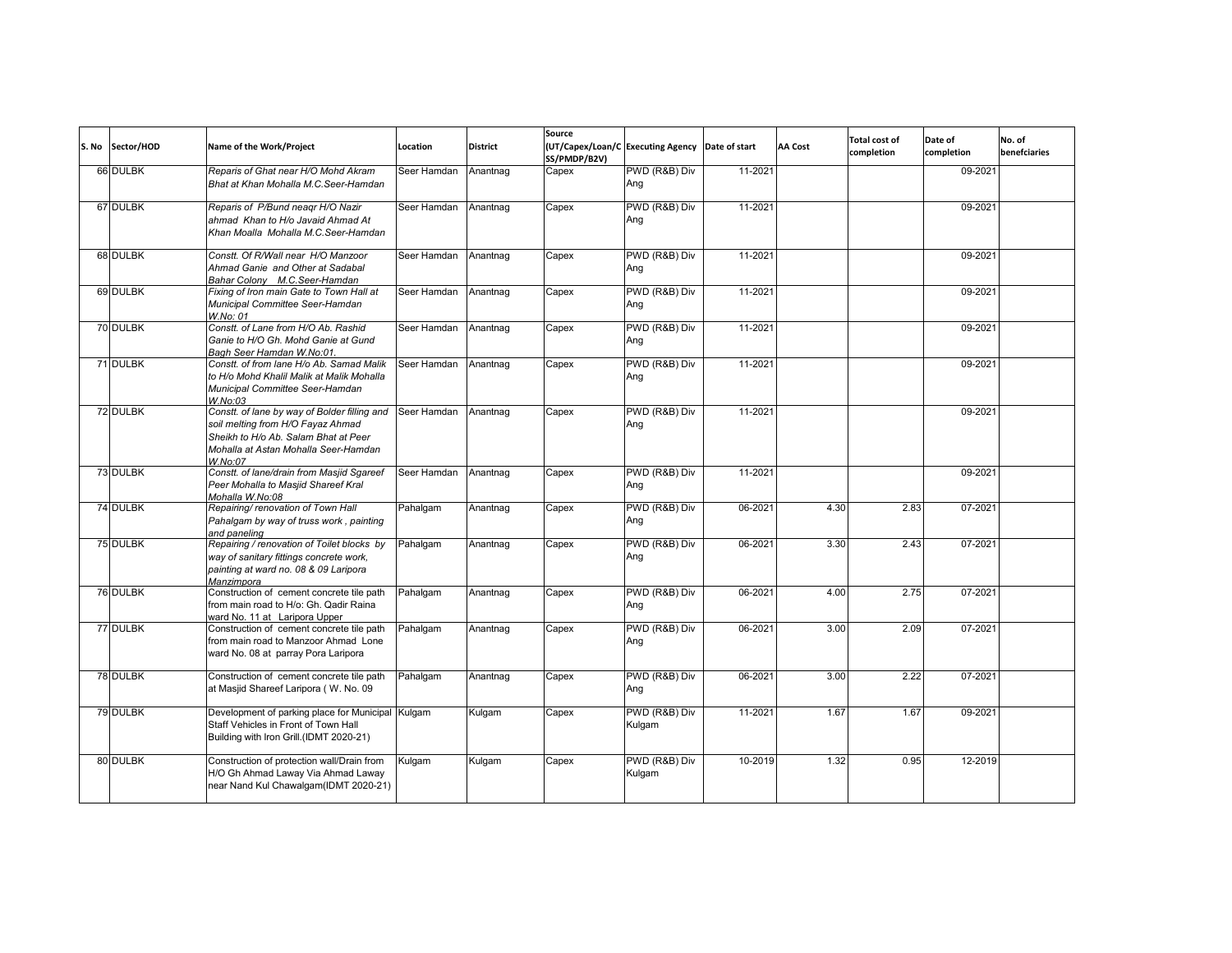| S. No | Sector/HOD | Name of the Work/Project                                                                                                                                             | Location | <b>District</b> | Source<br>SS/PMDP/B2V) | (UT/Capex/Loan/C Executing Agency Date of start |         | AA Cost | <b>Total cost of</b><br>completion | Date of<br>completion | No. of<br>benefciaries |
|-------|------------|----------------------------------------------------------------------------------------------------------------------------------------------------------------------|----------|-----------------|------------------------|-------------------------------------------------|---------|---------|------------------------------------|-----------------------|------------------------|
|       | 81 DULBK   | Construction of Link Road from main Road<br>Bon Kandipora via H/O Mohd Amin Dar<br>onwards at Mc Kulgam(IDMT 2020-21)                                                | Kulgam   | Kulgam          | Capex                  | PWD (R&B) Div<br>Kulgam                         | 08-2021 | 2.02    | 1.75                               | 09-2021               |                        |
|       | 82 DULBK   | Construction of lane Drain from Main<br>Road Bonpora to H/O Mushtag Ahmad<br>Lone and Constt. Of Lane/Drain near H/O<br>Mohd Magbool Laway Onwards (IDMT<br>2020-21) | Kulgam   | Kulgam          | Capex                  | PWD (R&B) Div<br>Kulgam                         | 11-2021 | 1.85    | 1.85                               | 10-2021               |                        |
|       | 83 DULBK   | Construction of Tiled lane from H/O Mohd<br>Jabbar Shah onwards at Zarger Mohalla<br>Mc Kulgam(IDMT 2020-21)                                                         | Kulgam   | Kulgam          | Capex                  | PWD (R&B) Div<br>Kulgam                         | 11-2021 | 1.51    | 1.42                               | 10-2021               |                        |
|       | 84 DULBK   | Construction of Tiled Lane from H/O Hilal<br>Ahmad Wani to Al-Saboor Paramedical<br>Institute MC Kulgam(IDMT 2021-22)                                                | Kulgam   | Kulgam          | Capex                  | PWD (R&B) Div<br>Kulgam                         | 11-2021 | 1.39    | 1.15                               | 10-2021               |                        |
|       | 85 DULBK   | Construction/development of women's and<br>children's park near ARTO Office<br>Kulgam(MTMP)                                                                          | Kulgam   | Kulgam          | <b>MTMP</b>            | PWD (R&B) Div<br>Kulgam                         | 11-2021 | 10.98   | 9.28                               | 10-2021               |                        |
|       | 86 DULBK   | Development of Sports stadium at Kulgam<br>by Way of pitch and net practice at MC<br>Kulgam(MTMP)                                                                    | Kulgam   | Kulgam          | Capex                  | PWD (R&B) Div<br>Kulgam                         | 11-2021 | 3.77    | 3.58                               | 10-2021               |                        |
|       | 87 DULBK   | Construction of drain from NLO ab Salam<br>DFO to H/o Aabid Ahmad Pandith at<br>Ward No. 01 MC varipora                                                              | Yaripora | Kulgam          | Capex                  | PWD (R&B) Div<br>Kulgam                         | 11-2021 | 1.30    | 0.89                               | 02-2022               |                        |
|       | 88 DULBK   | Construction of Link Road from main road<br>to Aashig Hussain Shah at Ward No. 04<br>MC Yaripora                                                                     | Yaripora | Kulgam          | Capex                  | PWD (R&B) Div<br>Kulgam                         | 11-2021 | 2.00    | 1.09                               | 02-2022               |                        |
|       | 89 DULBK   | Construction of Protection Bund near<br>Masiid Sharief RD-66 Ward No. 04 MC<br>Yaripora                                                                              | Yaripora | Kulgam          | Capex                  | PWD (R&B) Div<br>Kulgam                         | 11-2021 | 1.50    | 0.47                               | 02-2022               |                        |
|       | 90 DULBK   | Construction of Drain from H/o Khalil Tak<br>to Bashir Ahmad Parray at Ward No. 05<br>MC varipora                                                                    | Yaripora | Kulgam          | Capex                  | PWD (R&B) Div<br>Kulaam                         | 11-2021 | 2.00    | 0.91                               | 02-2022               |                        |
|       | 91 DULBK   | Construction of lane from Mansoor Ahmad<br>Mir to Ab Gani Malik at Ward No. 02 Khan<br>Mohalla MC Yaripora                                                           | Yaripora | Kulgam          | Capex                  | PWD (R&B) Div<br>Kulgam                         | 11-2021 | 0.70    | 0.55                               | 02-2022               |                        |
|       | 92 DULBK   | Constt of lane at different spots and R/wall<br>near Masiid Sharief at RD66 Ward No. 04<br>MC Yaripora                                                               | Yaripora | Kulgam          | Capex                  | PWD (R&B) Div<br>Kulgam                         | 12-2021 | 1.40    | 0.90                               | 02-2022               |                        |
|       | 93 DULBK   | Constt. of R/wall with lane from H/o Mohd<br>Yousuf Sheikh to NLO Ishaq Khan Ward<br>No. 02 MC Yaripora                                                              | Yaripora | Kulgam          | Capex                  | PWD (R&B) Div<br>Kulgam                         | 12-2021 | 1.40    | 1.35                               | 02-2022               |                        |
|       | 94 DULBK   | Constt. of lane/drain from H/o Mohd<br>Yousuf Malik to H/o Manzoor Ahmad Sofi<br>at Ward no. 03 MC Yaripora                                                          | Yaripora | Kulgam          | Capex                  | PWD (R&B) Div<br>Kulgam                         | 12-2021 | 1.40    | 0.80                               | 02-2022               |                        |
|       | 95 DULBK   | Constt. of lane from main road to H/o Ab<br>Satar Mir at RD66 Ward No. 04 MC<br>Yaripora.                                                                            | Yaripora | Kulgam          | Capex                  | PWD (R&B) Div<br>Kulgam                         | 12-2021 | 1.40    | 0.71                               | 02-2022               |                        |
|       | 96 DULBK   | Constt. of drain and footpath from H/o Ab<br>Satar Ganie to Zahoor Ahmad Parray at<br>Ward No. 05 MC Yaripora                                                        | Yaripora | Kulgam          | Capex                  | PWD (R&B) Div<br>Kulgam                         | 12-2021 | 1.40    | 0.57                               | 02-2022               |                        |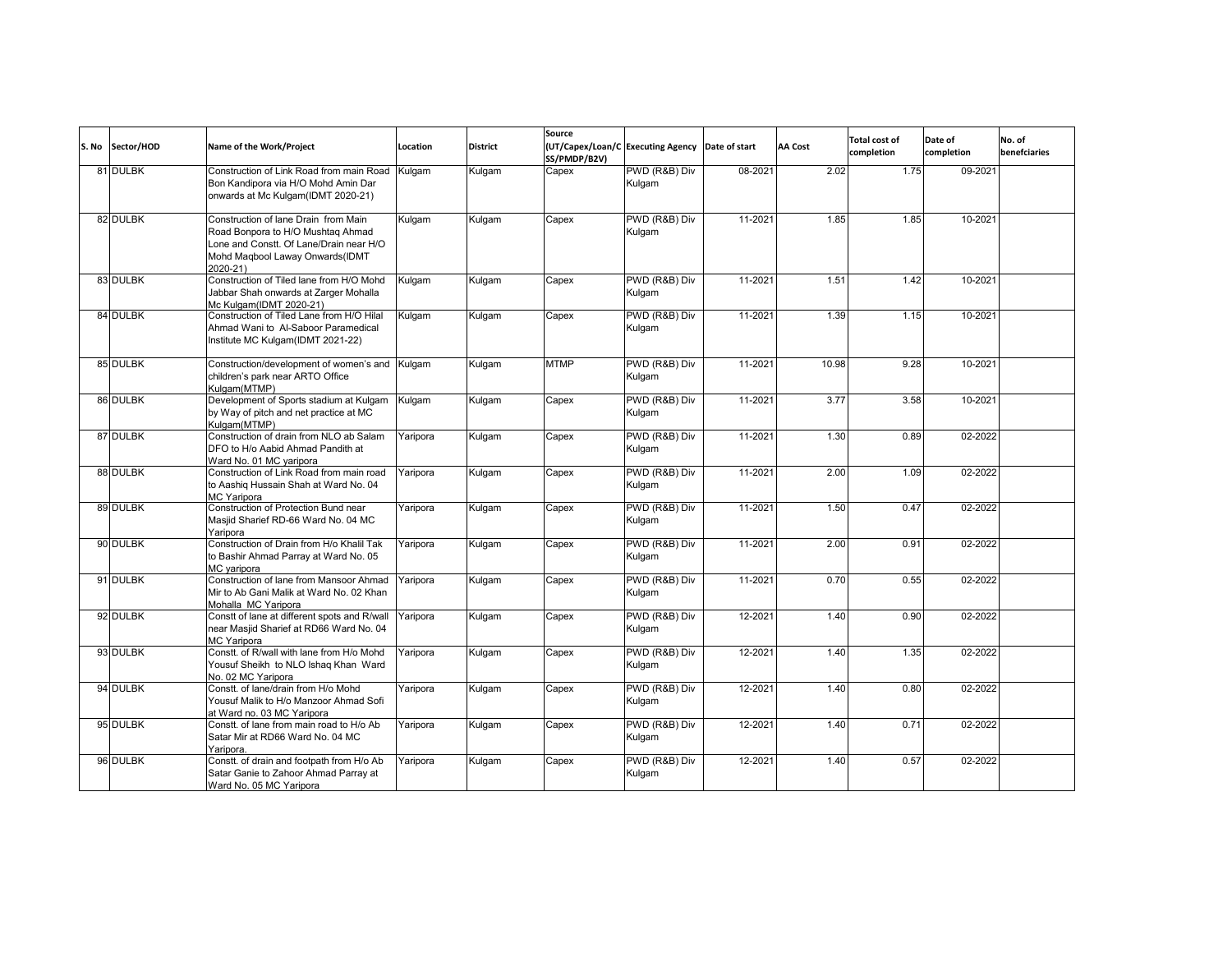| S. No | Sector/HOD | Name of the Work/Project                                                                                                           | Location | <b>District</b> | Source<br>SS/PMDP/B2V) | (UT/Capex/Loan/C Executing Agency Date of start |         | <b>AA Cost</b> | <b>Total cost of</b><br>completion | Date of<br>completion | No. of<br>benefciaries |
|-------|------------|------------------------------------------------------------------------------------------------------------------------------------|----------|-----------------|------------------------|-------------------------------------------------|---------|----------------|------------------------------------|-----------------------|------------------------|
|       | 97 DULBK   | Constt. of R/wall near H/o Bilal Ahmad<br>Moochi at H.S Bugh ward No. 06 MC<br>Yaripora                                            | Yaripora | Kulgam          | Capex                  | PWD (R&B) Div<br>Kulgam                         | 12-2021 | 1.00           | 0.53                               | 02-2022               |                        |
|       | 98 DULBK   | Constt, Of lane from H/o: Gh, Mohd, Teeli<br>upto Pandith Colony at Ward No:10<br>Ayarabad of M.C. Frisal.                         | Frisal   | Kulgam          | Capex                  | PWD (R&B) Div<br>Kulgam                         | 08-2021 | 1.40           | 1.02                               | 11-2021               |                        |
|       | 99 DULBK   | Fencing of Grave Yard at Peerbal- A ward<br>No:01 M.C. Frisal                                                                      | Frisal   | Kulgam          | Capex                  | PWD (R&B) Div<br>Kulgam                         | 08-2021 | 2.00           | 1.40                               | 10-2021               |                        |
|       | 100 DULBK  | Constt. of lane from Hospital to Masjid<br>Sharief Eidgah at Ward No:13 Karewa-B<br>of M.C. Frisal                                 | Frisal   | Kulgam          | Capex                  | PWD (R&B) Div<br>Kulgam                         | 08-2021 | 1.50           | 1.00                               | 10-2021               |                        |
|       | 101 DULBK  | Constt. of U-Shaped drain from Mohd. Ab.<br>(Orchard) to Gh. Qadir Bhat (Orchard) at<br>Ward No:13 & Ward No:01 at M.C. Frisal     | Frisal   | Kulgam          | Capex                  | PWD (R&B) Div<br>Kulgam                         | 08-2021 | 3.60           | 1.29                               | 10-2021               |                        |
|       | 102 DULBK  | Constt, of lane from Awneera road to<br>Masjid Sharief at Chilly Mohalla Ward<br>No:12 M.C. Frisal                                 | Frisal   | Kulgam          | Capex                  | PWD (R&B) Div<br>Kulgam                         | 08-2021 | 3.00           | 2.40                               | 10-2021               |                        |
|       | 103 DULBK  | Constt. of lane from H/o: Nazir Ahmad<br>Wani to H/o: Nazir Ahmad Ganie at Ward<br>No:13 M.C. Frisal                               | Frisal   | Kulgam          | Capex                  | PWD (R&B) Div<br>Kulgam                         | 08-2021 | 1.00           | 0.80                               | 10-2021               |                        |
|       | 104 DULBK  | Constt. of lane from H/o: Mushtaq Ahmad<br>Wani via H/o: Mohammad Ashraf Bhat<br>upto H/o: Ab. Majeed at Ward No:04 M.C.<br>Frisal | Frisal   | Kulgam          | Capex                  | PWD (R&B) Div<br>Kulgam                         | 08-2021 | 2.00           | 1.58                               | 10-2021               |                        |
|       | 105 DULBK  | Construction of drain from H/o: Mohd<br>Yousuf Zargar to H/o: Gh Mohiuddin Malik<br>at Zargar Mohalla Dalipora Pulwama             | Pulwama  | Pulwama         | Capex                  | PWD (R&B) Div<br>Pulwama                        | 06-2021 | 1.78           | 1.25                               | 08-2021               |                        |
|       | 106 DULBK  | Construction of P- Bund behind H/o: Mohd<br>Rafiq Dar to H/o: Gh Hassan Nengroo at<br>Prichoo Pulwama                              | Pulwama  | Pulwama         | Capex                  | PWD (R&B) Div<br>Pulwama                        | 07-2021 | 1.01           | 0.92                               | 08-2021               |                        |
|       | 107 DULBK  | Construction of lane from H/o: Kulsooma<br>akhter to H/o: Khursheed Ahmad Mir at<br>Washbugh Pulwama                               | Pulwama  | Pulwama         | Capex                  | PWD (R&B) Div<br>Pulwama                        | 07-2021 | 1.00           | 0.93                               | 08-2021               |                        |
|       | 108 DULBK  | Construction of P-Bund from H/o: Ali Mohd<br>Ganie to H/o: Khursheed Ahmad Mir at<br>Washbugh Pulwama                              | Pulwama  | Pulwama         | Capex                  | PWD (R&B) Div<br>Pulwama                        | 06-2021 | 1.00           | 0.92                               | 08-2021               |                        |
|       | 109 DULBK  | Construction of P- Bund from H/o: Ab<br>Majeed Bhat to H/o: Mohd Akber Khan at<br>Sirnoo Pulwama                                   | Pulwama  | Pulwama         | Capex                  | PWD (R&B) Div<br>Pulwama                        | 07-2021 | 1.00           | 0.94                               | 08-2021               |                        |
|       | 110 DULBK  | Constt of lane from Main Road to House of Pulwama<br>Ab Gani Wagey (Chowkidar) at Sirnoo<br>Pulwama                                |          | Pulwama         | Capex                  | PWD (R&B) Div<br>Pulwama                        | 05-2021 | 2.00           | 1.45                               | 08-2021               |                        |
|       | 111 DULBK  | Constt of lane from main road to House of<br>Mohd Shafi Hafiz at Dalipora Pulwama                                                  | Pulwama  | Pulwama         | Capex                  | PWD (R&B) Div<br>Pulwama                        | 08-2021 | 1.50           | 1.06                               | 08-2021               |                        |
|       | 112 DULBK  | Constt of lane from House of Javaid<br>Ahmad Nengroo to House of Faroog<br>Ahmad Sheikh at Prichoo Alamdar Colony<br>Pulwama       | Pulwama  | Pulwama         | Capex                  | PWD (R&B) Div<br>Pulwama                        | 08-2021 | 1.50           | 0.89                               | 08-2021               |                        |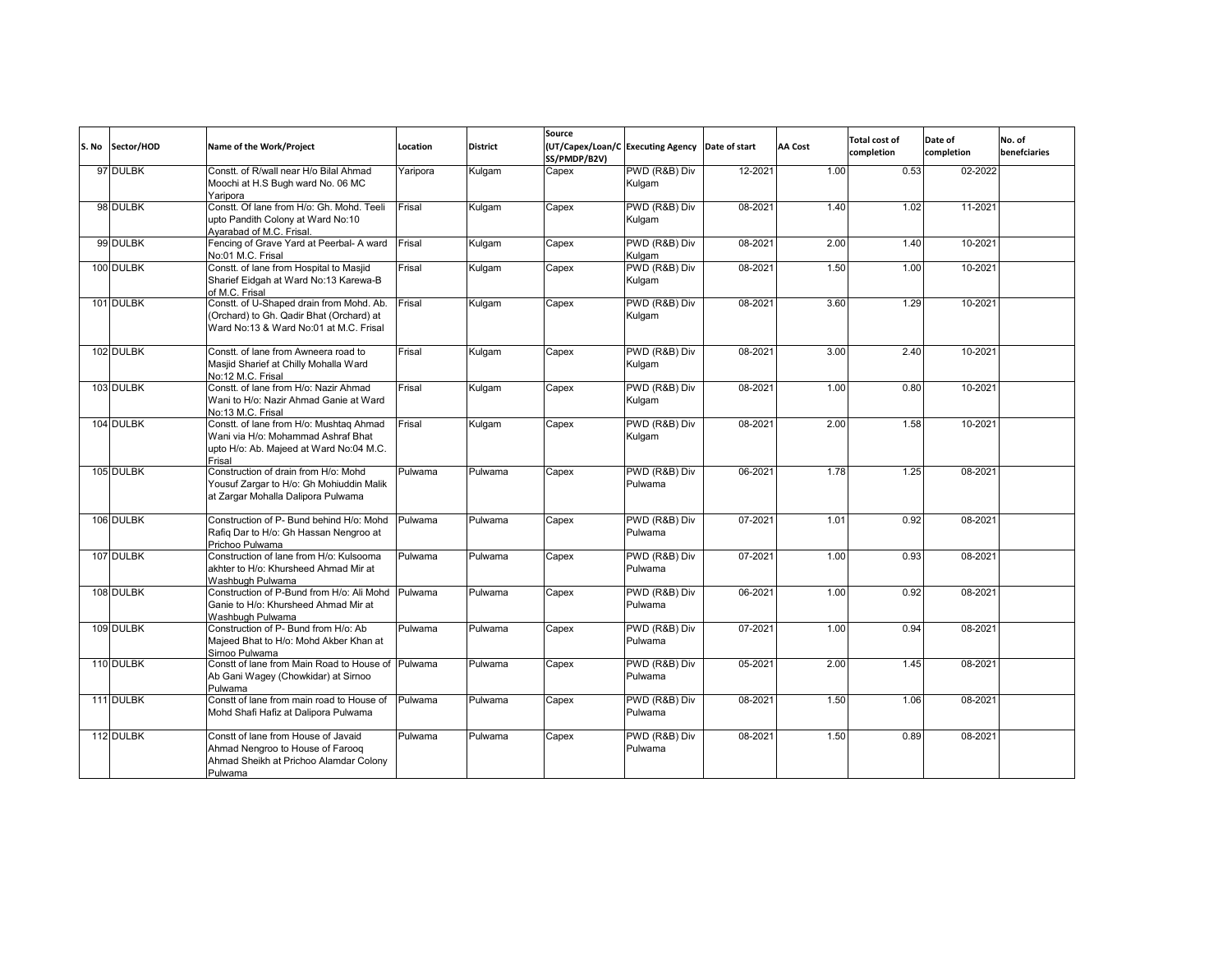| S. No Sector/HOD | Name of the Work/Project                                                                                                                                                                | Location   | <b>District</b> | Source<br>SS/PMDP/B2V) | (UT/Capex/Loan/C Executing Agency Date of start |         | <b>AA Cost</b> | <b>Total cost of</b><br>completion | Date of<br>completion | No. of<br>benefciaries |
|------------------|-----------------------------------------------------------------------------------------------------------------------------------------------------------------------------------------|------------|-----------------|------------------------|-------------------------------------------------|---------|----------------|------------------------------------|-----------------------|------------------------|
| 113 DULBK        | Constt of Protection bund near House of<br>Ab Ahad Kar and House of Mohd Yousuf<br>Kar at Sirnoo Pulwama                                                                                | Pulwama    | Pulwama         | Capex                  | PWD (R&B) Div<br>Pulwama                        | 08-2021 | 1.50           | 1.07                               | 08-2021               |                        |
| 114 DULBK        | Constt of Lane from Main road to house of<br>Ab Hamid khan via House of Aijaz Ali Dar<br>at Dangerpora near Old Eidd Gah                                                                | Pulwama    | Pulwama         | Capex                  | PWD (R&B) Div<br>Pulwama                        | 08-2021 | 1.50           | 1.00                               | 08-2021               |                        |
| 115 DULBK        | Constt of Protection bund from main Road<br>Tahab to House of Gh Mohd Ganaie at<br>Washbugh                                                                                             | Pulwama    | Pulwama         | Capex                  | PWD (R&B) Div<br>Pulwama                        | 08-2021 | 2.00           | 1.52                               | 08-2021               |                        |
| 116 DULBK        | Construction of R/wall from H/o Ab Rashid<br>Ganie Habib Bhat to others on words at<br>lgbal colony ward 4 at Mc Awantipora                                                             | Awantipora | Pulwama         | Capex                  | PWD (R&B) Div<br>Pulwama                        | 12-2021 | 3.00           | 2.45                               | 08-2021               |                        |
| 117 DULBK        | Construction of R/wall from H/o Showkat<br>Ahmad Shah to others on words at Her<br>Booh ward 2 at Mc Awantipora (IDMT)                                                                  | Awantipora | Pulwama         | Capex                  | PWD (R&B) Div<br>Pulwama                        | 12-2021 | 1.00           | 0.87                               | 02-2021               |                        |
| 118 DULBK        | Constt. Of R/Wall in ward No 4 near the<br>H/o Mohd Altaf Bhat (Mukhdam) and<br>others                                                                                                  | Awantipora | Pulwama         | Capex                  | PWD (R&B) Div<br>Pulwama                        | 12-2021 | 1.05           | 0.99                               | 02-2021               |                        |
| 119 DULBK        | Construction of R/wall from H/o Ab Rashid<br>Ganie Habib Bhat to others on words at<br>Iqbal colony ward 4 at Mc Awantipora                                                             | Awantipora | Pulwama         | Capex                  | PWD (R&B) Div<br>Pulwama                        | 12-2021 | 3.00           | 2.45                               | 02-2021               |                        |
| 120 DULBK        | Construction of R/wall Nag to Chinar tree<br>at Syed Baba Qasim at Babapora MC<br>Khrew                                                                                                 | Khrew      | Pulwama         | Capex                  | PWD (R&B) Div<br>Pulwama                        | 07-2021 | 1.50           | 1.02                               | 09-2021               |                        |
| 121 DULBK        | Repairment of drain from H/o Peer<br>Showkat Ahmad to H/o M. Ismail<br>Masoodi at Bagendar Ward No 1 at M C<br>Pampore                                                                  | Pampore    | Pulwama         | Capex                  | PWD (R&B) Div<br>Pulwama                        | 07-2021 | 1.00           | 0.99                               | 09-2021               |                        |
| 122 DULBK        | Balance work of lane and drain from<br>H/o Mohammad Shaban Wani H/o<br>Abdul Khalig Dar Ward No. 02<br><b>Namblabal Pampore</b>                                                         | Pampore    | Pulwama         | Capex                  | PWD (R&B) Div<br>Pulwama                        | 07-2021 | 1.00           | 0.97                               | 09-2021               |                        |
| 123 DULBK        | Construction of lane and drain Near<br><b>DMPS School Old Building at</b><br>Nambalbal Ward No: 03 at M C<br>pampore.                                                                   | Pampore    | Pulwama         | Capex                  | PWD (R&B) Div<br>Pulwama                        | 07-2021 | 0.80           | 0.45                               | 09-2021               |                        |
| 124 DULBK        | Construction of lane from H/o Jalla din<br>sheikh to H/o Ab. Rahim Teli (Shalla) at<br>Nambibal Ward no 04 at M C Pampore.                                                              | Pampore    | Pulwama         | Capex                  | PWD (R&B) Div<br>Pulwama                        | 07-2021 | 1.00           | 0.90                               | 09-2021               |                        |
| 125 DULBK        | Construction of drain alongside the<br>temple behind old MC Office towards<br>Malik Graveyard and providing of pipes<br>near Bashir Ahmad Gunchoo at<br>Drangabal Ward no 05 MC Pampore | Pampore    | Pulwama         | Capex                  | PWD (R&B) Div<br>Pulwama                        | 07-2021 | 1.00           | 0.49                               | 09-2021               |                        |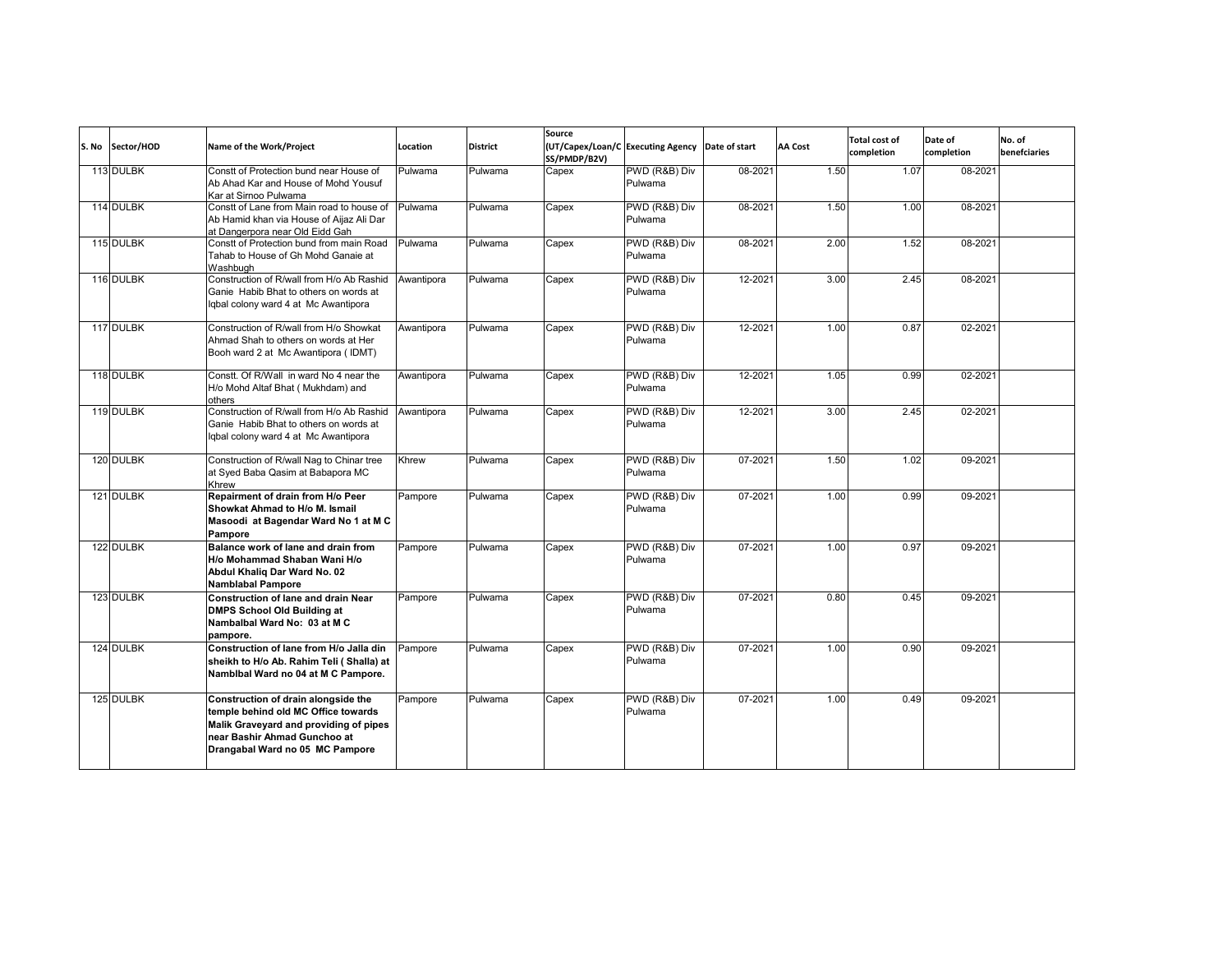| S. No Sector/HOD | Name of the Work/Project                                                                                                                                                                                                              | Location | <b>District</b> | Source<br>(UT/Capex/Loan/C Executing Agency Date of start<br>SS/PMDP/B2V) |                          |         | <b>AA Cost</b> | Total cost of<br>completion | Date of<br>completion | No. of<br>benefciaries |
|------------------|---------------------------------------------------------------------------------------------------------------------------------------------------------------------------------------------------------------------------------------|----------|-----------------|---------------------------------------------------------------------------|--------------------------|---------|----------------|-----------------------------|-----------------------|------------------------|
| 126 DULBK        | Improvement of Drain from Masjid<br>Sultania to H/o Gh. Hassan Khanday<br>Tulbagh Ward No 06 at M C Pampore.                                                                                                                          | Pampore  | Pulwama         | Capex                                                                     | PWD (R&B) Div<br>Pulwama | 07-2021 | 1.00           | 0.55                        | 09-2021               |                        |
| 127 DULBK        | Balance portion of tile path and fixing<br>of PVC pipes near H/o Nazir Ahmad<br>Sheikh frestabal Ward no 08 at M C<br>Pampore                                                                                                         | Pampore  | Pulwama         | Capex                                                                     | PWD (R&B) Div<br>Pulwama | 07-2021 | 1.00           | 0.97                        | 09-2021               |                        |
| 128 DULBK        | Construction of tiled lane from link road<br>to H/o Mohammad Rafiq Wani and H/o<br>Mushtaq Ahmad Bhat Noorani Colony<br>Ward No. 09 at M C Pampore                                                                                    | Pampore  | Pulwama         | Capex                                                                     | PWD (R&B) Div<br>Pulwama | 07-2021 | 0.80           | 0.80                        | 09-2021               |                        |
| 129 DULBK        | <b>Construction of tile path from National</b><br>Highway to H/o Ab. Rehman Mir and to<br>h/o Fayaz Ahamd Bhat Ward No 10<br>Drangbal at M C Pampore                                                                                  | Pampore  | Pulwama         | Capex                                                                     | PWD (R&B) Div<br>Pulwama | 07-2021 | 1.00           | 0.98                        | 09-2021               |                        |
| 130 DULBK        | <b>Construction of Covered drain infront</b><br>of Dar Masjid National Highway<br>Drangbal Ward No 11 at M C Pampore                                                                                                                  | Pampore  | Pulwama         | Capex                                                                     | PWD (R&B) Div<br>Pulwama | 07-2021 | 0.70           | 0.55                        | 09-2021               |                        |
| 131 DULBK        | Providing / fixing of iron trash guard<br>over the drain near H/o Javiad Ahmad<br>rather to H/o M. Sharif Khan via Masjid<br>sharif to H/o Nazir Ahmad Rather New<br>Colony Kadlabal W. No 16 at M C<br>Pampore Phase 2 <sup>nd</sup> | Pampore  | Pulwama         | Capex                                                                     | PWD (R&B) Div<br>Pulwama | 07-2021 | 1.00           | 0.98                        | 09-2021               |                        |
| 132 DULBK        | Construction of Drain from H/o Gh Hasan<br>Sofi to H/o Muzafar Ahamd Bhat at<br>Noorabad Tral Paveen                                                                                                                                  | Tral     | Pulwama         | Capex                                                                     | PWD (R&B) Div<br>Pulwama | 08-2021 | 3.00           | 2.28                        | 12-2021               |                        |
| 133 DULBK        | Repair of Lane/Drain from H/o Mohd Sidig<br>Shairgojri to H/o Fayaz Ahamd Dar at Sofi<br>Mohalla Tral payen                                                                                                                           | Tral     | Pulwama         | Capex                                                                     | PWD (R&B) Div<br>Pulwama | 08-2021 | 3.00           | 2.27                        | 12-2021               |                        |
| 134 DULBK        | Construction of Lane & drain from Shop of<br>Gh Hassan Trag to H/o Gh Mohd Trag at<br>trag Moahla Tral Paveen                                                                                                                         | Tral     | Pulwama         | Capex                                                                     | PWD (R&B) Div<br>Pulwama | 08-2021 | 2.00           | 1.76                        | 12-2021               |                        |
| 135 DULBK        | Construction of Lane from H/o Manzoor<br>Ahmad Bhat to H/o Mushtaq Ahmad Bhat<br>at Shariefabad Tral Paveen                                                                                                                           | Tral     | Pulwama         | Capex                                                                     | PWD (R&B) Div<br>Pulwama | 08-2021 | 2.00           | 1.80                        | 12-2021               |                        |
| 136 DULBK        | Construction of Lane from H/o Ab Salam<br>Bhat to H/o Mohd Shafi Shah at Kowsarbal<br>Tral Paveen                                                                                                                                     | Tral     | Pulwama         | Capex                                                                     | PWD (R&B) Div<br>Pulwama | 08-2021 | 1.00           | 0.80                        | 12-2021               |                        |
| 137 DULBK        | Construction of tiled lane from H/o<br>Mohd Yousuf Alie to H/o Mushtaq Ahmad<br>Alie behind D.C. Residence                                                                                                                            | Shopian  | Shopian         | Capex                                                                     | PWD (R&B) Div<br>Shopian | 08-2021 | 2.20           | 2.02                        | 12-2021               |                        |
| 138 DULBK        | Construction of tiled lane from H/o<br>Mohd Yousuf Alie to H/o Mushtaq Ahmad<br>Alie behind D.C. Residence                                                                                                                            | Shopian  | Shopian         | Capex                                                                     | PWD (R&B) Div<br>Shopian | 08-2021 | 2.40           | 2.16                        | 12-2021               |                        |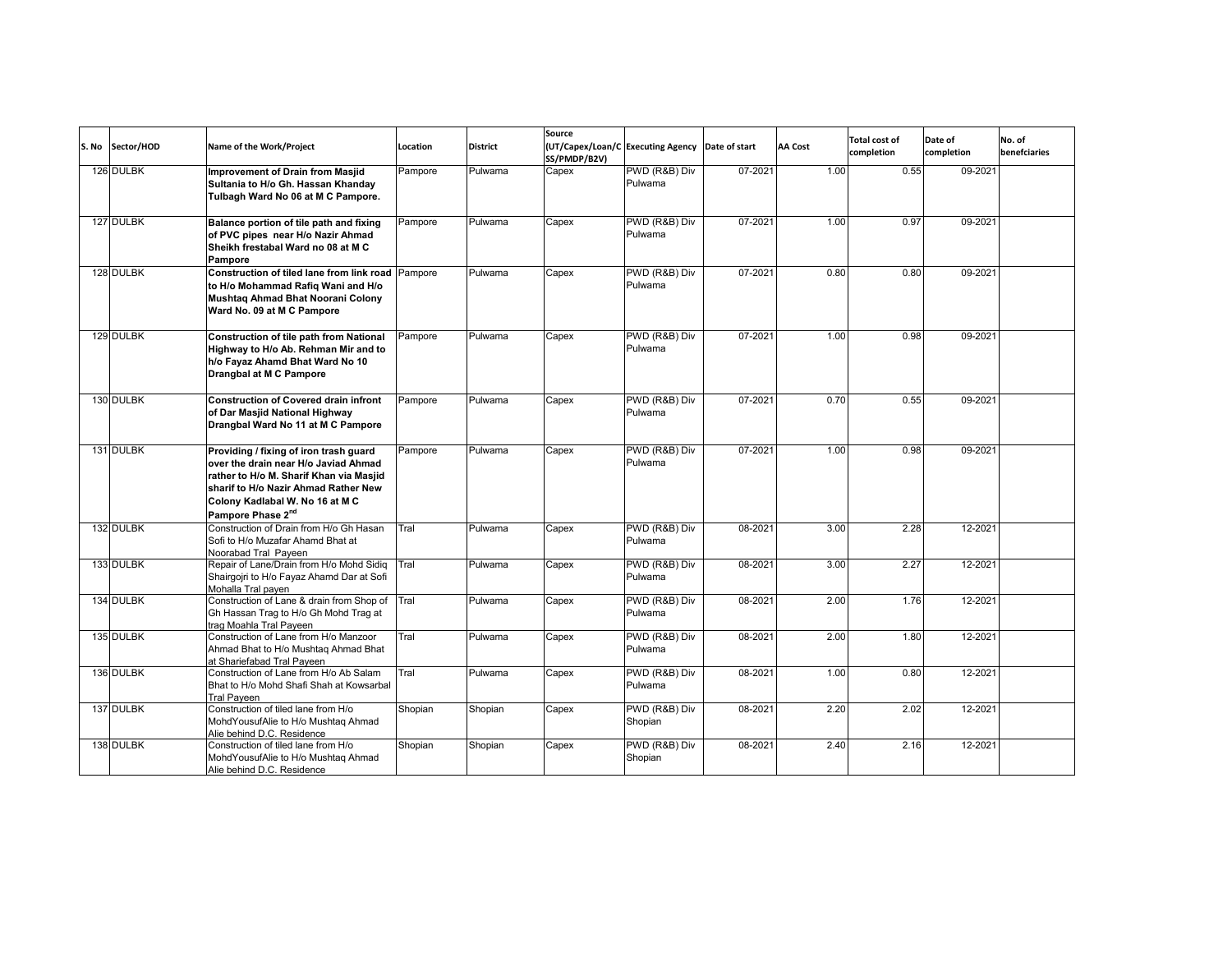| S. No | Sector/HOD | Name of the Work/Project                                                                                                                                             | Location | <b>District</b> | Source<br>SS/PMDP/B2V) | (UT/Capex/Loan/C Executing Agency Date of start |         | <b>AA Cost</b> | <b>Total cost of</b><br>completion | Date of<br>completion | No. of<br>benefciaries |
|-------|------------|----------------------------------------------------------------------------------------------------------------------------------------------------------------------|----------|-----------------|------------------------|-------------------------------------------------|---------|----------------|------------------------------------|-----------------------|------------------------|
|       | 139 DULBK  | Construction of lane from H/o Ali<br>MohdWani to Gh Hassan Malik at Bon-<br>Batpora                                                                                  | Shopian  | Shopian         | Capex                  | PWD (R&B) Div<br>Shopian                        | 07-2021 | 2.88           | 1.87                               | 09-2021               |                        |
|       | 140 DULBK  | Construction of lane with Drain from Main<br>Road upto Shabir Ahamd Ganie at<br>Meemandar.                                                                           | Shopian  | Shopian         | Capex                  | PWD (R&B) Div<br>Shopian                        | 07-2021 | 2.70           | 1.98                               | 10-2021               |                        |
|       | 141 DULBK  | Construction of Drain near House of Peer<br>Niyaz Ahmad to Mohd Iqbal Deva at<br>KhairBagh                                                                           | Shopian  | Shopian         | Capex                  | PWD (R&B) Div<br>Shopian                        | 07-2021 | 2.19           | 1.81                               | 09-2021               |                        |
|       | 142 DULBK  | Fencing at Graveyard at Alipora Ward<br>No.06 at MC Chadoora                                                                                                         | Chadoora | Buggam          | capex                  | PWD (R&B) Div<br>Chadoora                       | 07-2021 | 1.00           | 0.99                               | 08-2021               |                        |
|       | 143 DULBK  | Construction of drain near Masjid Sharief<br>Sunni Alipora Ward No.6 MC Chadoora                                                                                     | Chadoora | Buggam          | capex                  | PWD (R&B) Div<br>Chadoora                       | 07-2021 | 0.70           | 0.49                               | 11-2021               |                        |
|       | 144 DULBK  | Construction of lane from main road to<br>Mohd Hashim Dar Ward No. 08 MC<br>Chadoora                                                                                 | Chadoora | Buggam          | capex                  | PWD (R&B) Div<br>Chadoora                       | 07-2021 | 0.70           | 0.60                               | 09-2021               |                        |
|       | 145 DULBK  | Constt. Of Lane near H/o Ab. Khaliq Yatoo<br>& other behind Watal Kull Yatoo Mohalla<br>Chadoora Ward No. 12                                                         | Chadoora | Buggam          | capex                  | PWD (R&B) Div<br>Chadoora                       | 07-2021 | 2.00           | 1.90                               | 10-2021               |                        |
|       | 146 DULBK  | Raising of Tile path from Masjid Qadeem<br>to the H/o Ali mohammad Bhat ward No. 9<br>MC Chadoora                                                                    | Chadoora | Buggam          | capex                  | PWD (R&B) Div<br>Chadoora                       | 07-2021 | 0.70           | 0.69                               | 09-2021               |                        |
|       | 147 DULBK  | Repair of drain from Ab. Majid Bhat to Ali<br>Mohd Bhat Ward No.08 MC Chadoora                                                                                       | Chadoora | Buggam          | capex                  | PWD (R&B) Div<br>Chadoora                       | 07-2021 | 0.70           | 0.68                               | 08-2021               |                        |
|       | 148 DULBK  | Construction of drain from Graveyard to<br>H/o Jala U din Dar ward No.10 MC<br>Chadoora                                                                              | Chadoora | Buggam          | capex                  | PWD (R&B) Div<br>Chadoora                       | 07-2021 | 1.80           | 1.75                               | 11-2021               |                        |
|       | 149 DULBK  | Construction of Lane/Drain H/o Ab. Aziz<br>Mir irrigation Canal Ward No. 04 MC<br>Chadoora                                                                           | Chadoora | Buggam          | capex                  | PWD (R&B) Div<br>Chadoora                       | 07-2021 | 0.80           | 0.57                               | 09-2021               |                        |
|       | 150 DULBK  | Construction of Lane/Drain main road via<br>Ashiq Mir to Pott Kull at Ward No. 02 MC<br>Chadoora                                                                     | Chadoora | Buggam          | capex                  | PWD (R&B) Div<br>Chadoora                       | 07-2021 | 0.90           | 0.84                               | 10-2021               |                        |
|       | 151 DULBK  | Construction of lane from H/o Mohd Akbar<br>Rather to H/o Gh Mohd Dar at Ward No<br>01 Beerwah                                                                       | Beerwah  | Buggam          | capex                  | PWD (R&B) Div<br>Budgam                         | 05-2021 | 1.00           | 0.99                               | 09-2021               |                        |
|       | 152 DULBK  | Construction of lane and drain from Main<br>Road to H/o Mohd Shafi Dar via Gh<br>Hassan Dar with R/ Wall at H/o Gh<br>Hassan Dar at Ward No. 02                      | Beerwah  | Buggam          | capex                  | PWD (R&B) Div<br>Budgam                         | 02-2021 | 1.50           | 1.23                               | 08-2021               |                        |
|       | 153 DULBK  | Construction of P/ Bund near H/o GH<br>Hassan Bhat, Ali Mohammad Najar and<br>Lateef Hussain dar& Others at Khumani<br>Colony Opposite Girls Hr Sec School<br>Budgam | Budgam   | Buggam          | capex                  | PWD (R&B) Div<br>Budgam                         | 06-2021 | 6.00           | 0.00                               | 11-2021               |                        |
|       | 154 DULBK  | Construction of tilepath near bridge in<br>house of GhMohd Lone and Others Ward<br>No. 03                                                                            | Budgam   | Buggam          | capex                  | PWD (R&B) Div<br>Budgam                         | 08-2021 | 3.35           |                                    | 11-2021               |                        |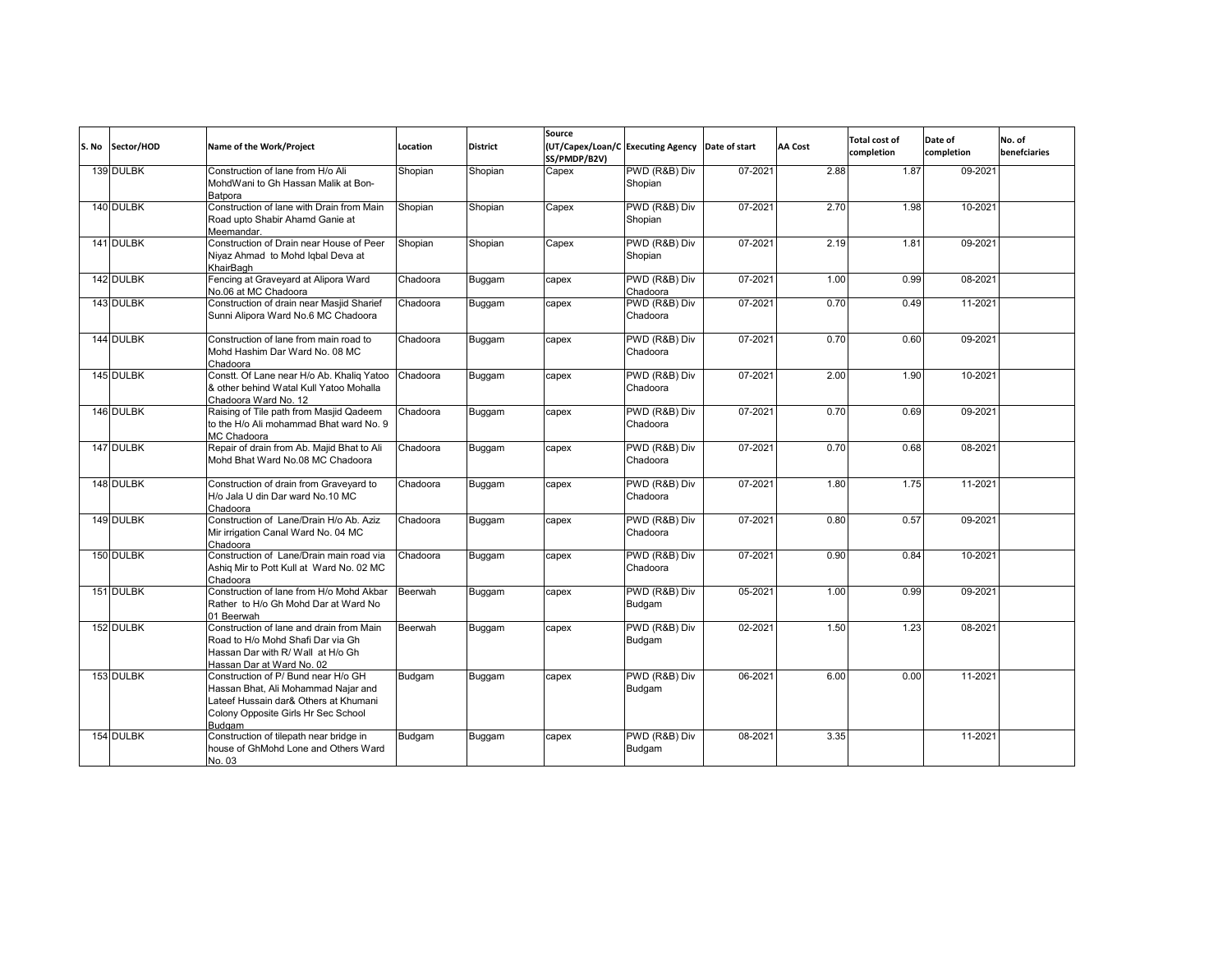| S. No | Sector/HOD | Name of the Work/Project                                                                                                                                                    | Location | <b>District</b> | Source<br>SS/PMDP/B2V) | (UT/Capex/Loan/C Executing Agency Date of start |         | <b>AA Cost</b> | <b>Total cost of</b><br>completion | Date of<br>completion | No. of<br>benefciaries |
|-------|------------|-----------------------------------------------------------------------------------------------------------------------------------------------------------------------------|----------|-----------------|------------------------|-------------------------------------------------|---------|----------------|------------------------------------|-----------------------|------------------------|
|       | 155 DULBK  | Construction of R/Wall near H/O Gulzar<br>Ahmad Rather S/O GH Mohd rather R/O<br>Karipora at main road near DC Office                                                       | Budgam   | Buggam          | capex                  | PWD (R&B) Div<br>Budgam                         | 05-2021 | 6.65           |                                    | 11-2021               |                        |
|       | 156 DULBK  | Fencing/ Protection Bund & earth filling<br>around new composite site near Sports<br>Stadium Budgam                                                                         | Budgam   | Buggam          | capex                  | PWD (R&B) Div<br>Budgam                         | 06-2021 | 2.30           |                                    | 11-2021               |                        |
|       | 157 DULBK  | Constt. Of Shed/ Cabin at the Graveyard at Budgam<br>Khanpora near JNV on bank of river/<br>Channel                                                                         |          | Buggam          | capex                  | PWD (R&B) Div<br>Budgam                         | 06-2021 | 2.40           |                                    | 11-2021               |                        |
|       | 158 DULBK  | Constt. Of Bund/Retaining wall at Mir<br>Gulzar Ahmad Bhat and others at Karipora<br>Budgam                                                                                 | Budgam   | Buggam          | capex                  | PWD (R&B) Div<br>Budgam                         | 07-2021 |                |                                    | 11-2021               |                        |
|       | 159 DULBK  | Construction of wooden paneling in ceilings Chararisharief<br>to President office chamber including<br>construction of attached bathroom at MC<br>Office                    |          | Buggam          | capex                  | PWD (R&B) Div<br>Chadoora                       | 03-2021 | 1.10           | 0.76                               | 11-2021               |                        |
|       | 160 DULBK  | Construction of lane from Masjid Sharief<br>Maaz to Sofi Akbar Road at Chankhan<br>ward No :- 03 MC Sopore                                                                  | Sopore   | Baramulla       | Capex                  | PWD (R&B) Div<br>Sopore                         | 05-2021 | 2.00           | 2.00                               | 11-2021               |                        |
|       | 161 DULBK  | Construction of drain from H/O Javid<br>Ahmad Chan to H/O Ab Rashid Sofi at<br>Khawaja Gilgit Sopore ward No :- 07 MC<br>Sopore                                             | Sopore   | Baramulla       | Capex                  | PWD (R&B) Div<br>Sopore                         | 06-2021 | 2.00           | 1.03                               | 11-2021               |                        |
|       | 162 DULBK  | Construction of drain from H/O Aijaz<br>Ahmad Shah to H/O Showkat Ahmad<br>Hakeem at Iqbal Nagar Ward No :- 10 MC<br>Sopore                                                 | Sopore   | Baramulla       | Capex                  | PWD (R&B) Div<br>Sopore                         | 07-2021 | 1.87           | 1.25                               | 11-2021               |                        |
|       | 163 DULBK  | Construction of tile path from H/O Nazir<br>Ahmad Kanjwal to H/O Rafiq Ahmad<br>Shiekh via H/O Mohd Magbool Hajam at<br>Sir Syed Colony new Colony ward No:-11<br>MC Sopore | Sopore   | Baramulla       | Capex                  | PWD (R&B) Div<br>Sopore                         | 08-2021 | 1.68           | 1.68                               | 11-2021               |                        |
|       | 164 DULBK  | Revised estimate for upgradation of link<br>road from Kaiser Abad left side Shalimar<br>Colony road Shalimar Colony MC Sopore<br>ward No:-12                                | Sopore   | Baramulla       | Capex                  | PWD (R&B) Div<br>Sopore                         | 09-2021 | 2.90           | 2.59                               | 11-2021               |                        |
|       | 165 DULBK  | Construction of surface drain from National<br>Highway to Dar Tractors at Owasia Modal<br>Town & Construction of Sump for filling of<br>water MC Sopore ward No :- 13       | Sopore   | Baramulla       | Capex                  | PWD (R&B) Div<br>Sopore                         | 06-2021 | 2.80           | 0.47                               | $11 - 2021$           |                        |
|       | 166 DULBK  | Construction of tile path from H/O Late Haji Sopore<br>Habibulla to H/O Rafiq Ahmad Khuroo and<br>From H/O Ab Qayoom Khuroo to River<br>Jhelum MC Sopore ward No :- 15      |          | Baramulla       | Capex                  | PWD (R&B) Div<br>Sopore                         | 03-2021 | 3.00           | 2.23                               | 11-2021               |                        |
|       | 167 DULBK  | Construction of tile path near Dar-ul-Aloom<br>Mehrajpora phase 1st MC Sopore                                                                                               | Sopore   | Baramulla       | Capex                  | PWD (R&B) Div<br>Sopore                         | 04-2021 | 2.00           | 2.00                               | 11-2021               |                        |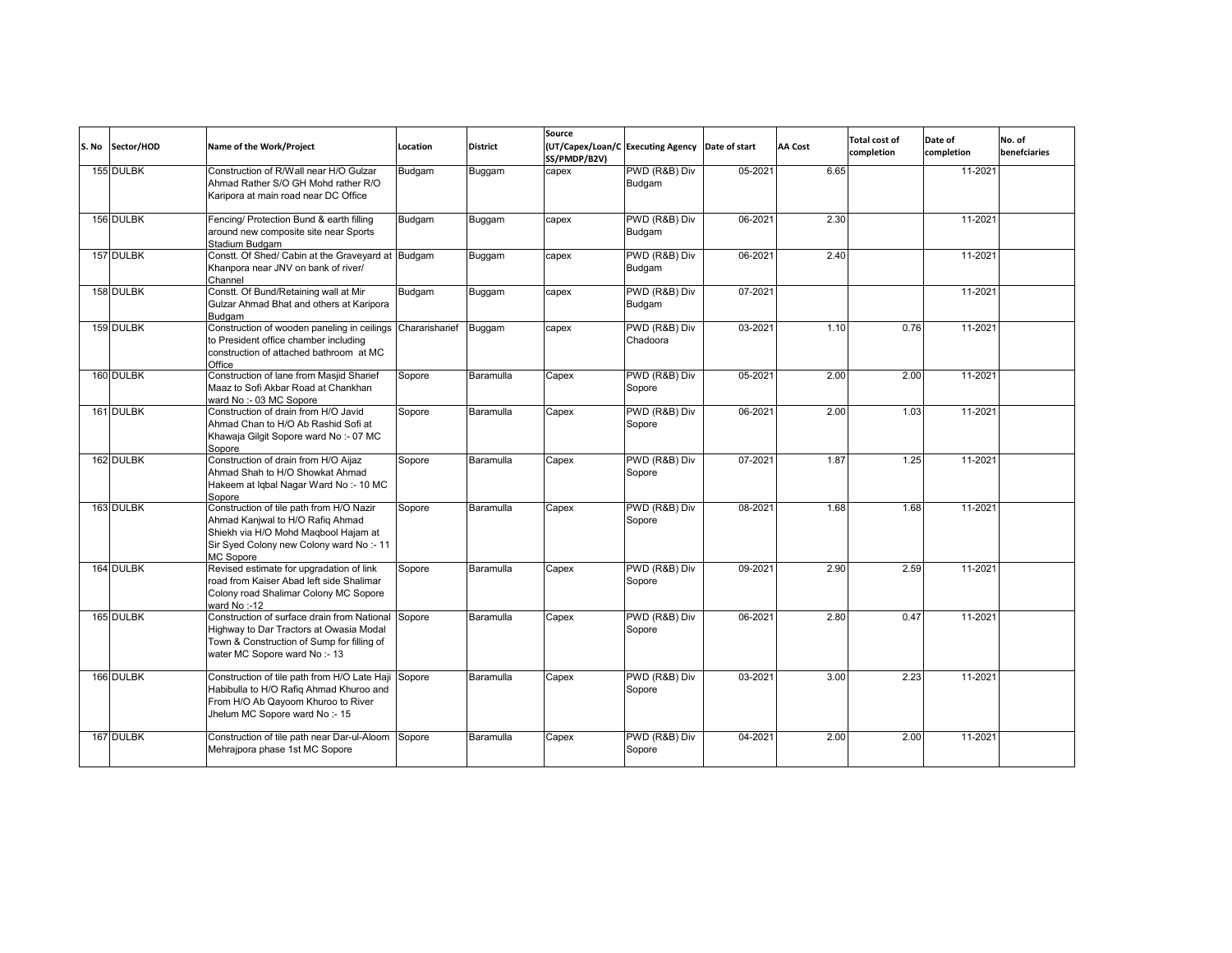| S. No | Sector/HOD | Name of the Work/Project                                                                                                                                         | Location  | <b>District</b> | Source<br>SS/PMDP/B2V) | (UT/Capex/Loan/C Executing Agency Date of start |         | <b>AA Cost</b> | <b>Total cost of</b><br>completion | Date of<br>completion | No. of<br>benefciaries |
|-------|------------|------------------------------------------------------------------------------------------------------------------------------------------------------------------|-----------|-----------------|------------------------|-------------------------------------------------|---------|----------------|------------------------------------|-----------------------|------------------------|
|       | 168 DULBK  | Construcion of tile path from H/O Mohd<br>Ayoub to H/O Ab Ahad and from H/O<br>Mohd Amin to H/O Gh Rasool at Mohallah<br>Lal Bab Sahib ward No :- 20 MC Sopore   | Sopore    | Baramulla       | Capex                  | PWD (R&B) Div<br>Sopore                         | 06-2021 | 2.00           | 2.00                               | 11-2021               |                        |
|       | 169 DULBK  | Construction of clock tower at Iqbal Market<br>Sopore                                                                                                            | Sopore    | Baramulla       | Capex                  | PWD (R&B) Div<br>Sopore                         | 05-2021 | 20.00          | 20.00                              | 11-2021               |                        |
|       | 170 DULBK  | Constt of Protection Bund for grave yard at Baramulla<br>Tawheed Gunj Baramulla at Municipal<br>Council Baramulla Ward No 1                                      |           | Baramulla       | Capex                  | PWD (R&B) Div<br>Baramulla                      | 04-2021 | 2.50           | 2.11                               | 11-2021               |                        |
|       | 171 DULBK  | Renovation of Washrooms of Jamia<br>Masjid Old and Constt of Bund front side of<br>Jamia Masjid West Side. Ward No 2                                             | Baramulla | Baramulla       | Capex                  | PWD (R&B) Div<br>Baramulla                      | 04-2021 | 2.00           | 0.57                               | 11-2021               |                        |
|       | 172 DULBK  | Re- constt of drain from H/o Sajad Ahmad<br>Bhat to H/o Farooq Ahmad Zarger and<br>Manzoor Wani to H/o Fayaz Ahmad Bhat<br>at Ganie Hamam at MC Baramulla W No 3 | Baramulla | Baramulla       | Capex                  | PWD (R&B) Div<br>Baramulla                      | 06-2021 | 2.00           | 1.75                               | 11-2021               |                        |
|       | 173 DULBK  | Constt of stairs from the H/o Lt. Gh Ahmad<br>Napa to H/o Gh Nabi Bhat Khowja Sahib<br>Ward No 04                                                                | Baramulla | Baramulla       | Capex                  | PWD (R&B) Div<br>Baramulla                      | 05-2021 | 1.50           | 1.12                               | 11-2021               |                        |
|       | 174 DULBK  | Constt of protection wall at Masjid Sharief<br>Aribab Colony Ward No. 05                                                                                         | Baramulla | Baramulla       | Capex                  | PWD (R&B) Div<br>Baramulla                      | 04-2021 |                |                                    | 11-2021               |                        |
|       | 175 DULBK  | Re- constt of drain from H/o Mohd Akbar<br>Khan to H/o Ab Rashid Gojree at Ward No<br>በ6                                                                         | Baramulla | Baramulla       | Capex                  | PWD (R&B) Div<br>Baramulla                      | 04-2021 | 1.00           | 0.85                               | 11-2021               |                        |
|       | 176 DULBK  | Re-construction of drain from H/o Bilal<br>Ahmad Bhat to H/o Ab Fateh Gojree at<br>Ward No 06                                                                    | Baramulla | Baramulla       | Capex                  | PWD (R&B) Div<br>Baramulla                      | 06-2021 | 1.00           | 0.90                               | 11-2021               |                        |
|       | 177 DULBK  | Re-construction of drain from Jala-u-din<br>Sofi to Gh Mohd Sofi Ward No. 06                                                                                     | Baramulla | Baramulla       | Capex                  | PWD (R&B) Div<br>Baramulla                      | 05-2021 | 1.00           | 0.75                               | 11-2021               |                        |
|       | 178 DULBK  | Construction of lane from H/o Ab Aziz<br>Goiree to Bashir Ahmad Khan at Ward No<br>07 at Baghi- Islam                                                            | Baramulla | Baramulla       | Capex                  | PWD (R&B) Div<br>Baramulla                      | 04-2021 | 1.50           | 0.42                               | 11-2021               |                        |
|       | 179 DULBK  | Constt of lane from H/o Mazoo Resturant<br>to H/o Mohd Rustom ganie at Ward No 08                                                                                | Baramulla | Baramulla       | Capex                  | PWD (R&B) Div<br>Baramulla                      | 04-2021 | 1.50           | 1.24                               | 11-2021               |                        |
|       | 180 DULBK  | Constt of lane from H/o Ab Wahab Gojree<br>to H/o Mohd Sultan Gojree at Ward No 09                                                                               | Baramulla | Baramulla       | Capex                  | PWD (R&B) Div<br>Baramulla                      | 06-2021 | 1.50           | 1.26                               | 11-2021               |                        |
|       | 181 DULBK  | Constt/repair of drain from H/o Farooq<br>Ahmad Sofi to H/o Manzoor Ahmad Sofi at<br>Azad Gunj Baramulla                                                         | Baramulla | Baramulla       | Capex                  | PWD (R&B) Div<br>Baramulla                      | 05-2021 | 5.00           | 5.00                               | 11-2021               |                        |
|       | 182 DULBK  | Construction of lane from H/o Gh Rasool<br>Malik to Gh Ahmad Khan                                                                                                | Baramulla | Baramulla       | Capex                  | PWD (R&B) Div<br>Baramulla                      | 04-2021 |                |                                    | 11-2021               |                        |
|       | 183 DULBK  | Construction of drain from H/o Bashir<br>Ahmad Dar to Masjid Hyder at Khanpora<br>Baramulla                                                                      | Baramulla | Baramulla       | Capex                  | PWD (R&B) Div<br>Baramulla                      | 05-2021 | 1.50           | 1.08                               | 12-2021               |                        |
|       | 184 DULBK  | Re-Construction of drain from H/o Ab<br>Karim Gojree to river Jehlum at Ward No<br>12.                                                                           | Baramulla | Baramulla       | Capex                  | PWD (R&B) Div<br>Baramulla                      | 07-2021 | 1.00           | 0.94                               | 12-2021               |                        |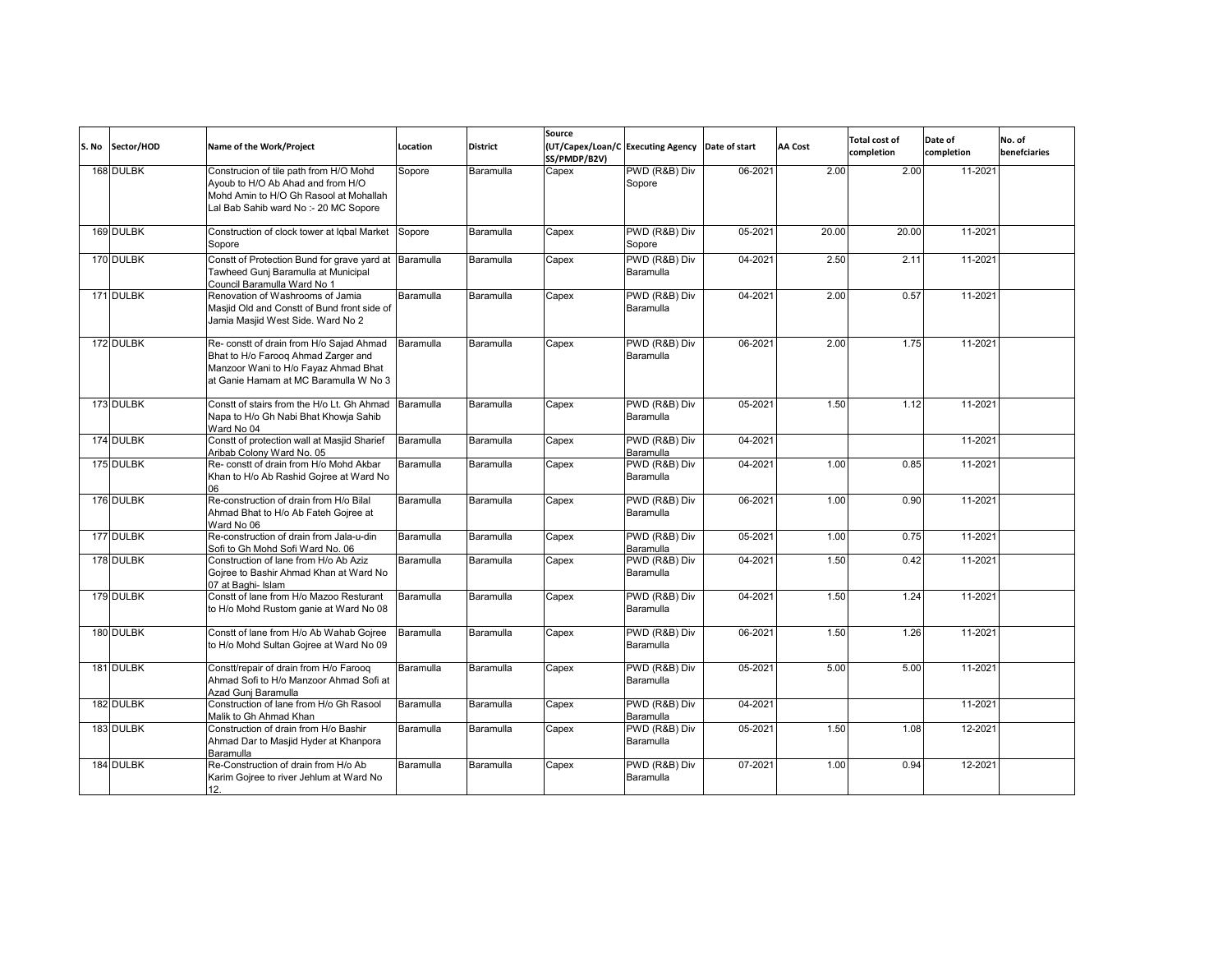| S. No | Sector/HOD | Name of the Work/Project                                                                                                                                                                                                                                                                                          | Location  | <b>District</b> | Source<br>SS/PMDP/B2V) | (UT/Capex/Loan/C Executing Agency | Date of start | <b>AA Cost</b> | <b>Total cost of</b><br>completion | Date of<br>completion | No. of<br>benefciaries |
|-------|------------|-------------------------------------------------------------------------------------------------------------------------------------------------------------------------------------------------------------------------------------------------------------------------------------------------------------------|-----------|-----------------|------------------------|-----------------------------------|---------------|----------------|------------------------------------|-----------------------|------------------------|
|       | 185 DULBK  | Re-Construction of lane/drain from main<br>road to Lashmi Nallah at Khanpora atWard<br>No12                                                                                                                                                                                                                       | Baramulla | Baramulla       | Capex                  | PWD (R&B) Div<br>Baramulla        | 07-2021       | 1.00           | 0.91                               | 12-2021               |                        |
|       | 186 DULBK  | Constrution of 03 No of Bathroom and two<br>No of latrine at Ward No 13                                                                                                                                                                                                                                           | Baramulla | Baramulla       | Capex                  | PWD (R&B) Div<br>Baramulla        | 08-2021       | 1.50           | 0.32                               | 12-2021               |                        |
|       | 187 DULBK  | Construction of lane/drain from H/o Fayaz<br>Ahmad Khan to H/o Mohd Kareem at<br>Mohalla Sangri Ward No 15                                                                                                                                                                                                        | Baramulla | Baramulla       | Capex                  | PWD (R&B) Div<br>Baramulla        | 09-2021       |                |                                    | 12-2021               |                        |
|       | 188 DULBK  | Construction of drain from Manmohan<br>Kour to Kulbir Singh at Ward No 15 at<br>Sangri Colony                                                                                                                                                                                                                     | Baramulla | Baramulla       | Capex                  | PWD (R&B) Div<br>Baramulla        | 10-2021       | 1.50           | 1.08                               | 12-2021               |                        |
|       | 189 DULBK  | Construction of lane/drain from H/o<br>Manzoor Ahmad Dar to Ghat at Ward No<br>17                                                                                                                                                                                                                                 | Baramulla | Baramulla       | Capex                  | PWD (R&B) Div<br>Baramulla        | 11-2021       | 1.00           | 0.43                               | 12-2021               |                        |
|       | 190 DULBK  | Construction of drain from H/o Bashir<br>Ahmad Lone to H/o Gh Qadir Ganie at<br>Ward No 17                                                                                                                                                                                                                        | Baramulla | Baramulla       | Capex                  | PWD (R&B) Div<br>Baramulla        | 12-2021       | 1.50           | 1.50                               | 12-2021               |                        |
|       | 191 DULBK  | Construction of drain from Gurcharan<br>Singh to H/o Suroop Singh near<br>Gurdurwara at Kanth Bagh Ward No 18                                                                                                                                                                                                     | Baramulla | Baramulla       | Capex                  | PWD (R&B) Div<br>Baramulla        | 06-2021       |                |                                    | 12-2021               |                        |
|       | 192 DULBK  | Re-construction of culvert at Govt Quarter<br>behind Armed Police at Sheerwani Colony<br>ward No 19                                                                                                                                                                                                               | Baramulla | Baramulla       | Capex                  | PWD (R&B) Div<br>Baramulla        | 05-2021       | 1.50           | 0.56                               | 12-2021               |                        |
|       | 193 DULBK  | Re- construction of culvert at Grave yard at Baramulla<br>Sheerwani Colony ward No 19                                                                                                                                                                                                                             |           | Baramulla       | Capex                  | PWD (R&B) Div<br>Baramulla        | 09-2021       | 1.50           | 1.20                               | 12-2021               |                        |
|       | 194 DULBK  | Re- construction of open drain from Babi<br>Singh to Jamia Chowk Ward No 20                                                                                                                                                                                                                                       | Baramulla | Baramulla       | Capex                  | PWD (R&B) Div<br>Baramulla        | 12-2021       | 2.50           | 2.50                               | 12-2021               |                        |
|       | 195 DULBK  | Re-constt of drain from H/o Kaka banday<br>to H/o Mohd Syed Najar and from H/o<br>sonaullah Dar to H/o Mohd Ramzan<br>Gojree and re-contt of drain from shop of<br>Ab Rashid lone to shop of Ab rehman<br>Regoo and drain from H/o Bilal Sheikh to<br>H/o Ajaz Kar at Jamia Baramulla in Ward<br>No:-2 at Mc Bla. | Baramulla | Baramulla       | Capex                  | PWD (R&B) Div<br>Baramulla        | 06-2021       |                |                                    | 12-2021               |                        |
|       | 196 DULBK  | Constt of lane from main link road to H/o<br>Mohd Shafi Nakioo at Khawaja Shaib<br>Baramulla in ward No;-04 at M C Bla                                                                                                                                                                                            | Baramulla | Baramulla       | Capex                  | PWD (R&B) Div<br>Baramulla        | 05-2021       | 3.00           | 3.00                               | 12-2021               |                        |
|       | 197 DULBK  | Constt/re constt of drain from back side<br>H/o late Gh Mohi Din Mir to nahlla at<br>gadeem Eid Gah Farigwani Bla in ward<br>No:-05 at M C Bla                                                                                                                                                                    | Baramulla | Baramulla       | Capex                  | PWD (R&B) Div<br>Baramulla        | 09-2021       | 1.50           | 1.03                               | 12-2021               |                        |
|       | 198 DULBK  | Constt/re constt of drain and lane from H/o<br>Ab Majeed Najar to H/o Haleema Begum<br>and re-constt of lane from shop of Ab<br>Khalig Regoo to shop of showkat Ahmad<br>liloo at jalal sahib at ward No;-06 at M C<br>Bla.                                                                                       | Baramulla | Baramulla       | Capex                  | PWD (R&B) Div<br>Baramulla        | 12-2021       | 4.00           | 4.00                               | 12-2021               |                        |
|       | 199 DULBK  | Re-constt of lane from H/o Mohd Abdullah<br>Najar to H/o Ab Khaliq Mir at Bagh Islam<br>Bla in ward No;-07                                                                                                                                                                                                        | Baramulla | Baramulla       | Capex                  | PWD (R&B) Div<br>Baramulla        | 06-2021       | 1.70           | 1.58                               | 12-2021               |                        |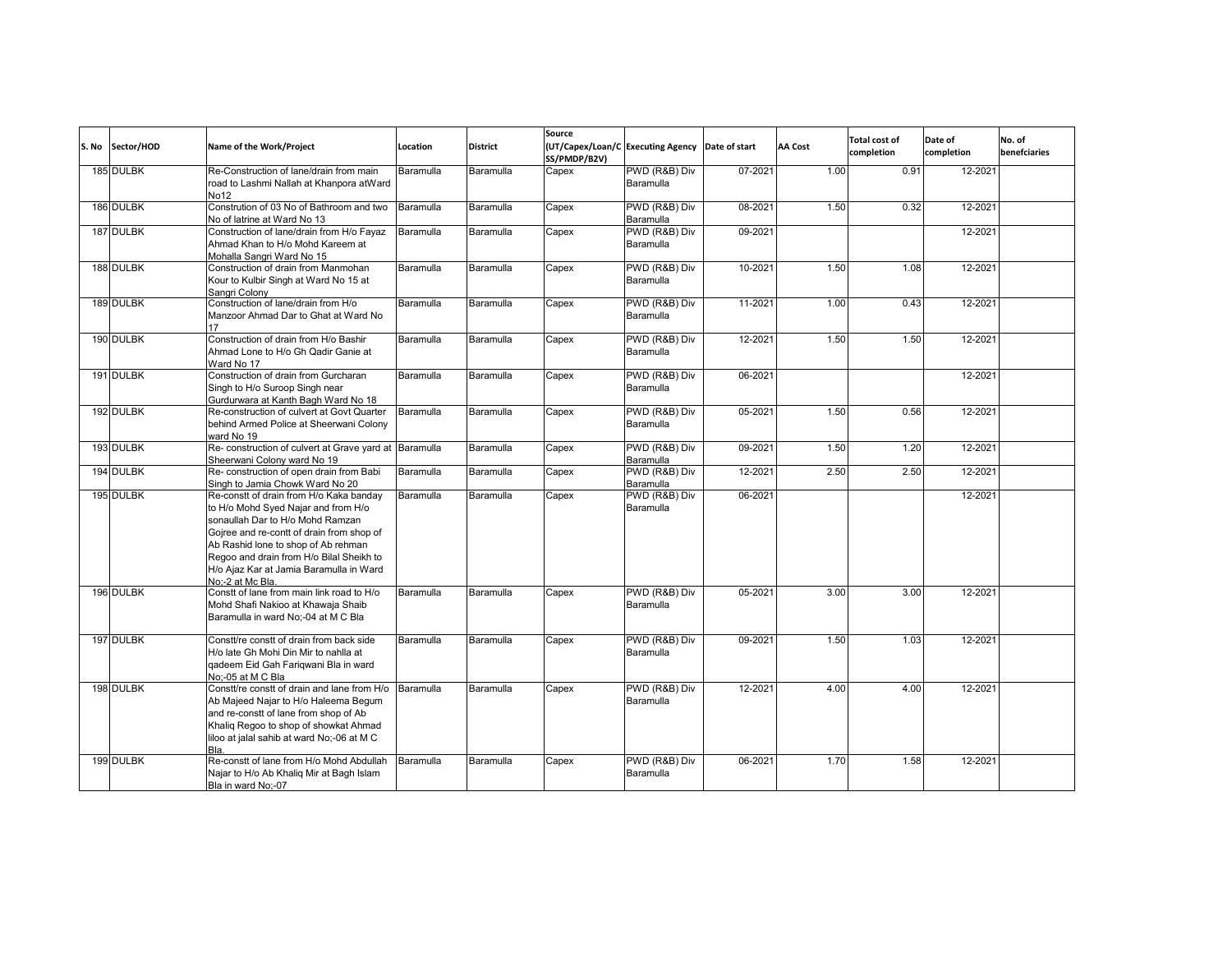| S. No Sector/HOD | Name of the Work/Project                                                                                                                                                                                                   | Location  | <b>District</b> | Source<br>SS/PMDP/B2V) | (UT/Capex/Loan/C Executing Agency Date of start |         | <b>AA Cost</b> | <b>Total cost of</b><br>completion | Date of<br>completion | No. of<br>benefciaries |
|------------------|----------------------------------------------------------------------------------------------------------------------------------------------------------------------------------------------------------------------------|-----------|-----------------|------------------------|-------------------------------------------------|---------|----------------|------------------------------------|-----------------------|------------------------|
| 200 DULBK        | Renovation of drain and laying at slab over<br>drain from Masjid Bilal to H/o Ghulam din<br>Gashroo and laying of Bla flee stons from<br>H/o Ghulam din Gashroo to H/o<br>Assadullah Mirchal in ward No;-10 at M C<br>Bla. | Baramulla | Baramulla       | Capex                  | PWD (R&B) Div<br>Baramulla                      | 05-2021 | 2.00           | 1.00                               | 12-2021               |                        |
| 201 DULBK        | Constt of outer side drain block from H/o<br>Ghulam Ahmad Sheikh to H/o Ab Reham<br>Najar and U shaped drain from H/o Mohd<br>Rafiq Dar to N. H. Way in ward No;-11 at<br>M C Bla.                                         | Baramulla | Baramulla       | Capex                  | PWD (R&B) Div<br>Baramulla                      | 09-2021 |                |                                    | 12-2021               |                        |
| 202 DULBK        | Constt of P/wall from Graveyard near H/o<br>Ab Qadir Giryal in ward No;-12 at M C Bla                                                                                                                                      | Baramulla | Baramulla       | Capex                  | PWD (R&B) Div<br>Baramulla                      | 12-2021 | 3.00           | 2.20                               | 12-2021               |                        |
| 203 DULBK        | Re-Constt of lane and drain from D C<br>office link road to Chainer via H/o Mohd<br>Maqbool Saraf at jaded Baramulla in ward<br>No:- 13 at M C Bla                                                                         | Baramulla | Baramulla       | Capex                  | PWD (R&B) Div<br>Baramulla                      | 06-2021 | 3.00           | 2.13                               | 12-2021               |                        |
| 204 DULBK        | Constt of inner lane from H/o Gurmeet<br>Singh to H/o Gurbaksh Singh at Bowli Kanli<br>Bagh Baramulla in ward No:-14 at M C Bla.                                                                                           | Baramulla | Baramulla       | Capex                  | PWD (R&B) Div<br>Baramulla                      | 05-2021 | 4.00           | 2.65                               | 12-2021               |                        |
| 205 DULBK        | Constt of path from gate of Gurdwa to<br>Gurdwar building at sangria in ward No;-15<br>at M C Bla.                                                                                                                         | Baramulla | Baramulla       | Capex                  | PWD (R&B) Div<br>Baramulla                      | 09-2021 | 2.30           | 2.30                               | 12-2021               |                        |
| 206 DULBK        | Constt of lane and portion bund from H/o<br>Gh Nabi Mir to H/o Mohd Shafeeq Mir at<br>Sher bagh kanli bagh in ward No;-16 at M<br>C Bla                                                                                    | Baramulla | Baramulla       | Capex                  | PWD (R&B) Div<br>Baramulla                      | 12-2021 |                |                                    | 12-2021               |                        |
| 207 DULBK        | P/L of W B M gread I, II from cowshed of<br>Ghulam Mohi U din lone to H/o Farooq<br>Ahmad lone at Ushkara Bla in ward No:-17<br>at M C Bla .Phase 1st                                                                      | Baramulla | Baramulla       | Capex                  | PWD (R&B) Div<br>Baramulla                      | 06-2021 | 2.20           | 1.80                               | 12-2021               |                        |
| 208 DULBK        | Constt of lane from H/o Bashir Ahmad<br>Tantary to H/o Ghulam Rasool Tantary at<br>Kanthbagh in ward No:-18 at M C Bla.                                                                                                    | Baramulla | Baramulla       | Capex                  | PWD (R&B) Div<br>Baramulla                      | 05-2021 | 1.60           | 1.60                               | 12-2021               |                        |
| 209 DULBK        | Re-constt /repairs and floor treatment of<br>various drain at Shariwani Colony in ward<br>No:-19 at M C Bla.                                                                                                               | Baramulla | Baramulla       | Capex                  | PWD (R&B) Div<br>Baramulla                      | 09-2021 | 1.40           | 1.10                               | 12-2021               |                        |
| 210 DULBK        | Constt of drain from Masjid Shah Faisal<br>Colony to main road at Mohalla Singh<br>Bagh Khawaja Bagh in ward No:-20 at M C<br>Bla.                                                                                         | Baramulla | Baramulla       | Capex                  | PWD (R&B) Div<br>Baramulla                      | 12-2021 | 1.00           | 0.75                               | 12-2021               |                        |
| 211 DULBK        | Constt of lane from Gate of Mohd Altaf<br>Khan to main link road at Khawaja bagh<br>Jetty (B) Bla in ward No:- 21.                                                                                                         | Baramulla | Baramulla       | Capex                  | PWD (R&B) Div<br>Baramulla                      | 06-2021 | 1.00           | 0.84                               | 12-2021               |                        |
| 212 DULBK        | Constt of U shaped Deep drain Coved<br>from H/o Maqsood Ahmad Bhat to land<br>edge of Dr Ab Aziz Makiyee at Mohalla<br>Madina Sangri Colony Baramulla at M C<br>Bla.                                                       | Baramulla | Baramulla       | Capex                  | PWD (R&B) Div<br>Baramulla                      | 05-2021 |                |                                    | 12-2021               |                        |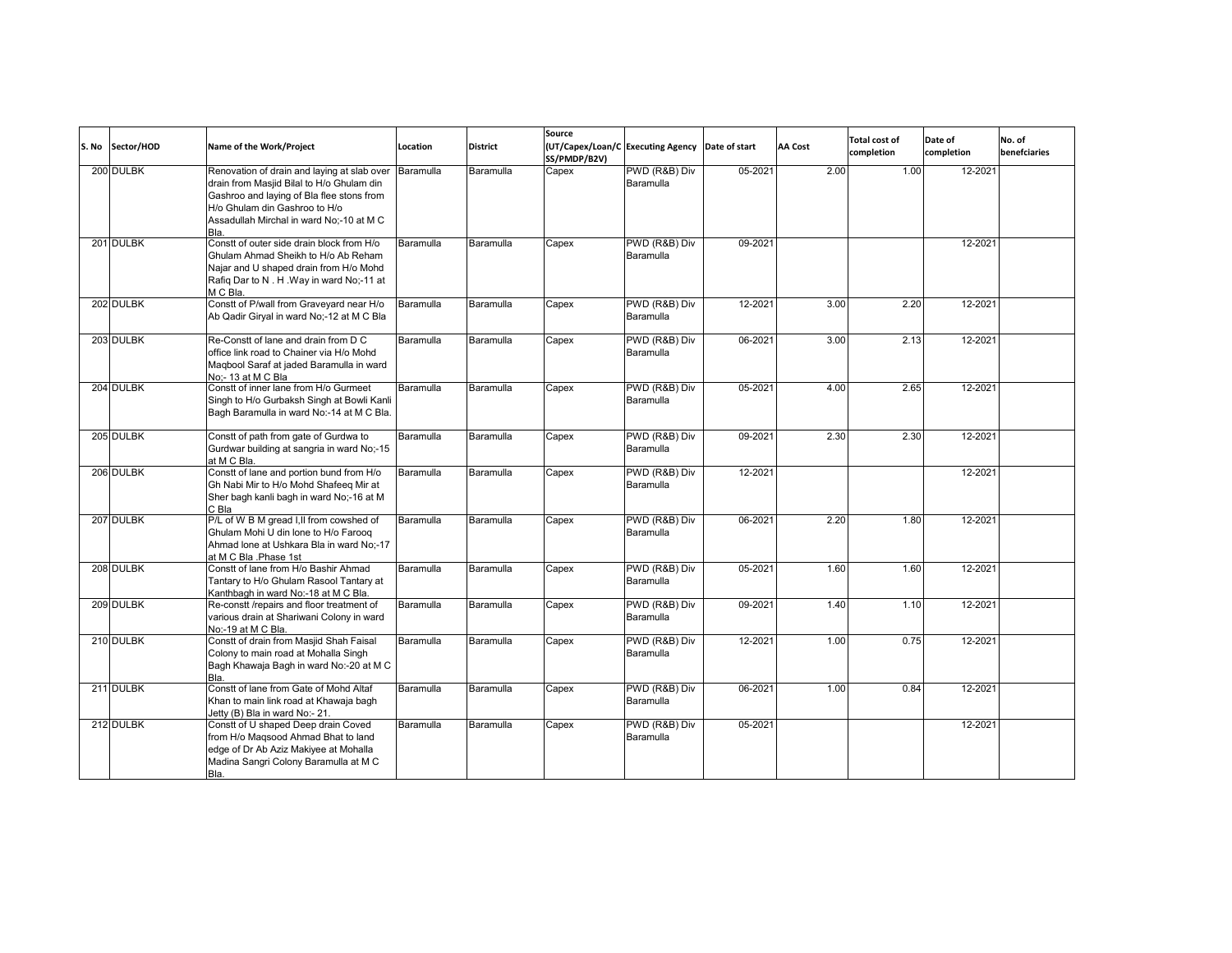| S. No Sector/HOD | Name of the Work/Project                                                                                                                                                           | Location  | <b>District</b> | Source<br>(UT/Capex/Loan/C Executing Agency<br>SS/PMDP/B2V) |                            | Date of start | AA Cost | <b>Total cost of</b><br>completion | Date of<br>completion | No. of<br>benefciaries |
|------------------|------------------------------------------------------------------------------------------------------------------------------------------------------------------------------------|-----------|-----------------|-------------------------------------------------------------|----------------------------|---------------|---------|------------------------------------|-----------------------|------------------------|
| 213 DULBK        | Construction of lane from H/o Gh Nabi Dar<br>to H/O Javid Ahmad Dar at Dangerpora<br>ward No :- 03                                                                                 | Wattergam | Baramulla       | Capex                                                       | PWD (R&B) Div<br>Baramulla | 09-2021       | 1.50    | 1.42                               | 12-2021               |                        |
| 214 DULBK        | Construction of lane from Dandoosa Road<br>to H/O Ab Rashid Bhat & others at Syed<br>Kirman Ward No:-04                                                                            | Wattergam | Baramulla       | Capex                                                       | PWD (R&B) Div<br>Baramulla | 12-2021       | 1.50    | 1.45                               | 01-2022               |                        |
| 215 DULBK        | Development of link road from H/O: Wali<br>Mohd Ganie to H/o: Wazir Mohammad<br>Najar at Dangerpora A Ward No :- 05                                                                | Wattergam | Baramulla       | Capex                                                       | PWD (R&B) Div<br>Baramulla | 06-2021       | 2.00    | 1.66                               | 01-2022               |                        |
| 216 DULBK        | Construction of protection bund near Holly<br>faith School at Malapora Ward No :- 06                                                                                               | Wattergam | Baramulla       | Capex                                                       | PWD (R&B) Div<br>Baramulla | 05-2021       | 1.50    | 1.50                               | 01-2022               |                        |
| 217 DULBK        | Construction of road from H/O: Mohd Amin<br>Waza to H/O: Sajad Ahmad Malla & others<br>at Anwar Abad Ward No :- 07                                                                 | Wattergam | Baramulla       | Capex                                                       | PWD (R&B) Div<br>Baramulla | 09-2021       | 1.50    | 1.49                               | 01-2022               |                        |
| 218 DULBK        | Exension of Lane from Masjid Sharif<br>Owais to H/o Gh. Nabi Gazi via H/o Mohd<br>Magbool Dar at Putpora A Ward No:- 02 at<br>MC Watergam                                          | Wattergam | Baramulla       | Capex                                                       | PWD (R&B) Div<br>Baramulla | 12-2021       | 2.50    | 2.41                               | 01-2022               |                        |
| 219 DULBK        | Construction of drain near H/o Mushtag<br>Ahmad Lone to H/o Nazir Ahad Lone and<br>others and dangerpora B Ward No:- 03 at<br>C watergam                                           | Wattergam | Baramulla       | Capex                                                       | PWD (R&B) Div<br>Baramulla | 06-2021       | 1.80    | 1.52                               | 08-2021               |                        |
| 220 DULBK        | Fencing of Ziyarat Sharif Asad Sahab at<br>Anwar Abad Ward No:- 07 at MC<br>Watergam                                                                                               | Wattergam | Baramulla       | Capex                                                       | PWD (R&B) Div<br>Baramulla | 05-2021       | 1.80    | 1.38                               | 07-2021               |                        |
| 221 DULBK        | Construction of Lane From H/o Mohd<br>Akkbar Dar to H/o Mohd Amin War via H/o<br>Fayaz Ahmad Baba at Gundkarimkhan<br>Ward No:- 09 at MC Watergam                                  | Wattergam | Baramulla       | Capex                                                       | PWD (R&B) Div<br>Baramulla | 09-2021       | 0.90    | 0.90                               | 11-2021               |                        |
| 222 DULBK        | Construction of Road from Alamadar Road Wattergam<br>to H/o Shabir Ahmad Rather via H/o Gh<br>Nabi Bhat via H/o Zahoor Ahmad hat at<br>Marazigund A Ward No:- 13 at MC<br>Watergam |           | Baramulla       | Capex                                                       | PWD (R&B) Div<br>Baramulla | 12-2021       | 1.00    | 0.79                               | 11-2021               |                        |
| 223 DULBK        | Construction of R-wall from the H/o Abdul<br>Qayoom to H/o Abdul Hamid W.No.1 MC<br>Uri                                                                                            | Uri       | Baramulla       | Capex                                                       | PWD (R&B) Div<br>Baramulla | 06-2021       | 1.00    | 0.95                               | 11-2021               |                        |
| 224 DULBK        | Construction of footpath with R-wall from<br>bandi Mandir to H/o Binder Kumar W.No.2<br>MC Uri                                                                                     | Uri       | Baramulla       | Capex                                                       | PWD (R&B) Div<br>Baramulla | 05-2021       | 1.00    | 0.92                               | 11-2021               |                        |
| 225 DULBK        | Construction of footpath with drain from the Uri<br>H/o Saki Mohammad to Nazir Ahmad<br>W.No.3 MC Uri                                                                              |           | Baramulla       | Capex                                                       | PWD (R&B) Div<br>Baramulla | 09-2021       | 1.00    | 0.94                               | 11-2021               |                        |
| 226 DULBK        | Construction of drain with R-wall from the<br>H/o Vishal Sadhu to Vicky Sadhu W.No.4<br>MC uri                                                                                     | Uri       | Baramulla       | Capex                                                       | PWD (R&B) Div<br>Baramulla | 12-2021       | 1.00    | 0.50                               | 11-2021               |                        |
| 227 DULBK        | Construction of footpath from Darul Uloom<br>to H/o MohdTasdiq W.No.5 MC Uri                                                                                                       | Uri       | Baramulla       | Capex                                                       | PWD (R&B) Div<br>Baramulla | 06-2021       | 1.00    | 0.50                               | 11-2021               |                        |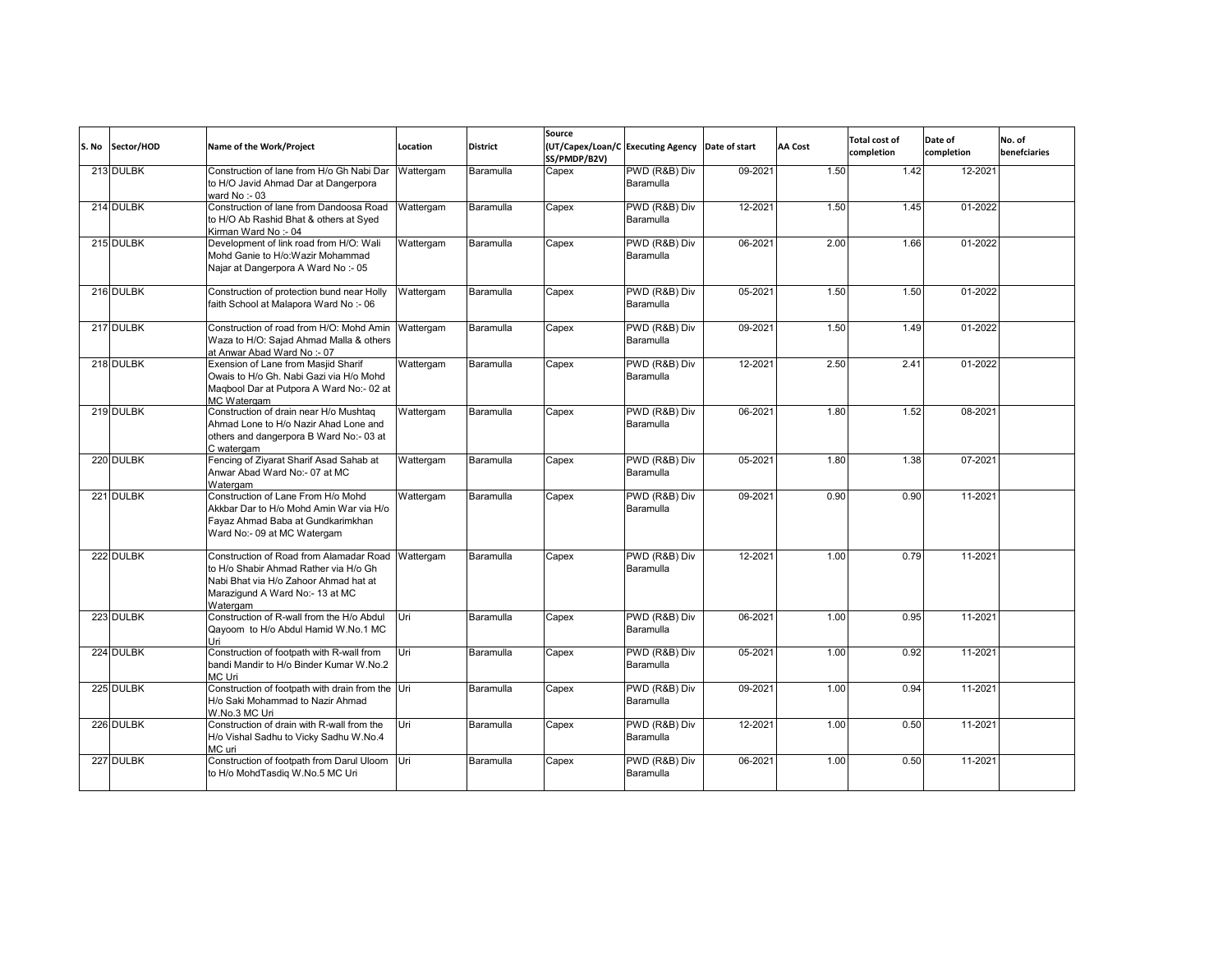| S. No | Sector/HOD | Name of the Work/Project                                                                                                | Location | <b>District</b> | Source<br>SS/PMDP/B2V) | (UT/Capex/Loan/C Executing Agency Date of start |         | <b>AA Cost</b> | <b>Total cost of</b><br>completion | Date of<br>completion | No. of<br>benefciaries |
|-------|------------|-------------------------------------------------------------------------------------------------------------------------|----------|-----------------|------------------------|-------------------------------------------------|---------|----------------|------------------------------------|-----------------------|------------------------|
|       | 228 DULBK  | construction and extension of path<br>fromHandooMohallah phase -II W.No.6<br>MC Uri                                     | Uri      | Baramulla       | Capex                  | PWD (R&B) Div<br>Baramulla                      | 05-2021 | 1.00           | 0.92                               | 11-2021               |                        |
|       | 229 DULBK  | Construction of breast wall from H/o<br>MohdShafi Lone to H/o Mohd Lateef lone<br>W.No.7 MC Uri                         | Uri      | Baramulla       | Capex                  | PWD (R&B) Div<br>Baramulla                      | 09-2021 | 1.00           | 0.97                               | 11-2021               |                        |
|       | 230 DULBK  | Construction of drain from Middle school to Uri<br>H/o Raja parvaiz W.No.8 MC Uri                                       |          | Baramulla       | Capex                  | PWD (R&B) Div<br>Baramulla                      | 12-2021 | 1.00           | 0.90                               | 11-2021               |                        |
|       | 231 DULBK  | Construction of footpath from the H/o<br>GhHassan Chalkoo to transformer Pashe -<br>2nd W.No.9 MC Uri                   | Uri      | Baramulla       | Capex                  | PWD (R&B) Div<br>Baramulla                      | 06-2021 | 1.00           | 0.92                               | 11-2021               |                        |
|       | 232 DULBK  | fixing of cement concreate tiles over<br>already constructed path from<br>H/oAlltuallahHandoo onwards W.No.10<br>MC Uri | Uri      | Baramulla       | Capex                  | PWD (R&B) Div<br>Baramulla                      | 05-2021 | 1.00           | 0.95                               | 11-2021               |                        |
|       | 233 DULBK  | Construction of drain from Ahmad Jan to<br>Ali MohdChalkoo W.No.11 MC Uri                                               | Uri      | Baramulla       | Capex                  | PWD (R&B) Div<br>Baramulla                      | 09-2021 | 1.00           | 0.50                               | 11-2021               |                        |
|       | 234 DULBK  | Construction of footpath from sokarraod to Uri<br>Downwards to H/o Mehraj Din Sood Phase-<br>1st W.No.12 MC Uri         |          | Baramulla       | Capex                  | PWD (R&B) Div<br>Baramulla                      | 12-2021 | 1.00           | 0.94                               | 11-2021               |                        |
|       | 235 DULBK  | Construction of footpath from Banjran<br>Masiid Shareef to primary School<br>W.No.13 MC Uri                             | Uri      | Baramulla       | Capex                  | PWD (R&B) Div<br>Baramulla                      | 06-2021 | 1.00           | 0.96                               | 11-2021               |                        |
|       | 236 DULBK  | Construction of footpath with R/Wall from<br>the H/o of Ayaz Ahmad to Reyaz Ahmad<br>W.No.1 at MC Uri                   | Uri      | Baramulla       | Capex                  | PWD (R&B) Div<br>Baramulla                      | 05-2021 | 1.00           | 0.94                               | 11-2021               |                        |
|       | 237 DULBK  | Construction of footpath with steps from<br>the H/o of Surinder Pal to Shve Mandir<br>W.No.2 at MC Uri                  | Uri      | Baramulla       | Capex                  | PWD (R&B) Div<br>Baramulla                      | 09-2021 | 0.90           | 0.86                               | 11-2021               |                        |
|       | 238 DULBK  | Construction of footpath with steps from<br>the H/o of Nazir Ahmad to Jamia Masjid<br>W.No.3 at MC Uri                  | Uri      | Baramulla       | Capex                  | PWD (R&B) Div<br>Baramulla                      | 12-2021 | 0.90           | 0.65                               | 11-2021               |                        |
|       | 239 DULBK  | Construction of footpath with steps from<br>H/o of Munshi Ram to Harji Lal iW.No.4<br>MC Uri                            | Uri      | Baramulla       | Capex                  | PWD (R&B) Div<br>Baramulla                      | 06-2021 | 0.90           | 0.87                               | 11-2021               |                        |
|       | 240 DULBK  | Construction/repairing of covered drain<br>from the H/o Naresh Kumar to Darshan Lal<br>W.No.5 at MC Uri                 | Uri      | Baramulla       | Capex                  | PWD (R&B) Div<br>Baramulla                      | 05-2021 | 0.90           | 0.88                               | 11-2021               |                        |
|       | 241 DULBK  | Construction of path with R/wall from the<br>H/o of Farooq Ahmad lone up to Hamid<br>Banday W.No.6 MC Uri               | Uri      | Baramulla       | Capex                  | PWD (R&B) Div<br>Baramulla                      | 09-2021 | 0.90           | 0.83                               | 11-2021               |                        |
|       | 242 DULBK  | Construction of R/wall from Subhan Kali to Uri<br>Qadir Lone W.No.7 at MC Uri.                                          |          | Baramulla       | Capex                  | PWD (R&B) Div<br>Baramulla                      | 12-2021 | 0.90           | 0.88                               | 11-2021               |                        |
|       | 243 DULBK  | Construction of drain from Raja Akber<br>Khan to onwards W.No.8 at MC Uri                                               | Uri      | Baramulla       | Capex                  | PWD (R&B) Div<br>Baramulla                      | 06-2021 | 0.90           | 0.88                               | 11-2021               |                        |
|       | 244 DULBK  | Construction of foot path from Gh Hassan<br>to Chokidar Mohallah W.No.9 at MC Uri                                       | Uri      | Baramulla       | Capex                  | PWD (R&B) Div<br>Baramulla                      | 05-2021 | 1.00           | 0.88                               | 11-2021               |                        |
|       | 245 DULBK  | Construction of protection wall near Grave Uri<br>Yard to H/o of Manzoor Mugrail W.No.10<br>at MC Uri                   |          | Baramulla       | Capex                  | PWD (R&B) Div<br>Baramulla                      | 09-2021 | 0.90           | 0.87                               | 11-2021               |                        |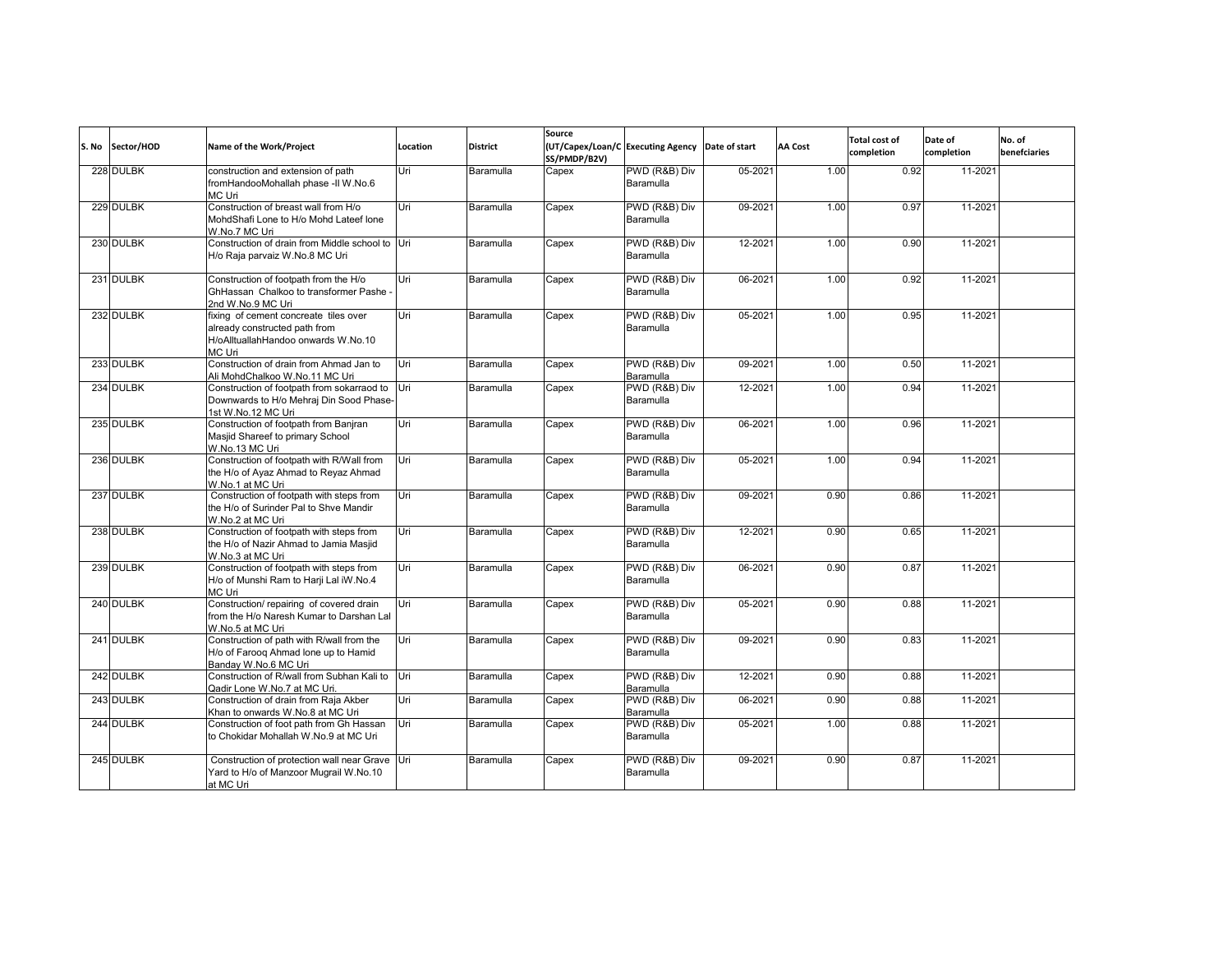| S. No | Sector/HOD | Name of the Work/Project                                                                                                               | Location | <b>District</b> | Source<br>(UT/Capex/Loan/C Executing Agency<br>SS/PMDP/B2V) |                            | Date of start | <b>AA Cost</b> | <b>Total cost of</b><br>completion | Date of<br>completion | No. of<br>benefciaries |
|-------|------------|----------------------------------------------------------------------------------------------------------------------------------------|----------|-----------------|-------------------------------------------------------------|----------------------------|---------------|----------------|------------------------------------|-----------------------|------------------------|
|       | 246 DULBK  | Construction of P/Wall from Nazir Ganie<br>W.No.11 at MC Uri                                                                           | Uri      | Baramulla       | Capex                                                       | PWD (R&B) Div<br>Baramulla | 12-2021       | 1.00           | 0.99                               | 11-2021               |                        |
|       | 247 DULBK  | Construction of path at Brahman Mohallah Uri<br>to Becon Road Pashe III W.No.12 at MC<br>Uri                                           |          | Baramulla       | Capex                                                       | PWD (R&B) Div<br>Baramulla | 06-2021       | 0.90           | 0.88                               | 11-2021               |                        |
|       | 248 DULBK  | Construction of path from Gh Mohd lone to Uri<br>Ab Ahad Lohar W.No.13 at MC Uri                                                       |          | Baramulla       | Capex                                                       | PWD (R&B) Div<br>Baramulla | 05-2021       | 0.90           | 0.88                               | 11-2021               |                        |
|       | 249 DULBK  | Construction of Pasenger Shed Cum<br>office at Sumo Stand Tangmarg near Town<br>Hall phase 2nd at M.C. Tangamrg/Gulmarg                | Tangmarg | Baramulla       | Capex                                                       | PWD (R&B) Div<br>Tangmarg  | 09-2021       | 2.50           | 2.50                               | 11-2021               |                        |
|       | 250 DULBK  | Construction /development of fencing<br>around temporary make shift dumping site<br>near Town Hall Tangmarg at M.C<br>Tangamrg/Gulmarg | Tangmarg | Baramulla       | Capex                                                       | PWD (R&B) Div<br>Tangmarg  | 12-2021       | 1.50           | 1.23                               | 11-2021               |                        |
|       | 251 DULBK  | Reconstruction of Drain from old M.C<br>Office to SDH Road crossing Tangmarg<br>at M.C .Tangamrg/Gulmarg.                              | Tangmarg | Baramulla       | Capex                                                       | PWD (R&B) Div<br>Tangmarg  | 06-2021       | 5.00           | 3.20                               | 12-2021               |                        |
|       | 252 DULBK  | Const. of cement concrete drain with<br>ducking from shop of Nazir Ah Mir up to<br>H/o. Gh Ahmad Mir at Ward No. 01                    | Kupwara  | Kupwara         | Capex                                                       | PWD (R&B) Div<br>Kupwara   | 05-2021       | 3.42           | 2.37                               | 12-2021               |                        |
|       | 253 DULBK  | Const. of P Wall from Masjid Quwatul<br>Islam up to Shop Building Backside at<br>Ward No. 02                                           | Kupwara  | Kupwara         | Capex                                                       | PWD (R&B) Div<br>Kupwara   | 09-2021       | 0.85           | 0.84                               | 12-2021               |                        |
|       | 254 DULBK  | Const. of tila path from H/o. Mohd Ashraf<br>and Others at Ward No. 02                                                                 | Kupwara  | Kupwara         | Capex                                                       | PWD (R&B) Div<br>Kupwara   | 12-2021       | 1.03           | 1.01                               | 12-2021               |                        |
|       | 255 DULBK  | Const. of R Wall from H/o. Faroog Ahmad<br>Dagga up to Nazir Ahmad Khan at Ward<br>No. 02                                              | Kupwara  | Kupwara         | Capex                                                       | PWD (R&B) Div<br>Kupwara   | 06-2021       | 1.16           | 1.05                               | 12-2021               |                        |
|       | 256 DULBK  | Filling of Grave Yard at Drazipora Ward<br>No. 03                                                                                      | Kupwara  | Kupwara         | Capex                                                       | PWD (R&B) Div<br>Kupwara   | 05-2021       | 1.00           | 0.69                               | 12-2021               |                        |
|       | 257 DULBK  | Const. of drain from H/o. WaliMohd Wani,<br>Mohd Sultan Wani up to Gh Hassan Wani<br>at Drazipora Ward No. 03                          | Kupwara  | Kupwara         | Capex                                                       | PWD (R&B) Div<br>Kupwara   | 09-2021       | 2.00           | 1.97                               | 12-2021               |                        |
|       | 258 DULBK  | Ducking of existing drain near Hospital at<br>Drazipora Ward No. 03                                                                    | Kupwara  | Kupwara         | Capex                                                       | PWD (R&B) Div<br>Kupwara   | 12-2021       | 1.00           | 0.94                               | 12-2021               |                        |
|       | 259 DULBK  | Repairment of existing drain from H/o. Aziz<br>Baba up to Ab Aziz Peer at Dudwan Ward<br>No: 04 of MC Kupwara                          | Kupwara  | Kupwara         | Capex                                                       | PWD (R&B) Div<br>Kupwara   | 06-2021       | 0.90           | 0.86                               | 12-2021               |                        |
|       | 260 DULBK  | Const. of pending portion of drain at<br>Herpora Masjid Shareef Dudwan Ward<br>No. 04 of MC Kupwara                                    | Kupwara  | Kupwara         | Capex                                                       | PWD (R&B) Div<br>Kupwara   | 07-2021       | 0.50           | 0.49                               | 12-2021               |                        |
|       | 261 DULBK  | Const. of drain from Masjid Shareef up to<br>Grat Kul at Ward No: 05 Branwari                                                          | Kupwara  | Kupwara         | Capex                                                       | PWD (R&B) Div<br>Kupwara   | 08-2021       | 3.00           | 1.35                               | 12-2021               |                        |
|       | 262 DULBK  | Const. of tile path from H/o: GhMohidin<br>Sheikh up to H/o. Gh Nabi Sheikh via<br>Masjid Shareef at Ward No. 06 Regipora<br>Kupwara   | Kupwara  | Kupwara         | Capex                                                       | PWD (R&B) Div<br>Kupwara   | 04-2021       | 3.00           | 2.35                               | 12-2021               |                        |
|       | 263 DULBK  | Const. of tile path at different place of<br>Ward No: 07 Usmanabad MC Kupwara                                                          | Kupwara  | Kupwara         | Capex                                                       | PWD (R&B) Div<br>Kupwara   | 04-2021       | 3.00           | 2.90                               | 12-2021               |                        |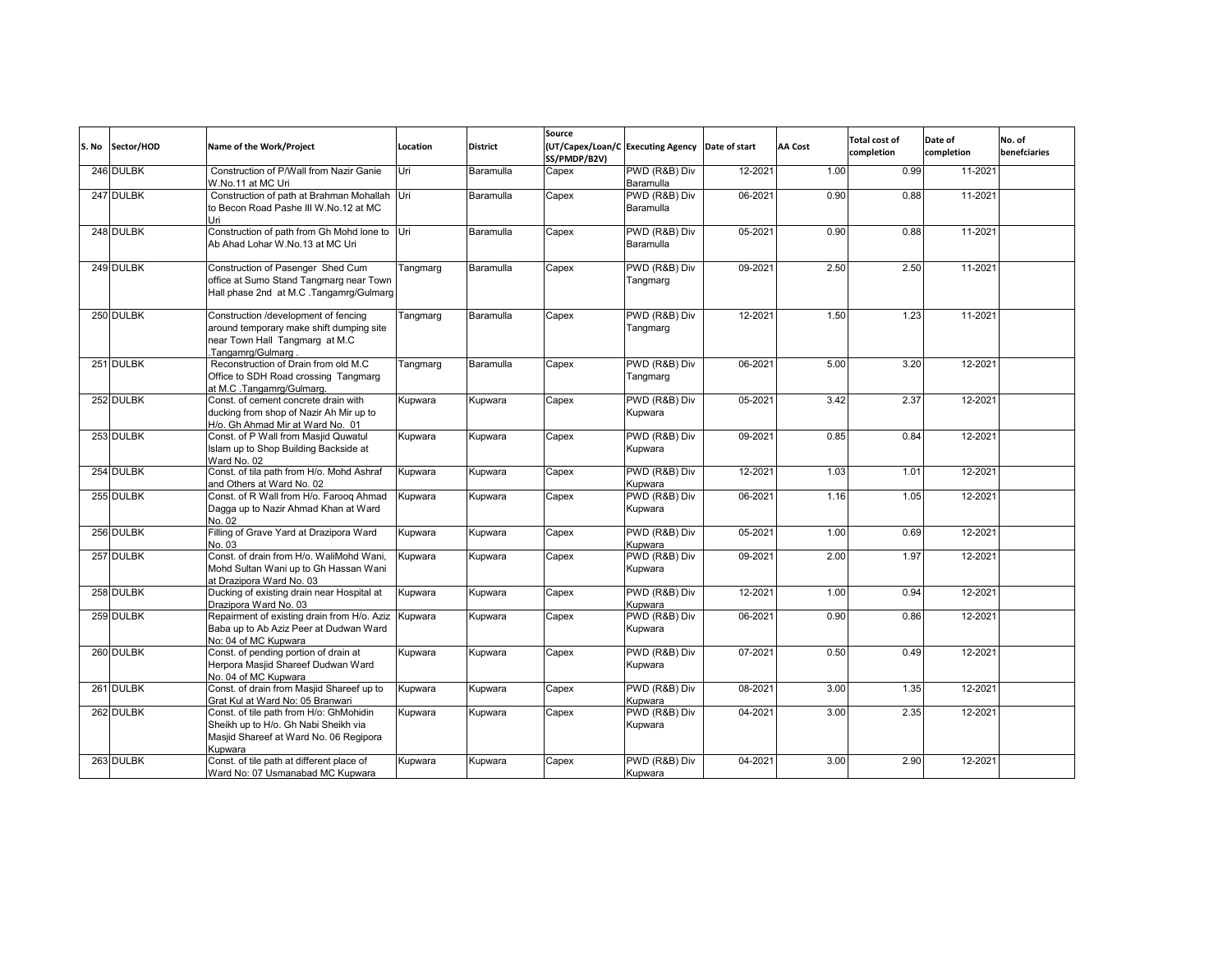| S. No | Sector/HOD | Name of the Work/Project                                                                                                                           | Location | <b>District</b> | Source<br>SS/PMDP/B2V) | (UT/Capex/Loan/C Executing Agency Date of start |         | <b>AA Cost</b> | <b>Total cost of</b><br>completion | Date of<br>completion | No. of<br>benefciaries |
|-------|------------|----------------------------------------------------------------------------------------------------------------------------------------------------|----------|-----------------|------------------------|-------------------------------------------------|---------|----------------|------------------------------------|-----------------------|------------------------|
|       | 264 DULBK  | Const. of tile path from Shop of Gh<br>Mohammad Ganie up to H/o. Haji Ab<br>Jabbar Mir at Ward No: 08                                              | Kupwara  | Kupwara         | Capex                  | PWD (R&B) Div<br>Kupwara                        | 05-2021 | 1.50           | 1.27                               | 12-2021               |                        |
|       | 265 DULBK  | Const, of P-Wall near H/o, Gh Nabi Mir.<br>Reyaz Ahmad Mir, Javeed Ahmad Mir &<br>others at Ward No. 08                                            | Kupwara  | Kupwara         | Capex                  | PWD (R&B) Div<br>Kupwara                        | 06-2021 | 0.99           | 0.98                               | 12-2021               |                        |
|       | 266 DULBK  | Const. of tile path near H/o. Bashir Ahmad<br>Malik, Javeed Ahmad Malik & Others at<br>Ward No. 08                                                 | Kupwara  | Kupwara         | Capex                  | PWD (R&B) Div<br>Kupwara                        | 05-2021 | 0.86           | 0.84                               | 12-2021               |                        |
|       | 267 DULBK  | Const. of tile path near H/o. Mohd Akbar<br>Malik Via different places in Ward No. 09                                                              | Kupwara  | Kupwara         | Capex                  | PWD (R&B) Div<br>Kupwara                        | 06-2021 | 2.84           | 2.52                               | 12-2021               |                        |
|       | 268 DULBK  | Const. of tile path from H/o. Gh Qadir Malik Kupwara<br>up to H/o. Ab Aziz Lone at Ward No. 09<br>Malik Mohalla Kupwara.                           |          | Kupwara         | Capex                  | PWD (R&B) Div<br>Kupwara                        | 09-2021 | 1.95           | 1.72                               | 12-2021               |                        |
|       | 269 DULBK  | Construction of drain with ducking from H/o Kupwara<br>Ab Rashid Malik up to Jamia Masjid<br>Kupwara                                               |          | Kupwara         | Capex                  | PWD (R&B) Div<br>Kupwara                        | 09-2021 | 7.00           | 3.50                               | 12-2021               |                        |
|       | 270 DULBK  | Construction of deep Cement concrete<br>drain from Liberty showroom up to existing<br>drain at Shah Mohallah Kupwara                               | Kupwara  | Kupwara         | Capex                  | PWD (R&B) Div<br>Kupwara                        | 08-2021 | 6.00           | 5.64                               | 12-2021               |                        |
|       | 271 DULBK  | Construction of deep drain with ducking<br>from H/o Ab. Rahim Gojree up to Maine<br>road at Ganie Mohalla ward No. 10                              | Kupwara  | Kupwara         | Capex                  | PWD (R&B) Div<br>Kupwara                        | 09-2021 | 3.00           | 1.43                               | 12-2021               |                        |
|       | 272 DULBK  | Construction of drain with ducking from H/o Kupwara<br>Mohd. Ramzan Wani up to Bashir Ahmed<br>Masoodi Ward No. 04                                 |          | Kupwara         | Capex                  | PWD (R&B) Div<br>Kupwara                        | 10-2021 | 1.00           | 0.56                               | 12-2021               |                        |
|       | 273 DULBK  | Construction of Cement concrete drain<br>from H/o Gh. Ahmed sheikh via Ali Mohd.<br>& Mohd. Akbar up to wali Mohd and others<br>at Regipora        | Kupwara  | Kupwara         | Capex                  | PWD (R&B) Div<br>Kupwara                        | 09-2021 | 3.00           | 1.50                               | 12-2021               |                        |
|       | 274 DULBK  | Construction of drain with-ducking from H/o Kupwara<br>Gh Mohi-u-din Mir via Mohd. Ashraf<br>Masoodi up to Ab. Ahad Malik at Ward No.<br>2 Kupwara |          | Kupwara         | Capex                  | PWD (R&B) Div<br>Kupwara                        | 08-2021 | 3.00           | 2.32                               | 12-2021               |                        |
|       | 275 DULBK  | Fencing of Grave Yardat Zand Batpora at<br>Mc Langate Ward No.01                                                                                   | Langate  | Kupwara         | Capex                  | PWD (R&B) Div<br>Kupwara                        | 09-2021 | 0.90           | 0.48                               | 12-2021               |                        |
|       | 276 DULBK  | Construction of Tile path near H/o: Gh<br>Mohd Bhat via H/o: Gh Ahmad Lone at Mc<br>langate Ward No. 03                                            | Langate  | Kupwara         | Capex                  | PWD (R&B) Div<br>Kupwara                        | 10-2021 | 0.50           | 0.39                               | 12-2021               |                        |
|       | 277 DULBK  | Construction of Tile path near H/o: Fayaz<br>Ahmad Thoker to Gam Kull                                                                              | Langate  | Kupwara         | Capex                  | PWD (R&B) Div<br>Kupwara                        | 09-2021 | 0.40           | 0.31                               | 12-2021               |                        |
|       | 278 DULBK  | Construction of Drain near H/o: Fayaz<br>Ahmad Zarger to Gam Kul at Mc langate<br>Ward No: 04                                                      | Langate  | Kupwara         | Capex                  | PWD (R&B) Div<br>Kupwara                        | 08-2021 | 0.90           | 0.54                               | 12-2021               |                        |
|       | 279 DULBK  | Construction of Protection Bund near H/o:<br>Gh Mohd zarger at Mc langate Ward No.<br>05                                                           | Langate  | Kupwara         | Capex                  | PWD (R&B) Div<br>Kupwara                        | 09-2021 | 0.90           | 0.42                               | 12-2021               |                        |
|       | 280 DULBK  | Construction of P/Bund near H/o: Mohd<br>Sadeeg Najar via H/o: Zahoor Ahmad<br>Najar at Mc langate Ward No. 06                                     | Langate  | Kupwara         | Capex                  | PWD (R&B) Div<br>Kupwara                        | 10-2021 | 0.90           | 0.72                               | 12-2021               |                        |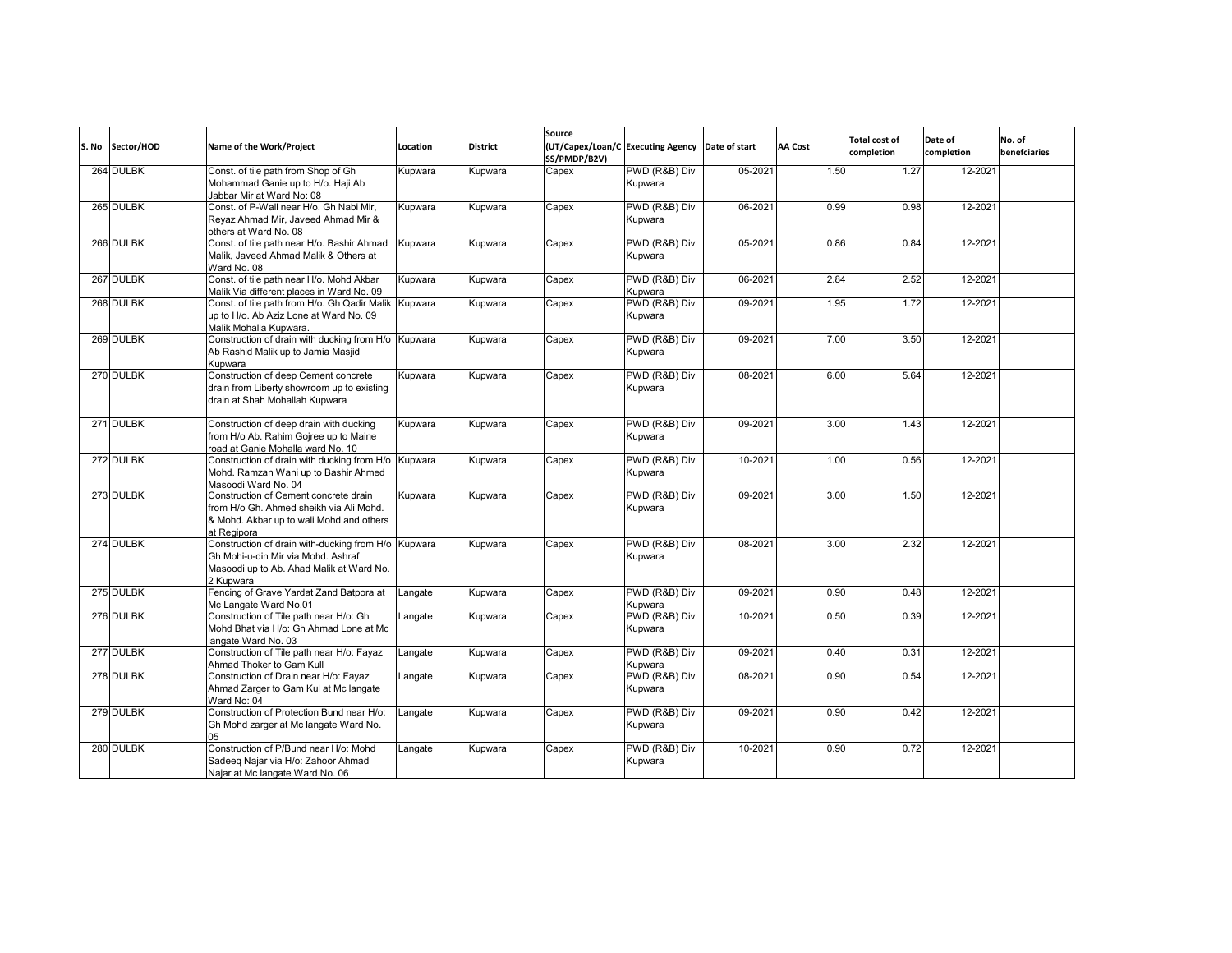| S. No | Sector/HOD | Name of the Work/Project                                                                                                                                                                        | Location  | <b>District</b> | Source<br>SS/PMDP/B2V) | (UT/Capex/Loan/C Executing Agency Date of start |         | <b>AA Cost</b> | <b>Total cost of</b><br>completion | Date of<br>completion | No. of<br>benefciaries |
|-------|------------|-------------------------------------------------------------------------------------------------------------------------------------------------------------------------------------------------|-----------|-----------------|------------------------|-------------------------------------------------|---------|----------------|------------------------------------|-----------------------|------------------------|
|       | 281 DULBK  | Construction of P/Bund near H/o: Ab<br>rehman pandith road side up to H/o: Mohd<br>Magbool Malla at Mc langate at Baghaat<br>Colony W. No. 08                                                   | Langate   | Kupwara         | Capex                  | PWD (R&B) Div<br>Kupwara                        | 09-2021 | 1.00           | 0.87                               | 12-2021               |                        |
|       | 282 DULBK  | Construction of Drain near H/o: Abdul<br>Kabir Rather at Mc Langate Ward No. 09                                                                                                                 | Langate   | Kupwara         | Capex                  | PWD (R&B) Div<br>Kupwara                        | 08-2021 | 0.90           | 0.75                               | 01-2022               |                        |
|       | 283 DULBK  | Construction of Drain and lane from H/o<br>Gh. Rasool Malla to onwards Ward No. 02<br>MC Bandipora                                                                                              | Bandipora | Bandipora       | Capex                  | PWD (R&B) Div<br>Bandipora                      | 09-2021 | 2.00           | 1.81                               | 01-2022               |                        |
|       | 284 DULBK  | Construction of Protection wall with Chain<br>link fencing at Zirat Sharif Dastigeer at<br>Ward No 02 MC Bandipora.                                                                             | Bandipora | Bandipora       | Capex                  | PWD (R&B) Div<br>Bandipora                      | 10-2021 | 2.00           | 1.39                               | 01-2022               |                        |
|       | 285 DULBK  | Construction of Drain from H/o Mushtag<br>Ahmad Mir to Onwards Ward No 03 MC<br>Bandipora.                                                                                                      | Bandipora | Bandipora       | Capex                  | PWD (R&B) Div<br>Bandipora                      | 09-2021 | 2.00           | 1.92                               | 01-2022               |                        |
|       | 286 DULBK  | GSB filling of Road from H/o Javid Ahmad<br>Shah to H/o Ab. Rashid Wani Ward No. 04<br>MC Bandipora.                                                                                            | Bandipora | Bandipora       | Capex                  | PWD (R&B) Div<br>Bandipora                      | 08-2021 | 2.00           | 1.55                               | 01-2022               |                        |
|       | 287 DULBK  | Construction of Tile Path from Medical<br>Shop of Mazhir-ul-Hag to H/o Irshad<br>Ahmad Khan Ward No. 05 MC Bandipora.                                                                           | Bandipora | Bandipora       | Capex                  | PWD (R&B) Div<br>Bandipora                      | 09-2021 | 2.00           | 1.67                               | 01-2022               |                        |
|       | 288 DULBK  | Construction of lane and Drain from H/o<br>Late Haji Gh. Mohi-ud-din Nadaf to<br>onwards Khush Mohalla Ward No 06 MC<br>Bandipora.                                                              | Bandipora | Bandipora       | Capex                  | PWD (R&B) Div<br>Bandipora                      | 10-2021 | 2.00           | 1.93                               | 01-2022               |                        |
|       | 289 DULBK  | Construction of Tile Path with Protection<br>wall from H/o Gh. Mohi-ud-din Sheikh to<br>H/o Mohd. Yaseen Sheikh Ward No. 07<br>Nassu Sheikh Mohalla                                             | Bandipora | Bandipora       | Capex                  | PWD (R&B) Div<br>Bandipora                      | 09-2021 | 2.00           | 1.89                               | 01-2022               |                        |
|       | 290 DULBK  | Construction of CC path from H/o Gh.<br>Mohi-ud-din Rashie to H/o Ab. Majeed<br>Rashie and Construction of Tile Path from<br>H/o Gh. Rasool Rashie to onwards Ward<br>No 08 Lankrehipora MC Bpr | Bandipora | Bandipora       | Capex                  | PWD (R&B) Div<br>Bandipora                      | 08-2021 | 2.00           | 1.87                               | 01-2022               |                        |
|       | 291 DULBK  | Constt Tile Path to Jeazgah at Old majia<br>Masjid Nebripora Ward No 06 Bandipora                                                                                                               | Bandipora | Bandipora       | Capex                  | PWD (R&B) Div<br>Bandipora                      | 09-2021 | 3.00           | 3.19                               | $01 - 2022$           |                        |
|       | 292 DULBK  | Const. of Protedtion Wall1st Phase around Bandipora<br>the Graveyard Bathoo Mohalla near<br>Handloom Building Ta Ward No 05                                                                     |           | Bandipora       | Capex                  | PWD (R&B) Div<br>Bandipora                      | 10-2021 | 2.50           | 1.87                               | 01-2022               |                        |
|       | 293 DULBK  | Constt of Protection Wall near Masjid<br>Hudda at Nusoo Ward No 07 Bandipore                                                                                                                    | Bandipora | Bandipora       | Capex                  | PWD (R&B) Div<br>Bandipora                      | 09-2021 | 1.00           |                                    | 01-2022               |                        |
|       | 294 DULBK  | Constt. Of Drain from H/O Moolana<br>Rehmatullah Mir to H/o Mohd Ramzan<br>Bhat bhat Mohalla Ward No 06                                                                                         | Bandipora | Bandipora       | Capex                  | PWD (R&B) Div<br>Bandipora                      | 08-2021 | 1.70           | 1.27                               | 01-2022               |                        |
|       | 295 DULBK  | ULBK/Municipal Council Bandipora                                                                                                                                                                | Bandipora | Bandipora       | Capex                  | PWD (R&B) Div<br>Bandipora                      | 09-2021 | 2.00           | 1.00                               | 01-2022               |                        |
|       | 296 DULBK  | Soil filling & Constt. Gate Jenazgah<br>Kaloosa At Ward No 12                                                                                                                                   | Bandipora | Bandipora       | Capex                  | PWD (R&B) Div<br>Bandipora                      | 10-2021 | 1.60           | 1.20                               | 01-2022               |                        |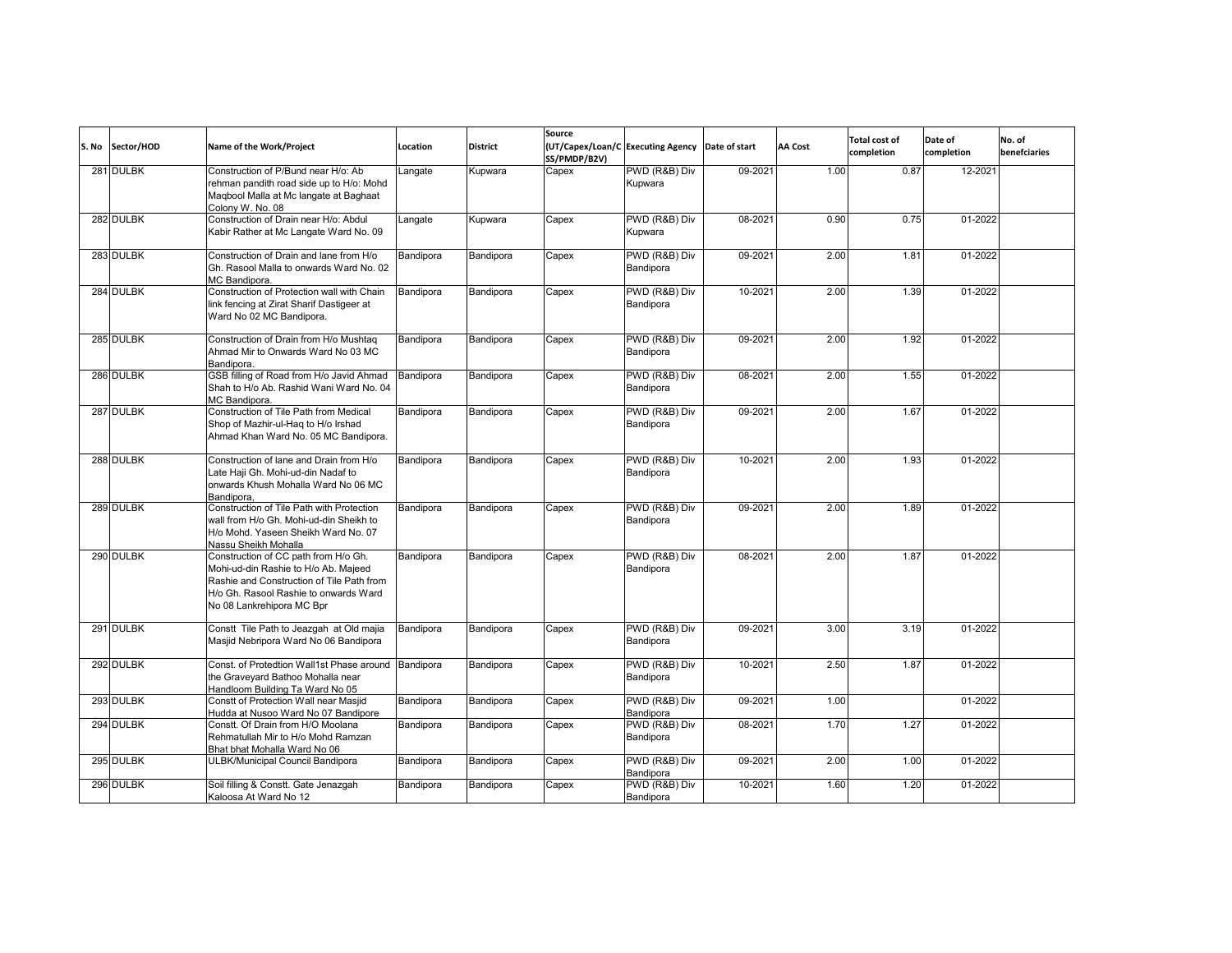| S. No | Sector/HOD | Name of the Work/Project                                                                                                                                                                                                                                                                                        | Location | <b>District</b> | Source<br>SS/PMDP/B2V) | (UT/Capex/Loan/C Executing Agency Date of start |         | <b>AA Cost</b> | <b>Total cost of</b><br>completion | Date of<br>completion | No. of<br>benefciaries |
|-------|------------|-----------------------------------------------------------------------------------------------------------------------------------------------------------------------------------------------------------------------------------------------------------------------------------------------------------------|----------|-----------------|------------------------|-------------------------------------------------|---------|----------------|------------------------------------|-----------------------|------------------------|
|       | 297 DULBK  | Construction of Children Park with Open<br>Air Gym at Sonabarn Ward No. 9 at M.C<br>Sumbal                                                                                                                                                                                                                      | Sumbal   | Bandipora       | <b>FC Grants</b>       | PWD (R&B) Div<br>Sumbal                         | 09-2021 | 25.00          | 23.57                              | $01 - 2022$           |                        |
|       | 298 DULBK  | Construction of tile path main road to Gh<br>Mohd Khan via Ab Majid Khan, Ab Satar<br>Dar, Mushtaq Ahmad Dar & mohd Afzal<br>Dar Ward No. 2 Wangipora Payeen at M.C<br>Sumbal and Construction of tiled path from<br>river Jhelum bund to H/o Riyaz Ahmad Sofi<br>via Gh Mohd Shah Ward No. 04 at M.C<br>Sumbal | Sumbal   | Bandipora       | Capex                  | PWD (R&B) Div<br>Sumbal                         | 08-2021 | 5.00           | 3.14                               | 01-2022               |                        |
|       | 299 DULBK  | Construction Dever gate with steel gate<br>Imambara Ward No. 06 Chana Mohalla at<br>M.C Sumbal                                                                                                                                                                                                                  | Sumbal   | Bandipora       | Capex                  | PWD (R&B) Div<br>Sumbal                         | 09-2021 | 7.00           | 5.88                               | 01-2022               |                        |
|       | 300 DULBK  | Name of the work with Location:<br>Construction of Drain from H/O Bashir<br>Ahmad Bhat towards H/O Mohd Yousuf<br>Bhat Darbar Mohalla Ward No. 08 at MC<br>Devsar.                                                                                                                                              | Devsar   | Kulgam          | Capex                  | PWD (R&B) Div<br>Kulgam                         | 10-2021 | 2.50           | 1.67                               | 01-2022               |                        |
|       | 301 DULBK  | Construction of Tiled lane from H/O Mohd<br>Yousuf Ganie to H/O Nazir Ahmad Bhat &<br>Drain from Bashir Ahmad Ganie to H/O<br>Faroog Ahmad Ganie & Mohd Ramzan<br>Ganie Arambagh Ward No. 10 at MC<br>Devsar.                                                                                                   | Devsar   | Kulgam          | Capex                  | PWD (R&B) Div<br>Kulgam                         | 09-2021 | 3.80           | 2.50                               | 01-2022               |                        |
|       | 302 DULBK  | Constt. Of protection bund from Cowshed<br>towards H/O Gull Mohd Ganie via backside<br>of H/O Imtiyaz Ahmad Ganie Ward No. 07,<br>Gratta Mohalla Bona Devsar at MC Devsar                                                                                                                                       | Devsar   | Kulgam          | Capex                  | PWD (R&B) Div<br>Kulgam                         | 08-2021 | 2.00           | 1.27                               | 01-2022               |                        |
|       | 303 DULBK  | Constt. Of drain from H/O Ab Rehman<br>Malla towards Main Kulgam Qazigund road<br>via backside of Sunshine Public School<br>Ward No. 6 Aastaan Bazar MC Devsar                                                                                                                                                  | Devsar   | Kulgam          | Capex                  | PWD (R&B) Div<br>Kulgam                         | 09-2021 | 2.00           | 1.40                               | 01-2022               |                        |
|       | 304 DULBK  | Constt. Of 2nd Phase of tilled lane from<br>imambada Gate towards link road Ward<br>No. 13. Wangam MC Devsar                                                                                                                                                                                                    | Devsar   | Kulgam          | Capex                  | PWD (R&B) Div<br>Kulgam                         | 10-2021 | 2.00           | 1.37                               | 01-2022               |                        |
|       | 305 DULBK  | Constt. Of Fencing of Gravyard at Malla<br>Pora .ward No 03                                                                                                                                                                                                                                                     | Pattan   | Baramulla       | Capex                  | PWD (R&B) Div<br>Baramulla                      | 09-2021 | 6.00           | 4.34                               | 01-2022               |                        |
|       | 306 DULBK  | Constt. Of Passenger Stand at Igbal<br>Colony Pattan Ward No. 02                                                                                                                                                                                                                                                | Pattan   | Baramulla       | Capex                  | PWD (R&B) Div<br>Baramulla                      | 08-2021 | 3.00           | 2.04                               | 01-2022               |                        |
|       | 307 DULBK  | Constt. Of R/Wall and Path at SDPO<br>Office Pattan at Ward no. 13                                                                                                                                                                                                                                              | Pattan   | Baramulla       | Capex                  | PWD (R&B) Div<br>Baramulla                      | 09-2021 | 3.00           | 2.01                               | 01-2022               |                        |
|       | 308 DULBK  | Constt. Of Culvert Near L/o Mohd Ramzan<br>Malik, Mohd sultan Malik at Ward No 04<br>Parra Mohalla and Constt. Of Drain from<br>H/o Reyaz Ahmad Malik to H/o Fayaz<br>Ahmad malik and H/o Ab Majeed                                                                                                             | Pattan   | Baramulla       | Capex                  | PWD (R&B) Div<br>Baramulla                      | 10-2021 | 2.00           | 1.56                               | 01-2022               |                        |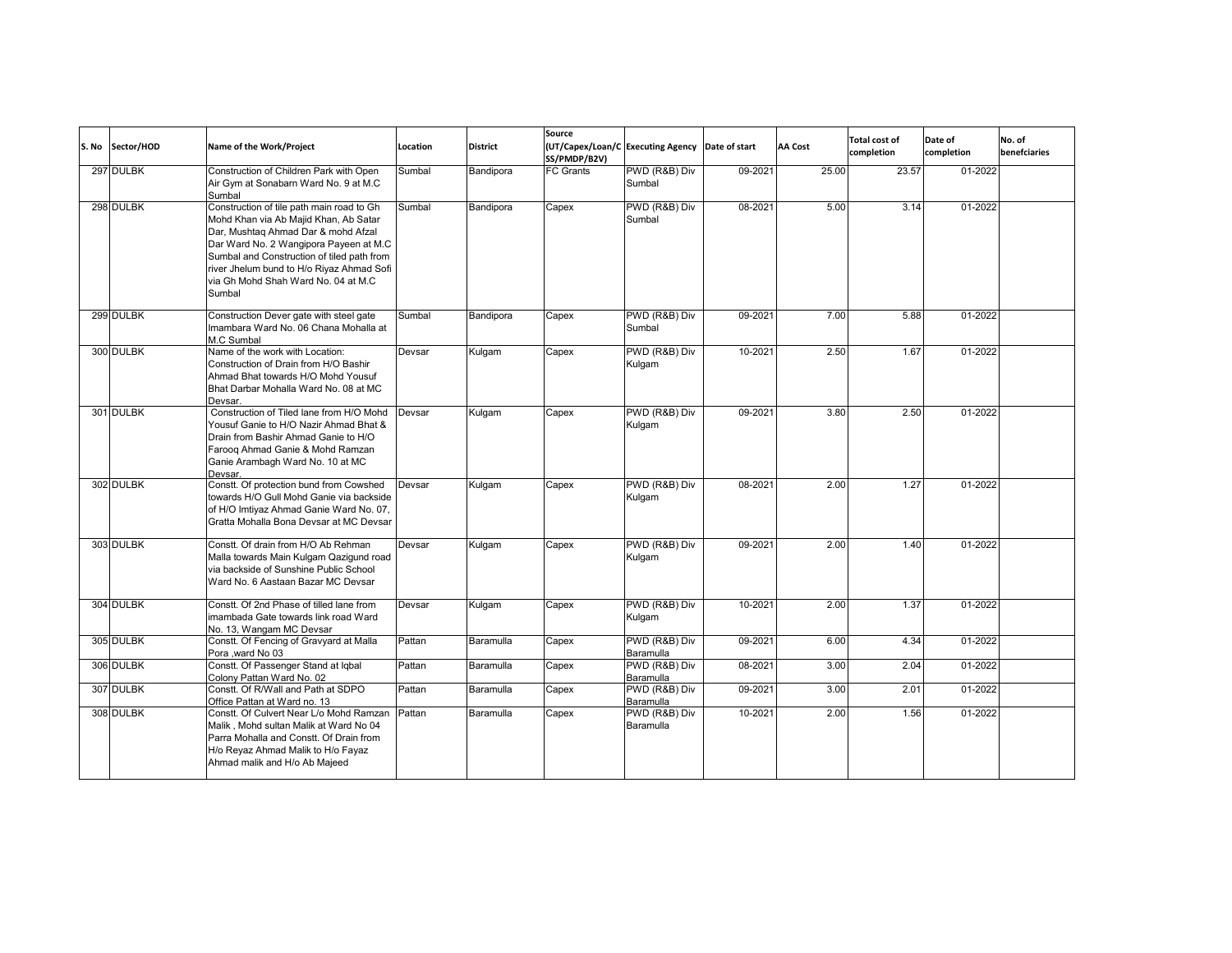| S. No | Sector/HOD | <b>Name of the Work/Project</b>                                                                                                                                                                                                                              | Location | <b>District</b> | Source<br>SS/PMDP/B2V) | (UT/Capex/Loan/C Executing Agency Date of start |         | <b>AA Cost</b> | <b>Total cost of</b><br>completion | Date of<br>completion | No. of<br>benefciaries |
|-------|------------|--------------------------------------------------------------------------------------------------------------------------------------------------------------------------------------------------------------------------------------------------------------|----------|-----------------|------------------------|-------------------------------------------------|---------|----------------|------------------------------------|-----------------------|------------------------|
|       | 309 DULBK  | Constt of Drain from Main Road near H/o<br>Mohd Ashraf Bhat to onwards phase Ist at<br>Khandya Mohalla at Ward No:-12                                                                                                                                        | Pattan   | Baramulla       | Capex                  | PWD (R&B) Div<br>Baramulla                      | 09-2021 | 3.00           | 2.58                               | 01-2022               |                        |
|       | 310 DULBK  | Constt. Of Road from railway road to H/o<br>Ab Ahad Parra, C/o road from railway<br>road to H/o Javid Ahmad Parra & C/O<br>Road /Drain from railway road to khalil<br>Ahmad Malik, Bashir Ahmad malik, Gh<br>Rasool Malik at Ward No 04 & 05 Para<br>Mohalla | Pattan   | Baramulla       | Capex                  | PWD (R&B) Div<br>Baramulla                      | 08-2021 | 2.00           | 1.65                               | 01-2022               |                        |
|       | 311 DULBK  | Construction of Interlock tile path from H/o<br>Aijaz Ahmad Dar, Bilal Ahmad Dar & Ab<br>Rashid Dar at ward No 03 at M.C.<br>Handwara                                                                                                                        | Handwara | Kupwara         | Capex                  | PWD (R&B)<br>Handwara                           | 09-2021 | 1.00           |                                    | 01-2022               |                        |
|       | 312 DULBK  | Construction of P/bund near H/o Mohd<br>Ramzan Zargar at ward No. 04 at M.C<br>Handwara                                                                                                                                                                      | Handwara | Kupwara         | Capex                  | PWD (R&B)<br>Handwara                           | 10-2021 | 1.00           | 0.71                               | 01-2022               |                        |
|       | 313 DULBK  | Construction of tile paths at various places<br>at ward No 06 at M.C Handwara                                                                                                                                                                                | Handwara | Kupwara         | Capex                  | PWD (R&B)<br>Handwara                           | 09-2021 |                |                                    | 02-2022               |                        |
|       | 314 DULBK  | Constt. of Interlock tile path from H/o Gh<br>Ahmad Mir upto Road at ward No 07 at<br>M.C Handwara                                                                                                                                                           | Handwara | Kupwara         | Capex                  | PWD (R&B)<br>Handwara                           | 08-2021 |                |                                    | 02-2022               |                        |
|       | 315 DULBK  | Construction of tile path from H/o Ab<br>Gaffar Sofi, Mohd Afzal Tantray and Ab<br>Majeed Tantray at ward No 08 at M.C<br>Handwara                                                                                                                           | Handwara | Kupwara         | Capex                  | PWD (R&B)<br>Handwara                           | 09-2021 | 1.00           |                                    | 02-2022               |                        |
|       | 316 DULBK  | Construction of tile path from H/o Amjid Ali<br>Ganie, Mohd Shafi Shah S/o Ab Jabar at<br>ward No 09 at M.C Handwara                                                                                                                                         | Handwara | Kupwara         | Capex                  | PWD (R&B)<br>Handwara                           | 10-2021 | 1.00           |                                    | 02-2022               |                        |
|       | 317 DULBK  | Construction of tile path from H/o Gh Mohd Handwara<br>Bhat & Mohd Magbool Banday & Gh Mohd<br>Banday W.No: 01                                                                                                                                               |          | Kupwara         | Capex                  | PWD (R&B)<br>Handwara                           | 09-2021 | 0.60           | 0.48                               | 02-2022               |                        |
|       | 318 DULBK  | Constt. of tile path from main to Ab Rashid<br>Dar, Ab Samad Dar, Imran Rashid Dar<br>upto H/o Umar Rashid Dar W.No:03.                                                                                                                                      | Handwara | <b>Kupwara</b>  | Capex                  | PWD (R&B)<br>Handwara                           | 08-2021 | 0.60           | 0.51                               | 02-2022               |                        |
|       | 319 DULBK  | Constt. of tile path near H/o Ab Khaliq<br>Sheikh to Ab Rashid Chopan and Mushtaq<br>Ahmad Ganie to Nazir Ahmad Chopan<br>W.No:05                                                                                                                            | Handwara | Kupwara         | Capex                  | PWD (R&B)<br>Handwara                           | 09-2021 | 0.60           | 0.51                               | 02-2022               |                        |
|       | 320 DULBK  | Constt. of tile path near Public park<br>W.No:07                                                                                                                                                                                                             | Handwara | Kupwara         | Capex                  | PWD (R&B)<br>Handwara                           | 10-2021 | 0.60           | 0.57                               | 02-2022               |                        |
|       | 321 DULBK  | Constt. of tile path near H/o Gh Hassan<br>Sheikh upto H/o Ab Hamid Wani W.No.10                                                                                                                                                                             | Handwara | Kupwara         | Capex                  | $\overline{\text{PWD}}$ (R&B)<br>Handwara       | 09-2021 | 0.51           | 0.48                               | 02-2022               |                        |
|       | 322 DULBK  | Development of Childrens Park with open<br>air gym at existing Public Park at Kunzar                                                                                                                                                                         | Kunzer   | Baramulla       | <b>MTMP</b>            | <b>PWD (R&amp;B)</b><br>Tangmarg                | 08-2021 | 27.00          | 25.00                              | 02-2022               |                        |
|       | 323 DULBK  | Development of road from H/O Gh Mohi ud Kunzer<br>din Parray to land of Ali Mohd sheikh near<br>land of Toung at ward No 01 M C Kunzer                                                                                                                       |          | Baramulla       | Capex                  | R&B Sub<br><b>Division</b><br>Magam/GDA         | 09-2021 | 3.00           | 2.36                               | 02-2022               |                        |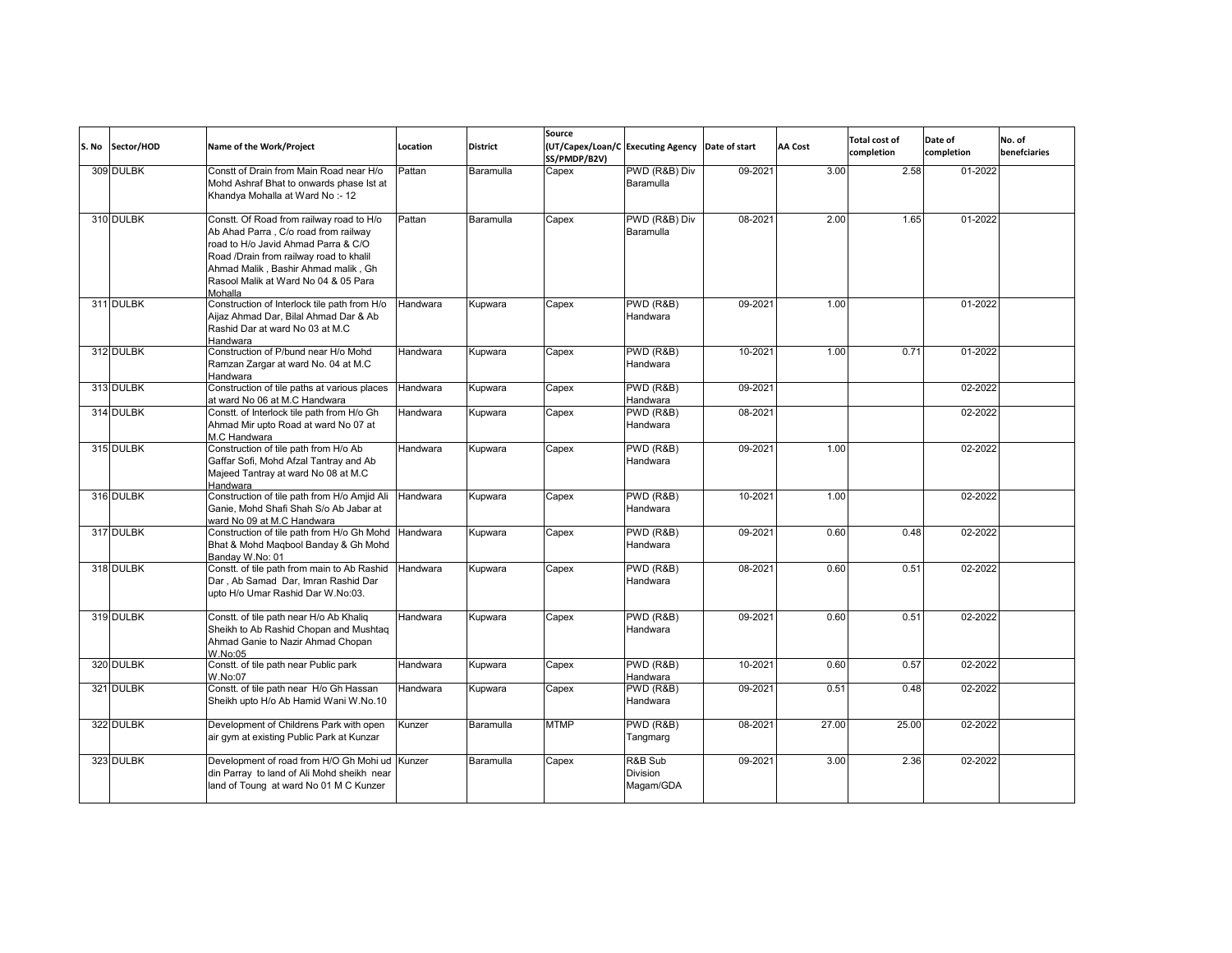| S. No | Sector/HOD | Name of the Work/Project                                                                                                                                                                                                                 | Location  | <b>District</b> | Source<br>SS/PMDP/B2V) | (UT/Capex/Loan/C Executing Agency Date of start |         | <b>AA Cost</b> | <b>Total cost of</b><br>completion | Date of<br>completion | No. of<br>benefciaries |
|-------|------------|------------------------------------------------------------------------------------------------------------------------------------------------------------------------------------------------------------------------------------------|-----------|-----------------|------------------------|-------------------------------------------------|---------|----------------|------------------------------------|-----------------------|------------------------|
|       | 324 DULBK  | Construction of Concrete Path From H/o<br>Nazir Ahmad Sheikh via H/O Gh Nabi<br>Sheikh upto H/O Ab Majeed Chopan<br>onward at Ward No 02 M C Kunzer                                                                                      | Kunzer    | Baramulla       | Capex                  | R&B Sub<br><b>Division</b><br>Magam/GDA         | 10-2021 | 1.40           | 0.68                               | 02-2022               |                        |
|       | 325 DULBK  | Development of Road from Kralweth road<br>via H/O of Habib Ullah Dar upto H/O Mohd<br>Magbool Bhat onwards at ward No 04<br>Pandith Pora M C Kunzer                                                                                      | Kunzer    | Baramulla       | Capex                  | R&B Sub<br><b>Division</b><br>Magam/GDA         | 09-2021 | 1.40           | 1.06                               | 02-2022               |                        |
|       | 326 DULBK  | Up gradation/Development of Dregger<br>Road by way of Nallah Muck at Ward (11)<br>MC Haiin                                                                                                                                               | Hajin     | Bandipora       | Capex                  | PWD (R&B)<br><b>Division Sumbal</b>             | 08-2021 | 4.00           | 3.00                               | 02-2022               |                        |
|       | 327 DULBK  | Upgradation/Development of But Check<br>Road by way of Nallah Muck at MC Hajin                                                                                                                                                           | Hajin     | Bandipora       | Capex                  | PWD (R&B)<br>Division Sumbal                    | 09-2021 | 6.00           | 4.50                               | 02-2022               |                        |
|       | 328 DULBK  | Construction of link Road from Masjid<br>Umer) to H/o Ab.Rahman Dar Ward (3)<br>and link road from Masjid Umer to H/o<br>Gh.Ahmad Dar at Ward No(3) MC Hajin                                                                             | Hajin     | Bandipora       | Capex                  | PWD (R&B)<br><b>Division Sumbal</b>             | 10-2021 | 0.90           | 0.90                               | 02-2022               |                        |
|       | 329 DULBK  | Construction of Link Road from Main Road Haiin<br>to H/o Ab.Gani Malla at Syed Mohalla<br>W(5) MC Hajin.                                                                                                                                 |           | Bandipora       | Capex                  | PWD (R&B)<br><b>Division Sumbal</b>             | 09-2021 | 1.00           | 1.00                               | 02-2022               |                        |
|       | 330 DULBK  | Development of Link Road from H/o Shabir Hajin<br>Ahmad Wani to H/o Saif-ud-din Wani at<br>Bonikhan Mohalla Ward (3) MC Hajin.                                                                                                           |           | Bandipora       | Capex                  | PWD (R&B)<br><b>Division Sumbal</b>             | 08-2021 | 1.00           | 0.92                               | 02-2022               |                        |
|       | 331 DULBK  | Construction of link road from H/o Ab.Ahad Haiin<br>Parray to H/o Manzoor Ahmad Parray&<br>Construction of link road from Main Road<br>to H/o Bashir Ahmad Parray at Ward (11)<br><b>MC Haiin</b>                                        |           | Bandipora       | Capex                  | PWD (R&B)<br><b>Division Sumbal</b>             | 09-2021 | 1.20           | 0.92                               | 02-2022               |                        |
|       | 332 DULBK  | Providing & Fixing of Collapsible / Rolling<br>Shutters Steel Shutter to Town Hall<br>Building & Community Centre Hajin.                                                                                                                 | Hajin     | Bandipora       | Capex                  | PWD (R&B)<br><b>Division Sumbal</b>             | 10-2021 | 1.30           | 1.24                               | 02-2022               |                        |
|       | 333 DULBK  | Development of Road from Main Road to<br>H/o Qazi Mehraj-ud-din via Qazi Bilal<br>Ahmad at Tundpora Ward (1) MC Hajin.                                                                                                                   | Hajin     | Bandipora       | Capex                  | PWD (R&B)<br><b>Division Sumbal</b>             | 09-2021 | 1.00           | 1.00                               | 02-2022               |                        |
|       | 334 DULBK  | Constt of tiled lane from H/o Mohd Subhan<br>Rather to Gh Rasool Rather at Beehama &<br>Constt of tiled lane / drain from H/o Riyaz<br>Ahmad Hajam to main road                                                                          | Ganderbal | Ganderbal       | Capex                  | PWD (R&B)<br><b>Division</b><br>Ganderbal       | 08-2021 | 1.50           | 1.50                               | 02-2022               |                        |
|       | 335 DULBK  | Constt of drain / lane from Padshahi Canal<br>civert to H/o Nazir Ahmad Shah at Khan<br>Mohalla                                                                                                                                          | Ganderbal | Ganderbal       | Capex                  | PWD (R&B)<br><b>Division</b><br>Ganderbal       | 09-2021 | 1.99           | 1.99                               | 02-2022               |                        |
|       | 336 DULBK  | Constt of lane / drain from H/o Ghulam<br>Mohammad Ganie to H/o Ab Rashid Ganie<br>& Constt of drain from H/o Mohammad<br>Anwar Lone to H/o Ab Salam Mir & Constt<br>of lane / drain from H/o Abdul Ahad S/o Ab<br>Aziz Mir R/o Dobipora | Ganderbal | Ganderbal       | Capex                  | PWD (R&B)<br>Division<br>Ganderbal              | 10-2021 | 1.48           | 1.48                               | 02-2022               |                        |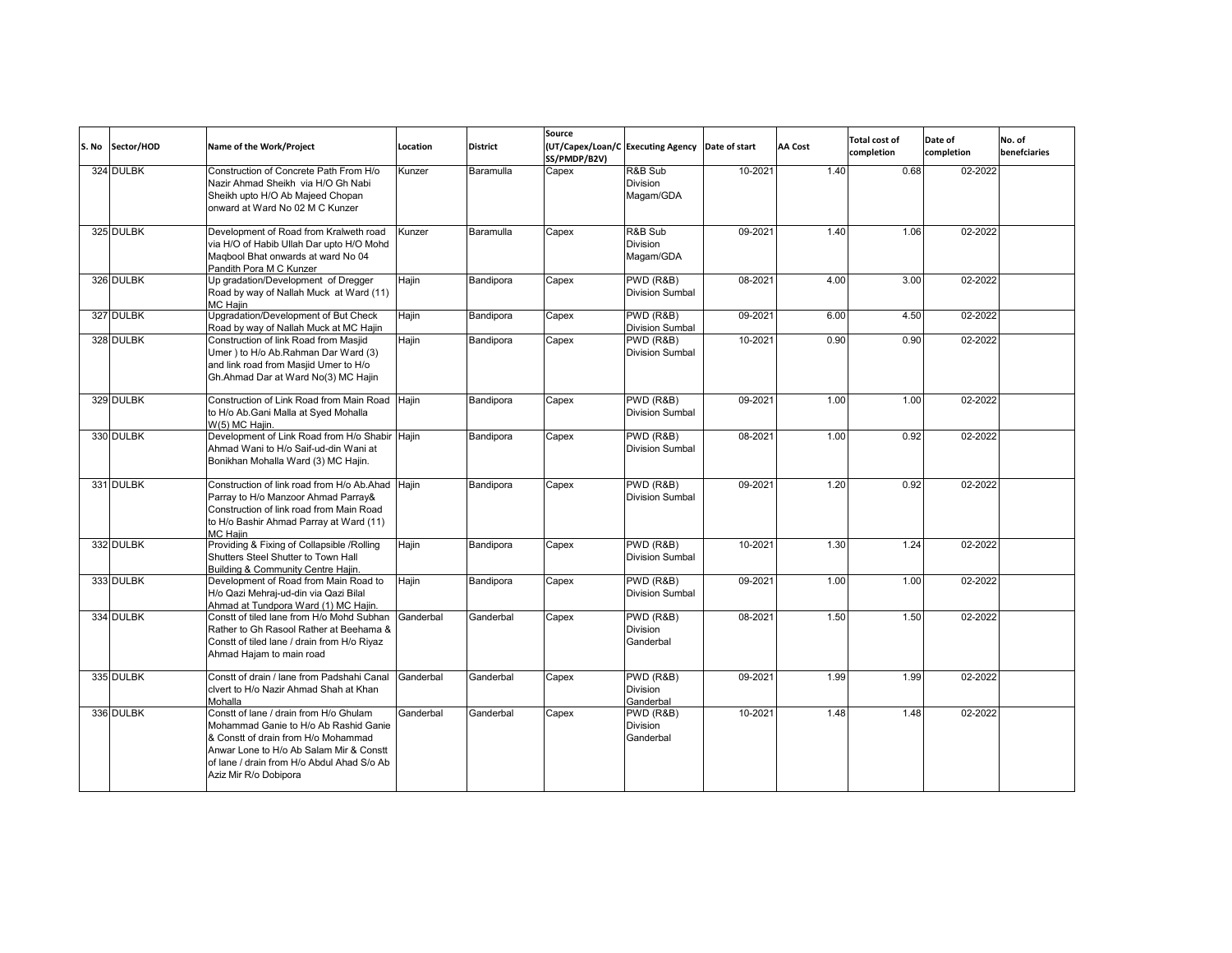| S. No | Sector/HOD | Name of the Work/Project                                                                                                                                      | Location  | <b>District</b> | Source<br>SS/PMDP/B2V) | (UT/Capex/Loan/C Executing Agency Date of start |         | <b>AA Cost</b> | <b>Total cost of</b><br>completion | Date of<br>completion | No. of<br>benefciaries |
|-------|------------|---------------------------------------------------------------------------------------------------------------------------------------------------------------|-----------|-----------------|------------------------|-------------------------------------------------|---------|----------------|------------------------------------|-----------------------|------------------------|
|       | 337 DULBK  | Upgradation of fencing of grave yard at<br><b>Guzarbal Ganderbal</b>                                                                                          | Ganderbal | Ganderbal       | Capex                  | PWD (R&B)<br><b>Division</b><br>Ganderbal       | 09-2021 | 2.99           | 2.99                               | 02-2022               |                        |
|       | 338 DULBK  | Constt of lane from main road to H/o<br>Showket Ahmad Tantray at Duderhama<br>Ganderbal & development of park at<br>Herpora                                   | Ganderbal | Ganderbal       | Capex                  | PWD (R&B)<br><b>Division</b><br>Ganderbal       | 08-2021 | 2.28           | 2.28                               | 02-2022               |                        |
|       | 339 DULBK  | Constt of drain from H/o Ab Ahad Ganie to<br>H/o Zahoor Ahmad Ganie                                                                                           | Ganderbal | Ganderbal       | Capex                  | PWD (R&B)<br>Division<br>Ganderbal              | 09-2021 | 1.50           | 1.50                               | 02-2022               |                        |
|       | 340 DULBK  | Constt of latrine Bathroom Masjid Sharief<br>Ganie Mohalla Fathepora                                                                                          | Ganderbal | Ganderbal       | Capex                  | PWD (R&B)<br>Division<br>Ganderbal              | 10-2021 | 2.68           | 2.50                               | 02-2022               |                        |
|       | 341 DULBK  | Constt of shelter Shed for Solid Waste<br>Management Shed machinary                                                                                           | Ganderbal | Ganderbal       | 14th FC                | PWD (R&B<br>Division)                           | 2019-20 | 30.92          | 30.92                              | 12-2020               |                        |
|       | 342 DULBK  | Constt of three seated lavatory block                                                                                                                         | Ganderbal | Ganderbal       | 14th FC                | PWD (R&B<br>Division)                           | 2019-20 | 7.00           | 7.00                               | 12-2020               |                        |
|       | 343 DULBK  | Development of parking slot near OLD<br>R&B Sub Divsion                                                                                                       | Ganderbal | Ganderbal       | 14th FC                | PWD (R&B<br>Division)                           | 2019-20 | 4.87           | 4.87                               | 12-2020               |                        |
|       | 344 DULBK  | Constt of tled lane from main road to H/o<br>Bashir Ah War                                                                                                    | Ganderbal | Ganderbal       | 14th FC                | PWD (R&B<br>Division)                           | 2019-20 | 2.93           | 2.93                               | 12-2020               |                        |
|       | 345 DULBK  | Re-constrcution of damaged main holed<br>of main Arampora                                                                                                     | Ganderbal | Ganderbal       | 14th FC                | PWD (R&B<br>Division)                           | 2019-20 | 3.30           | 3.30                               | 12-2020               |                        |
|       | 346 DULBK  | Development of road BWO P/L soling &<br>metelling from H/o Meherj din Ganie to H/o<br>Gh Mohd                                                                 | Ganderbal | Ganderbal       | 14th FC                | PWD (R&B<br>Division)                           | 2019-20 | 1.61           | 1.61                               | 12-2020               |                        |
|       | 347 DULBK  | Construction of Tilepath from well to R/H of<br>Ab Gani Najar via R/H of Zahoor Ahmad<br>Najar at Darasgah at Najar Mohalla Ward<br>No. 01 MC Kupwara         | Kupwara   | Kupwara         | 14th FC                | PWD (R&B<br>Division)                           | 2019-20 | 1.33           | 1.33                               | 12-2020               |                        |
|       | 348 DULBK  | Const. of tilepath and repairment of drain<br>from Hayhama road to R/H of Gh<br>Mohamad Mir S/o Haji Assadullah Mir at<br>Dar ul Salam Ward No. 01 MC Kupwara | Kupwara   | Kupwara         | 14th FC                | PWD (R&B<br>Division)                           | 2019-20 | 1.33           | 1.33                               | 12-2020               |                        |
|       | 349 DULBK  | Const of Tilepath from H/o Gulzar Ahmad<br>Mir, GH Mohammad Mir, Mohammad<br>Ashraf Mir and Gh Mohi ud Din Mir at Mir<br>Mohalla Ward No. 01 MC Kupwara       | Kupwara   | Kupwara         | 14th FC                | PWD (R&B<br>Division)                           | 2019-20 | 1.18           | 1.18                               | 12-2020               |                        |
|       | 350 DULBK  | Const of tile path from H/o Nazir Ahmad<br>Khan & others upto H/o Bashir Ahmad<br>Khan & others at Punjabi Mohalla Ward<br>No: 02                             | Kupwara   | Kupwara         | 14th FC                | PWD (R&B<br>Division)                           | 2019-20 | 0.84           | 0.84                               | 12-2020               |                        |
|       | 351 DULBK  | Earth filling and levelling of graveyard at<br>Darzipora Ward No. 03 Phase-1st                                                                                | Kupwara   | Kupwara         | 14th FC                | PWD (R&B<br>Division)                           | 2019-20 | 3.90           | 3.90                               | 12-2020               |                        |
|       | 352 DULBK  | Const of Tilepath from Jamia Masjid<br>Dudwan Ward No. 4                                                                                                      | Kupwara   | Kupwara         | 14th FC                | PWD (R&B<br>Division)                           | 2019-20 | 0.70           | 0.70                               | 12-2020               |                        |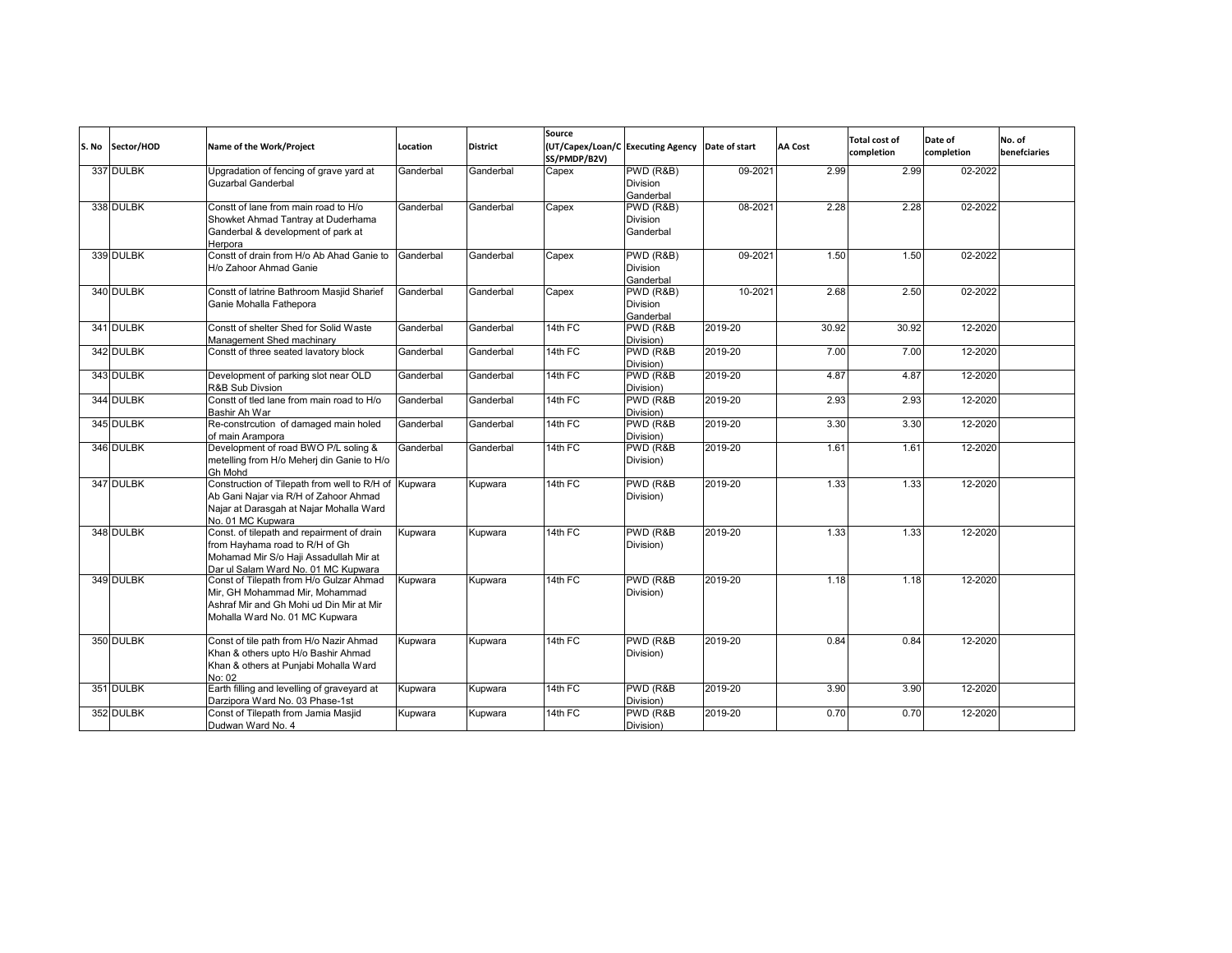| S. No | Sector/HOD | Name of the Work/Project                                                                                                                                                                                                            | Location | <b>District</b> | Source<br>SS/PMDP/B2V) | (UT/Capex/Loan/C Executing Agency | Date of start | <b>AA Cost</b> | <b>Total cost of</b><br>completion | Date of<br>completion | No. of<br>benefciaries |
|-------|------------|-------------------------------------------------------------------------------------------------------------------------------------------------------------------------------------------------------------------------------------|----------|-----------------|------------------------|-----------------------------------|---------------|----------------|------------------------------------|-----------------------|------------------------|
|       | 353 DULBK  | Const of tilepath near Mohammad Ishaq<br>Pir, Mohammad Magbool Pir, Gh<br>Mohammad Pir, Javid Ahmad Pir,<br>Mohammad Akbar Pir, Mohammad Akram<br>Pir. Habibullah Pir and Shabir Ahmad Pir at<br>Bunpora Dudwan W No. 4 MC Kupwara. | Kupwara  | Kupwara         | $14th$ FC              | PWD (R&B<br>Division)             | 2019-20       | 1.85           | 1.85                               | 12-2020               |                        |
|       | 354 DULBK  | Const. of Chain Link fencing around<br>graveyard at Regipora W No. 6 MC<br>Kupwara                                                                                                                                                  | Kupwara  | Kupwara         | $14th$ FC              | PWD (R&B<br>Division)             | 2019-20       | 1.76           | 1.76                               | 12-2020               |                        |
|       | 355 DULBK  | Const of Tile path from Ali Mohammad Mir<br>& Ab Majeed Ganie Syedabad Ward No. 8                                                                                                                                                   | Kupwara  | Kupwara         | 14th FC                | PWD (R&B<br>Division)             | 2019-20       | 1.48           | 1.48                               | 12-2020               |                        |
|       | 356 DULBK  | Const of Tilepath near Masjid Shareef Abu<br>Haneefa at Syedabad W No 8                                                                                                                                                             | Kupwara  | Kupwara         | 14th FC                | PWD (R&B<br>Division)             | 2019-20       | 0.75           | 0.75                               | 12-2020               |                        |
|       | 357 DULBK  | Const of Tilepath near H/o Reyaz Ahmad<br>Mir and Gh Hassan Mir Syedabad W No 8                                                                                                                                                     | Kupwara  | Kupwara         | 14th FC                | PWD (R&B<br>Division)             | 2019-20       | 0.66           | 0.66                               | 12-2020               |                        |
|       | 358 DULBK  | Const of RCC Slab over existing drain<br>near H/o Mohammad Akbar Malik upto H/o<br>Gh Qadir Malik at Malik Mohalla W No 9                                                                                                           | Kupwara  | Kupwara         | 14th $FC$              | PWD (R&B<br>Division)             | 2019-20       | 3.27           | 3.27                               | 12-2020               |                        |
|       | 359 DULBK  | Const. of Protection wall near Masjid<br>Shareef Bilaliah at Malik Mohalla W No 9                                                                                                                                                   | Kupwara  | Kupwara         | 14th FC                | PWD (R&B<br>Division)             | 2019-20       | 1.45           | 1.45                               | 12-2020               |                        |
|       | 360 DULBK  | Const of drain near H/o Bashir Ahmad<br>Peer and others Galizoo W No 11                                                                                                                                                             | Kupwara  | Kupwara         | 14th FC                | PWD (R&B<br>Division)             | 2019-20       | 1.97           | 1.97                               | 12-2020               |                        |
|       | 361 DULBK  | Const of tilepath with RCC drain from H/o<br>Ab Rashid Mir upto H/o Showkat Ahmad<br>Mir Galizoo W No. 11                                                                                                                           | Kupwara  | Kupwara         | 14th FC                | PWD (R&B)<br>Division)            | 2019-20       | 2.25           | 2.25                               | 12-2020               |                        |
|       | 362 DULBK  | Const. of Tile Path from H/o Nazir Ahmad<br>Khan & others upto H/o Mohammad Amin<br>Baba & others at Punjabi Mohalla                                                                                                                | Kupwara  | Kupwara         | 14th FC                | PWD (R&B<br>Division)             | 2019-20       | 0.84           | 0.84                               | 12-2020               |                        |
|       | 363 DULBK  | Const of tile path from JK Bank old Chowk<br>upto H/o Gh.Mohammad Malik at Ward<br>No: 02                                                                                                                                           | Kupwara  | Kupwara         | 14th FC                | PWD (R&B<br>Division)             | 2019-20       | 0.99           | 0.99                               | 12-2020               |                        |
|       | 364 DULBK  | Const. of Tile Path from H/o Ab Ahad Malik<br>upto H/o Gh. Hassan Dagga                                                                                                                                                             | Kupwara  | Kupwara         | $14th$ FC              | PWD (R&B)<br>Division)            | 2019-20       | 0.84           | 0.84                               | 12-2020               |                        |
|       | 365 DULBK  | Const of Tile Path from Main link road via<br>H/o Ab Jabbar Wani/ Ab Gaffar Wani/ Ab<br>Kabeer Wani at Darzipora Ward No: 03                                                                                                        | Kupwara  | Kupwara         | 14th FC                | PWD (R&B<br>Division)             | 2019-20       | 0.84           | 0.84                               | 12-2020               |                        |
|       | 366 DULBK  | Const of Tile Path from H/o Ab Lateef<br>upto Shakeel Ahmad & Altaf Ahmad Pir at<br>Dudwan Ward No. 4                                                                                                                               | Kupwara  | Kupwara         | 14th FC                | PWD (R&B<br>Division)             | 2019-20       | 0.99           | 0.99                               | 12-2020               |                        |
|       | 367 DULBK  | Const. of Cement Concrete drain near<br>masjid shareef Herpora Dudwan Ward No.                                                                                                                                                      | Kupwara  | Kupwara         | 14th FC                | PWD (R&B<br>Division)             | 2019-20       | 0.84           | 0.84                               | 12-2020               |                        |
|       | 368 DULBK  | Const. of Tile Path from H/o Mushtaq<br>Ahmad Ahanger/ Gh Hassan Ahanger/<br>Mohd Jamal and others at Dudwan Ward<br>No. 4                                                                                                          | Kupwara  | Kupwara         | 14th FC                | PWD (R&B<br>Division)             | 2019-20       | 0.43           | 0.43                               | 12-2020               |                        |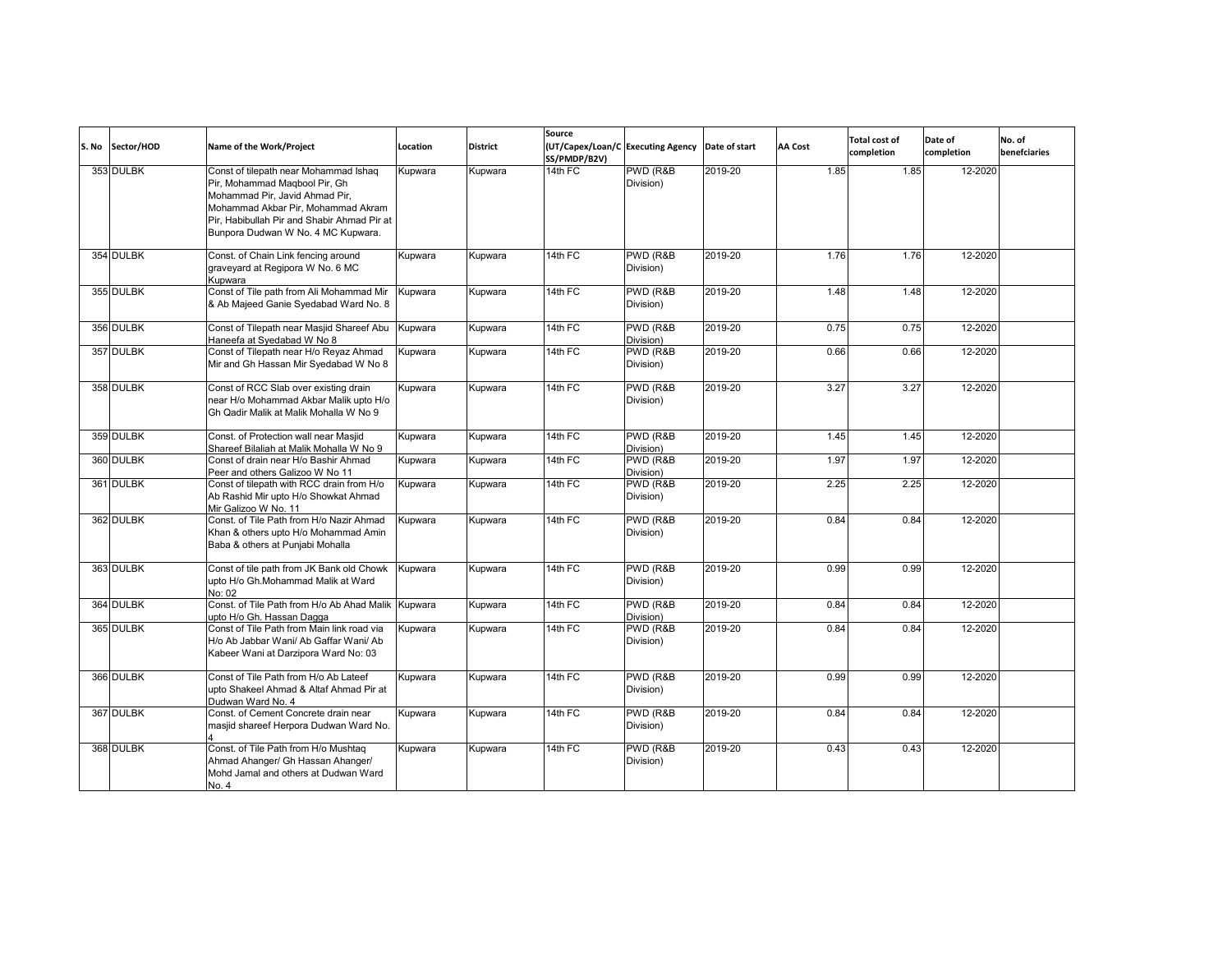| S. No | Sector/HOD | Name of the Work/Project                                                                                                                  | Location | <b>District</b> | Source<br>SS/PMDP/B2V) | (UT/Capex/Loan/C Executing Agency | Date of start | <b>AA Cost</b> | <b>Total cost of</b><br>completion | Date of<br>completion | No. of<br>benefciaries |
|-------|------------|-------------------------------------------------------------------------------------------------------------------------------------------|----------|-----------------|------------------------|-----------------------------------|---------------|----------------|------------------------------------|-----------------------|------------------------|
|       | 369 DULBK  | Const of Pwall near H/o Gh Mohiudin Pir at Kupwara<br>Dudwan Ward No. 4                                                                   |          | Kupwara         | 14th FC                | PWD (R&B<br>Division)             | 2019-20       | 0.50           | 0.50                               | 12-2020               |                        |
|       | 370 DULBK  | Const of Rigid Pavement at general road<br>to Bashir Ahmad at Branwari Ward No. 5                                                         | Kupwara  | Kupwara         | 14th FC                | PWD (R&B<br>Division)             | 2019-20       | 0.83           | 0.83                               | 12-2020               |                        |
|       | 371 DULBK  | Construction fo Rigid pavement form H/O<br>Bashir Ahmad Pir upto H/O. Aijaz Ahmad<br>Pir at Branwari Ward No. 5                           | Kupwara  | Kupwara         | 14th FC                | PWD (R&B<br>Division)             | 2019-20       | 0.84           | 0.84                               | 12-2020               |                        |
|       | 372 DULBK  | Const. of P/Wall near Grat Khul at<br>Branwari Ward No. 5                                                                                 | Kupwara  | Kupwara         | 14th FC                | PWD (R&B<br>Division)             | 2019-20       | 0.82           | 0.82                               | 12-2020               |                        |
|       | 373 DULBK  | Const. of culvert near Grat khulat branwari<br>Ward No. 5                                                                                 | Kupwara  | Kupwara         | 14th FC                | PWD (R&B<br>Division)             | 2019-20       | 0.83           | 0.83                               | 12-2020               |                        |
|       | 374 DULBK  | Construction of Rigid pavement from H/O.<br>Late Shamas-din upto H/O. Gh.Hassan Pir<br>at Branwari Ward No. 5                             | Kupwara  | Kupwara         | $14th$ FC              | PWD (R&B)<br>Division)            | 2019-20       | 0.84           | 0.84                               | 12-2020               |                        |
|       | 375 DULBK  | Laying of slab to existing drain near H/o<br>Aijaz Ahmad Khan/Altaf Ahmad Wani at<br>Branwari Ward No. 5                                  | Kupwara  | Kupwara         | 14th FC                | PWD (R&B<br>Division)             | 2019-20       | 0.72           | 0.72                               | 12-2020               |                        |
|       | 376 DULBK  | Const of Tile Path from H/o Haji Abdullah<br>Sheikh upto H/o Gh Mohad Shiek(near<br>foor bridge to Masjid Shareef) at Regipora<br>Kupwara | Kupwara  | Kupwara         | $14th$ FC              | PWD (R&B<br>Division)             | 2019-20       | 1.64           | 1.64                               | 12-2020               |                        |
|       | 377 DULBK  | Construction of tile path from<br>H/O.Dr.Shakeela and Manzoor ahmad at<br>Regipora Ward-6                                                 | Kupwara  | Kupwara         | 14th FC                | PWD (R&B<br>Division)             | 2019-20       | 0.84           | 0.84                               | 12-2020               |                        |
|       | 378 DULBK  | Const. of Tile Path from H/o Abdul Hamid<br>Khan upto H/o Irsad Ahmad Dar at Dargali                                                      | Kupwara  | Kupwara         | 14th FC                | PWD (R&B<br>Division)             | 2019-20       | 0.84           | 0.84                               | 12-2020               |                        |
|       | 379 DULBK  | Const. of Tile Path at Shamsan Ghat<br>Masiid Side Phase-I                                                                                | Kupwara  | Kupwara         | 14th FC                | PWD (R&B<br>Division)             | 2019-20       | 0.99           | 0.99                               | 12-2020               |                        |
|       | 380 DULBK  | Const. of Tile Path at Shamsan Ghat<br>Masjid Side at Ward No: 07                                                                         | Kupwara  | Kupwara         | 14th FC                | PWD (R&B<br>Division)             | 2019-20       | 0.99           | 0.99                               | 12-2020               |                        |
|       | 381 DULBK  | Construction of tile path from H/o.<br>Habibullah Dar upto Gh.Rasool Dar at<br>Dargali Ward: 7                                            | Kupwara  | Kupwara         | 14th FC                | PWD (R&B<br>Division)             | 2019-20       | 0.46           | 0.46                               | 12-2020               |                        |
|       | 382 DULBK  | Const of Tile Path from H/o Gh Ahmad Mir<br>via Nazir Ahmad Mir and Mohammad<br>Haneef Mir upto Gh Mohammad Mir at<br>Sved Abad           | Kupwara  | Kupwara         | 14th FC                | PWD (R&B<br>Division)             | 2019-20       | 0.98           | 0.98                               | 12-2020               |                        |
|       | 383 DULBK  | Const. of Tile Path from H/o Haji Gh<br>Mohammad Mir upto H/o Ab Aziz Mir at<br>Sved Abad Ward No: 08                                     | Kupwara  | Kupwara         | 14th FC                | PWD (R&B<br>Division)             | 2019-20       | 0.87           | 0.87                               | 12-2020               |                        |
|       | 384 DULBK  | Construction of cement concrete drain<br>from H/O. Khazir Mohd upto Mohd Shafi<br>Ganai at Malik Mohalla ward 9                           | Kupwara  | Kupwara         | 14th FC                | PWD (R&B<br>Division)             | 2019-20       | 0.90           | 0.90                               | 12-2020               |                        |
|       | 385 DULBK  | Const. of P/Wall at H/o Gani Malik &<br>Rameez Raja at Malik Mohalla Ward No:<br>09                                                       | Kupwara  | Kupwara         | 14th FC                | PWD (R&B<br>Division)             | 2019-20       | 0.81           | 0.81                               | 12-2020               |                        |
|       | 386 DULBK  | Const Of Tile Path near H/o Gh Nabi Malik<br>Khursheed Ahmad/ Mohd Altaf upto H/o<br>Mohd Shafi at Malik Mohalla                          | Kupwara  | Kupwara         | 14th FC                | PWD (R&B<br>Division)             | 2019-20       | 0.98           | 0.98                               | 12-2020               |                        |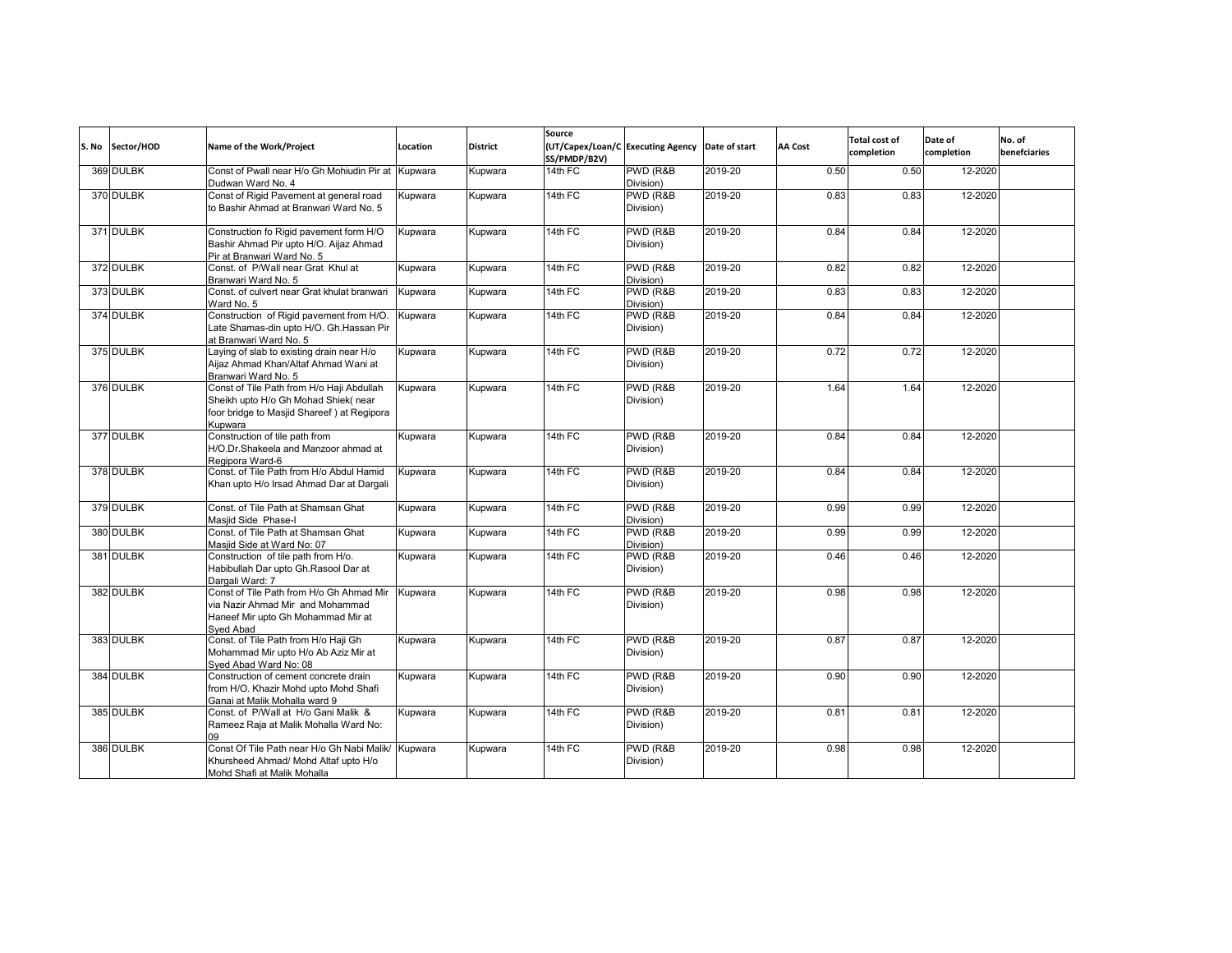| S. No | Sector/HOD | Name of the Work/Project                                                                                        | Location       | <b>District</b> | Source<br>SS/PMDP/B2V) | (UT/Capex/Loan/C Executing Agency | Date of start | <b>AA Cost</b> | <b>Total cost of</b><br>completion | Date of<br>completion | No. of<br>benefciaries |
|-------|------------|-----------------------------------------------------------------------------------------------------------------|----------------|-----------------|------------------------|-----------------------------------|---------------|----------------|------------------------------------|-----------------------|------------------------|
|       | 387 DULBK  | Const. of Tile Path from H/o Ab Rahid<br>Malik upto H/o Aijaz Ahmad Malik at Malik<br>Mohalla                   | Kupwara        | Kupwara         | $14th$ FC              | PWD (R&B<br>Division)             | 2019-20       | 0.71           | 0.71                               | 12-2020               |                        |
|       | 388 DULBK  | Const. of Tile Path at various spots of<br>Ganie Mohalla Ward No: 10                                            | Kupwara        | Kupwara         | 14th FC                | PWD (R&B<br>Division)             | 2019-20       | 0.82           | 0.82                               | 12-2020               |                        |
|       | 389 DULBK  | Const. of P/Wall at H/o Mushtaq Ahmad<br>Mir at Ganie Mohalla Ward No.10                                        | Kupwara        | Kupwara         | $14th$ FC              | PWD (R&B<br>Division)             | 2019-20       | 0.80           | 0.80                               | 12-2020               |                        |
|       | 390 DULBK  | Const of P wall near Food Godwn at Ganie<br>Mohalla Ward No: 10                                                 | Kupwara        | Kupwara         | $14th$ FC              | PWD (R&B<br>Division)             | 2019-20       | 0.97           | 0.97                               | 12-2020               |                        |
|       | 391 DULBK  | Const.Of Pwall near Food Godwan Near<br>H/o Tariq Ahmad Ganie at Ganie Mohalla<br>Ward No. 10                   | Kupwara        | Kupwara         | $14th$ FC              | PWD (R&B<br>Division)             | 2019-20       | 0.83           | 0.83                               | 12-2020               |                        |
|       | 392 DULBK  | Const.Of Rigid Pavement from H/o<br>Waseem Ahmad via Tariq Ahmad upto<br>Graveyard at Ganie Mohalla Ward No. 10 | Kupwara        | Kupwara         | $14th$ FC              | PWD (R&B<br>Division)             | 2019-20       | 0.83           | 0.83                               | 12-2020               |                        |
|       | 393 DULBK  | Laying of Slab across existing drain near<br>H/O Gh Ahamd Dar at Geerhati Ward No.                              | Kupwara        | Kupwara         | 14th FC                | PWD (R&B<br>Division)             | 2019-20       | 0.42           | 0.42                               | 12-2020               |                        |
|       | 394 DULBK  | Laying of slab to existing drain near H/o Gh Kupwara<br>Qadir Dar at Geerhati Ward No. 11                       |                | Kupwara         | 14th FC                | PWD (R&B<br>Division)             | 2019-20       | 0.42           | 0.42                               | 12-2020               |                        |
|       | 395 DULBK  | Laying of slab across existing drain near<br>H/O. Zahoor ahmad Mir at Geerhati Ward                             | <b>Kupwara</b> | Kupwara         | 14th FC                | PWD (R&B<br>Division)             | 2019-20       | 0.38           | 0.38                               | 12-2020               |                        |
|       | 396 DULBK  | Const of Cement Concrete drain from H/o<br>Mashoog Ahmad Dar/ Manzoor Ahmad<br>Dar at Geerhati Ward No. 11      | Kupwara        | Kupwara         | 14th FC                | PWD (R&B<br>Division)             | 2019-20       | 0.85           | 0.85                               | 12-2020               |                        |
|       | 397 DULBK  | Const Of Tile Path/ Drain at Masjid<br>Shareef Geerhati Ward No. 11                                             | Kupwara        | Kupwara         | 14th FC                | PWD (R&B<br>Division)             | 2019-20       | 0.79           | 0.79                               | 12-2020               |                        |
|       | 398 DULBK  | Const of tile path at Zangli Ward No.12                                                                         | Kupwara        | Kupwara         | 14th FC                | PWD (R&B<br>Division)             | 2019-20       | 1.70           | 1.70                               | 12-2020               |                        |
|       | 399 DULBK  | Const. of Tile Path at Majid Shareef<br>Mareed Mohalla Goose Ward No: 13                                        | Kupwara        | Kupwara         | 14th FC                | PWD (R&B<br>Division)             | 2019-20       | 0.77           | 0.77                               | 12-2020               |                        |
|       | 400 DULBK  | Const. of Cement Concrete drain from<br>house of Ab Rouf upto house of Fazal Din<br>in Goose                    | Kupwara        | Kupwara         | 14th FC                | PWD (R&B<br>Division)             | 2019-20       | 0.68           | 0.68                               | 12-2020               |                        |
|       | 401 DULBK  | Const. of Tilepath from H/o Ab Majeed<br>Ganie upto H/o Mohammad Sabir Khan at<br>Ward No:07                    | Kupwara        | Kupwara         | 14th FC                | PWD (R&B<br>Division)             | 2019-20       | 0.98           | 0.98                               | 12-2020               |                        |
|       | 402 DULBK  | Construction of lane from Masjid Alamdar<br>to H/o Noor Mohd Malik Herpora Ward<br>No.7 MC Chadoora.            | Budgam         | Chadoora        | 14th FC                | PWD (R&B<br>Division)             | 2019-20       | 2.80           | 2.80                               | 12-2020               |                        |
|       | 403 DULBK  | Constt. Of lane from H/o Ab. Salam Bhat<br>to Nazir Ahmad at Yatoo Mohalla Ward<br>No. 12 MC Chadoora           | Budgam         | Chadoora        | 14th FC                | PWD (R&B<br>Division)             | 2019-20       | 1.18           | 1.18                               | 12-2020               |                        |
|       | 404 DULBK  | Construction of fixing & fencing at Kralpora<br>Kull near Masjid Qadeem ward No. 10 at<br>MC Chadoora           | Budgam         | Chadoora        | $14th$ FC              | PWD (R&B<br>Division)             | 2019-20       | 2.80           | 2.80                               | 12-2020               |                        |
|       | 405 DULBK  | Construction of Wall at ImamBara Doyen<br>Ward No. 03 at MC Chadoora                                            | Budgam         | Chadoora        | 14th FC                | PWD (R&B<br>Division)             | 2019-20       | 1.17           | 1.17                               | 12-2020               |                        |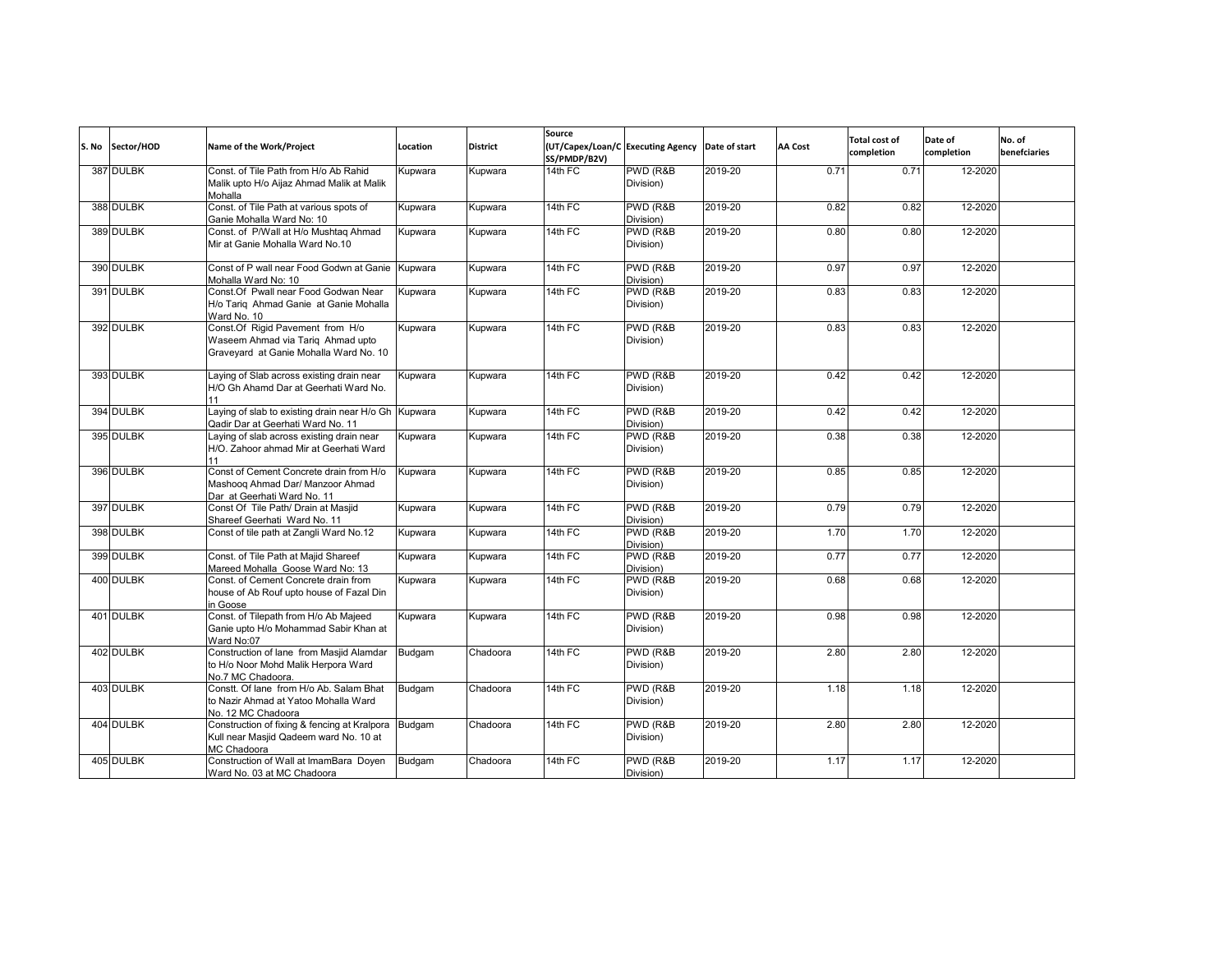| S. No | Sector/HOD | Name of the Work/Project                                                                                           | Location | <b>District</b> | Source<br>SS/PMDP/B2V) | (UT/Capex/Loan/C Executing Agency | Date of start | <b>AA Cost</b> | <b>Total cost of</b><br>completion | Date of<br>completion | No. of<br>benefciaries |
|-------|------------|--------------------------------------------------------------------------------------------------------------------|----------|-----------------|------------------------|-----------------------------------|---------------|----------------|------------------------------------|-----------------------|------------------------|
|       | 406 DULBK  | Construction of Wazu Khana at Masjid<br>Umar Durbough Ward No. 02 at MC<br>Chadoora                                | Budgam   | Chadoora        | 14th FC                | PWD (R&B<br>Division)             | 2019-20       | 0.74           | 0.74                               | 12-2020               |                        |
|       | 407 DULBK  | Construction of Lane from H/o Master Ab.<br>Ahad Dar to H/o Ab. Gani Dar at<br>Gamandar Ward No. 10 at MC Chadoora | Budgam   | Chadoora        | $14th$ FC              | PWD (R&B<br>Division)             | 2019-20       | 2.32           | 2.32                               | 12-2020               |                        |
|       | 408 DULBK  | Repair of Spring near H/o Javid Ah. Sofi<br>ward No. 02 Masjid Sharief Durbough<br>Ward No. 02 at MC Chadoora      | Budgam   | Chadoora        | $14th$ FC              | PWD (R&B)<br>Division)            | 2019-20       | 0.61           | 0.61                               | 12-2020               |                        |
|       | 409 DULBK  | Constt. of Lane from H/o Manzoor Ahmad<br>Ganaie to H/o Ab. Ahad Ganaie Durbough<br>Ward No. 02 at MC Chadoora     | Budgam   | Chadoora        | 14th FC                | PWD (R&B<br>Division)             | 2019-20       | 0.99           | 0.99                               | 12-2020               |                        |
|       | 410 DULBK  | Constt. Of lane/drain from H/O<br>Mohammad Ashraf lone to H/o Ab Ahad<br>Wani at Chawalgam MC Kulgam               | Kulgam   | Kulgam          | 14th FC                | PWD (R&B<br>Division)             | 2019-20       | 2.00           | 2.00                               | 12-2020               |                        |
|       | 411 DULBK  | Constt. Of Lane near Yateem Foundation<br>at Chawalgam MC Kulgam                                                   | Kulgam   | Kulgam          | $14th$ FC              | PWD (R&B<br>Division)             | 2019-20       | 2.00           | 2.00                               | 12-2020               |                        |
|       | 412 DULBK  | Construction of Tiled Stepped Lane at<br>Simnaniya Ziyarat Shareef MC Kulgam                                       | Kulgam   | Kulgam          | $14th$ FC              | PWD (R&B<br>Division)             | 2019-20       | 1.98           | 1.91                               | 12-2020               |                        |
|       | 413 DULBK  | Constt. Of lane/drain From Community<br>Centre at sheikh Mohalla Masjid Shareef<br>Chawalgam MC Kulgam             | Kulgam   | Kulgam          | 14th FC                | PWD (R&B<br>Division)             | 2019-20       | 2.50           | 2.50                               | 12-2020               |                        |
|       | 414 DULBK  | Constt. Of Tiled lane from H/o Azad<br>Ahmad Ganie to Masjid Shareef at<br>Tamiloo MC Kulgam                       | Kulgam   | Kulgam          | $14th$ FC              | PWD (R&B<br>Division)             | 2019-20       | 3.00           | 3.00                               | 12-2020               |                        |
|       | 415 DULBK  | Constt. Of link road/R/wall from<br>Transformer upto new Eidgah colony at<br>Naikpora MC Kulgam                    | Kulgam   | Kulgam          | 14th FC                | PWD (R&B<br>Division)             | 2019-20       | 2.70           | 2.70                               | 12-2020               |                        |
|       | 416 DULBK  | Renovation of step drain /constt. Of lane<br>from main Kulgam road near Shopian<br>Adda at Bungam MC Kulgam        | Kulgam   | Kulgam          | 14th FC                | PWD (R&B<br>Division)             | 2019-20       | 2.00           | 2.00                               | 12-2020               |                        |
|       | 417 DULBK  | Constt. Of lane (phase 2nd) near H/o<br>Fatha Bhat at Bonpora Chawalgam MC<br>Kulgam                               | Kulgam   | Kulgam          | 14th FC                | PWD (R&B<br>Division)             | 2019-20       | 3.00           | 3.00                               | 12-2020               |                        |
|       | 418 DULBK  | Constt. Of lane (only) from Kulgam road to<br>Zarger Mohalla at Noor Bagh MC Kulgam                                | Kulgam   | Kulgam          | 14th FC                | PWD (R&B<br>Division)             | 2019-20       | 1.50           | 1.50                               | 12-2020               |                        |
|       | 419 DULBK  | Constt. Of lane from Ab Majid Sheikh to<br>H/o Mohd Amin Sheikh at Chawalgam MC<br>Kulgam                          | Kulgam   | Kulgam          | 14th FC                | PWD (R&B<br>Division)             | 2019-20       | 0.75           | 0.75                               | 12-2020               |                        |
|       | 420 DULBK  | Constt. Of lane/drain near H/o Ab Hamid<br>Shah at Bongam Mc Kulgam                                                | Kulgam   | Kulgam          | 14th FC                | PWD (R&B<br>Division)             | 2019-20       | 2.60           | 2.60                               | 12-2020               |                        |
|       | 421 DULBK  | Constt. Of lane/drain from main link road to<br>H/o Ab Rehman Sheikh via Bashir Mir at<br>HC Gam MC Kulgam         | Kulgam   | Kulgam          | 14th FC                | PWD (R&B<br>Division)             | 2019-20       | 3.50           | 3.50                               | 12-2020               |                        |
|       | 422 DULBK  | Constt. Of lane/drain from DC office main<br>gate onwards at Ranipora MC Kulgam                                    | Kulgam   | Kulgam          | 14th FC                | PWD (R&B<br>Division)             | 2019-20       | 3.00           | 3.00                               | 12-2020               |                        |
|       | 423 DULBK  | Constt. Of lane Defodill school to Ab<br>Rehman Sheikh via Doriladi at Geneshbal<br><b>MC Kulgam</b>               | Kulgam   | Kulgam          | 14th FC                | PWD (R&B<br>Division)             | 2019-20       | 2.50           | 2.50                               | 12-2020               |                        |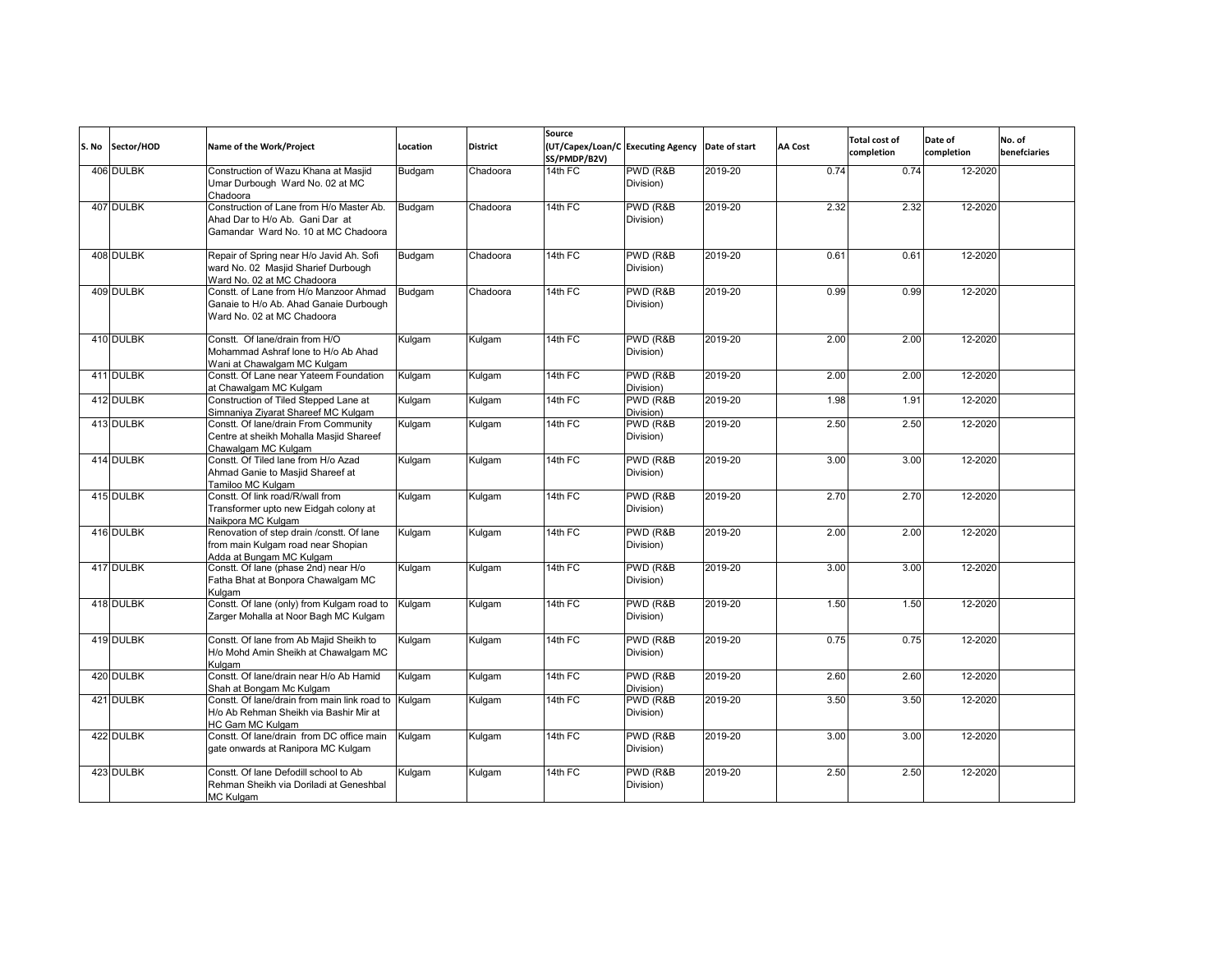| S. No Sector/HOD | Name of the Work/Project                                                                                                                                                                                                                                     | Location | <b>District</b> | Source<br>SS/PMDP/B2V) | (UT/Capex/Loan/C Executing Agency Date of start |         | <b>AA Cost</b> | <b>Total cost of</b><br>completion | Date of<br>completion | No. of<br>benefciaries |
|------------------|--------------------------------------------------------------------------------------------------------------------------------------------------------------------------------------------------------------------------------------------------------------|----------|-----------------|------------------------|-------------------------------------------------|---------|----------------|------------------------------------|-----------------------|------------------------|
| 424 DULBK        | Constt. Of lane from H/o Javaid Ahmad<br>Shah via land of Javaid Ahmad Peer<br>opsite Sheikh UI Alam School Bongam MC<br>Kulgam (Phase 1st)                                                                                                                  | Kulgam   | Kulgam          | 14th $FC$              | PWD (R&B<br>Division)                           | 2019-20 | 3.50           | 3.50                               | 12-2020               |                        |
| 425 DULBK        | Constt. Of lane (with main holes for<br>exsiting drain) from Anantnag kulgam road<br>to H/o Ab hamid shah at Noor Bagh MC<br>Kulgam                                                                                                                          | Kulgam   | Kulgam          | 14th FC                | PWD (R&B<br>Division)                           | 2019-20 | 3.50           | 3.50                               | 12-2020               |                        |
| 426 DULBK        | Constt. Of drain from Mohammad Ayoub<br>wani onwards at Panzalpora MC Kulgam                                                                                                                                                                                 | Kulgam   | Kulgam          | 14th FC                | PWD (R&B<br>Division)                           | 2019-20 | 2.20           | 2.20                               | 12-2020               |                        |
| 427 DULBK        | Constt. Of R/wall behind MC Office<br>building at MC Kulgam                                                                                                                                                                                                  | Kulgam   | Kulgam          | 14th $FC$              | PWD (R&B<br>Division)                           | 2019-20 | 4.90           | 4.90                               | 12-2020               |                        |
| 428 DULBK        | Constt. Of lane/drain from H/o Nazir<br>Ahmad Sheikh to H/o Ama Sheikh via<br>Sidiq Sheikh via Riyaz Ahmad Sheikh at<br>Sheikh Mohalla MC Kulgam                                                                                                             | Kulgam   | Kulgam          | 14th FC                | PWD (R&B<br>Division)                           | 2019-20 | 3.00           | 3.00                               | 12-2020               |                        |
| 429 DULBK        | Development of spring near Kulgeshwari<br>temple at bongam MC Kulgam                                                                                                                                                                                         | Kulgam   | Kulgam          | 14th FC                | PWD (R&B<br>Division)                           | 2019-20 | 3.54           | 3.54                               | 12-2020               |                        |
| 430 DULBK        | Construction of Path from Main Road to<br>Masjid Shareef Jaffar Shah Sahib<br>Mirmaidan ward No 06 MC Dooru Verinag<br>Instead of<br>Construction of Path from H/O Mushtaq<br>Ahmad Bhat To H/O Ali Mohd Parray at<br>Arabal Ward No 02 at M.C Dooru Verinag | Anantnag | Dooruverinag    | 14th FC                | PWD (R&B<br>Division)                           | 2019-20 | 1.20           | 1.20                               | 12-2020               |                        |
| 431 DULBK        | Construction of tile path from Main Road to Anantnag<br>H/O Mohd Amin Shah via H/O Wali Mohd<br>Sofi near Ziyarat Shareef Gafoor Shah<br>Sahib at Patikhaas Ward No 12 at M.C<br>Dooru Verinag                                                               |          | Dooruverinag    | 14th FC                | PWD (R&B<br>Division)                           | 2019-20 | 2.96           | 2.96                               | 12-2020               |                        |
| 432 DULBK        | Construction of lane from culvert to<br>Backside H/O Mohd Abdullah Bhat and<br>construction of drain from Backside H/O<br>Ab Salam Khan to H/O Gh Hassan Khan at<br>Baghwanpora Ward No 14 at M.C Dooru<br>Verinag                                           | Anantnag | Dooruverinag    | 14th FC                | PWD (R&B)<br>Division)                          | 2019-20 | 1.33           | 1.33                               | 12-2020               |                        |
| 433 DULBK        | Construction of Tile path from H/O<br>Gulshana Banoo to H/O Malik Shakeel at<br>Malikpora Ward No 16 at M.C Dooru<br>Verinag                                                                                                                                 | Anantnag | Dooruverinag    | 14th FC                | PWD (R&B<br>Division)                           | 2019-20 | 1.23           | 1.22                               | 12-2020               |                        |
| 434 DULBK        | Construction of lane from Kapran Road to<br>H/O Gull Mohd Koka at Kokagund Ward<br>No 17 at M.C Dooru Verinag                                                                                                                                                | Anantnag | Dooruverinag    | 14th FC                | PWD (R&B<br>Division)                           | 2019-20 | 1.15           | 1.15                               | 12-2020               |                        |
| 435 DULBK        | Development of Park at Town hall Dooru                                                                                                                                                                                                                       | Anantnag | Dooruverinag    | 14th FC                | PWD (R&B<br>Division)                           | 2019-20 | 1.89           | 1.89                               | 12-2020               |                        |
| 436 DULBK        | Const of path from backside H/O Rafiq<br>Ahmad Dar to gate of Bashir Ahmad Alie<br>at Khudhamam MC Dooru Verinag                                                                                                                                             | Anantnag | Dooruverinag    | 14th FC                | PWD (R&B<br>Division)                           | 2019-20 | 1.86           | 1.86                               | 12-2020               |                        |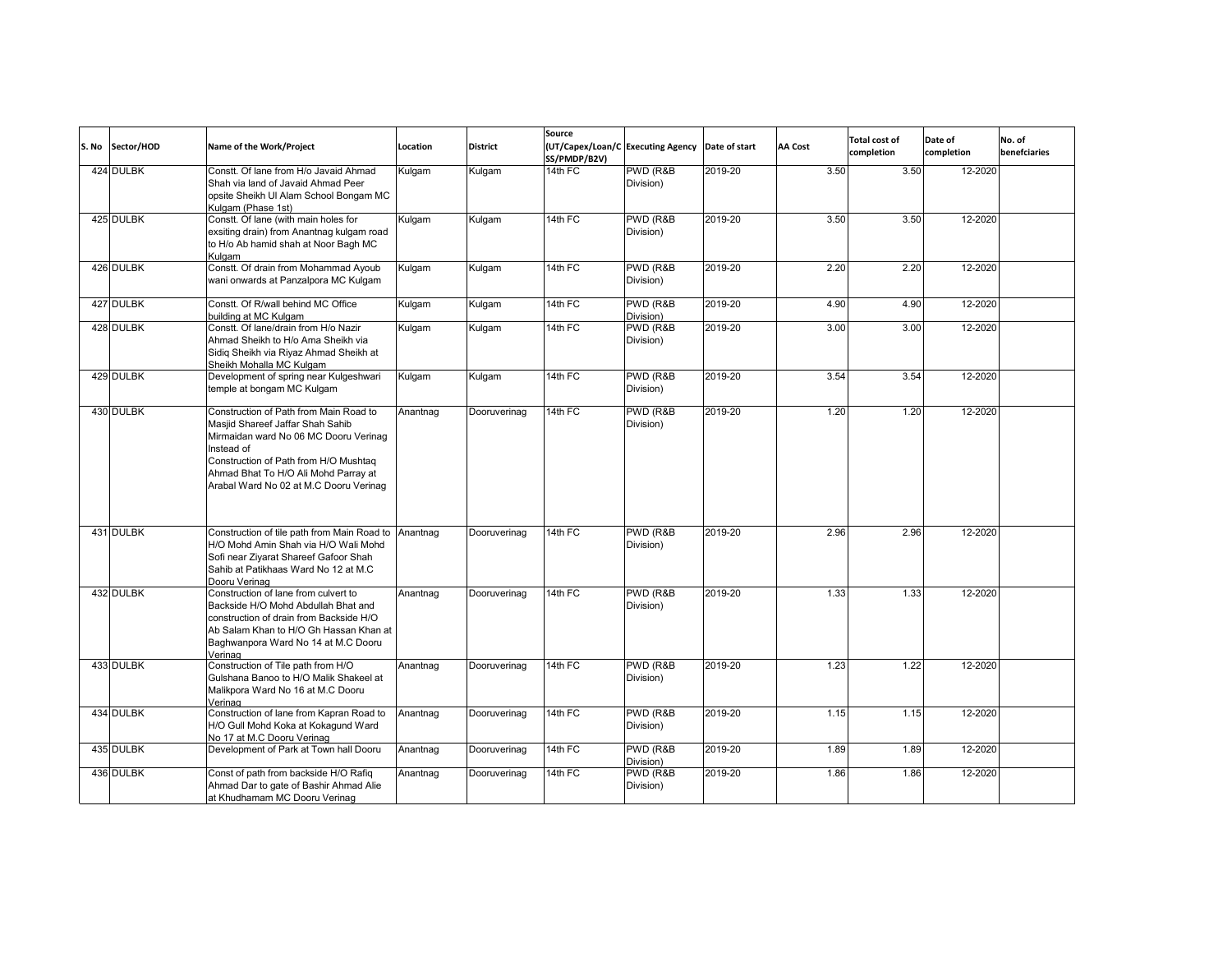| S. No | Sector/HOD | Name of the Work/Project                                                                                                                                                  | Location | <b>District</b> | Source<br>(UT/Capex/Loan/C Executing Agency Date of start<br>SS/PMDP/B2V) |                        |         | AA Cost | <b>Total cost of</b><br>completion | Date of<br>completion | No. of<br>benefciaries |
|-------|------------|---------------------------------------------------------------------------------------------------------------------------------------------------------------------------|----------|-----------------|---------------------------------------------------------------------------|------------------------|---------|---------|------------------------------------|-----------------------|------------------------|
|       | 437 DULBK  | Const of lane from gate of Gh Nabi Parray<br>to graveyard at Bonagund MC Dooru<br>Verinag                                                                                 | Anantnag | Dooruverinag    | 14th FC                                                                   | PWD (R&B<br>Division)  | 2019-20 | 1.30    | 1.30                               | 12-2020               |                        |
|       | 438 DULBK  | Const of tile path from gate of Ab Rashid<br>Padder to backside H/O Mohd Abdullah<br>Padder via H/O Habibullah Padder at<br>Malikpora MC Dooru Verinag                    | Anantnag | Dooruverinag    | 14th FC                                                                   | PWD (R&B<br>Division)  | 2019-20 | 2.60    | 2.60                               | 12-2020               |                        |
|       | 439 DULBK  | Const of lane from Link Road to backside<br>H/O Ab Majeed Dar at Chontipora MC<br>Dooru Verinag                                                                           | Anantnag | Dooruverinag    | 14th FC                                                                   | PWD (R&B)<br>Division) | 2019-20 | 2.31    | 2.31                               | 12-2020               |                        |
|       | 440 DULBK  | Fencing of Graveyard near DLT Road at<br>Old Tehsil Office Mirmaidan Ward no 06 &<br>07 MC Dooru Verinag                                                                  | Anantnag | Dooruverinag    | 14th FC                                                                   | PWD (R&B<br>Division)  | 2019-20 | 1.10    | 1.10                               | 12-2020               |                        |
|       | 441 DULBK  | Fencing of Ziyarat Shareef Shah<br>Mohammad Azam at Khudhamam MC<br>Dooru Verinag                                                                                         | Anantnag | Dooruverinag    | 14th FC                                                                   | PWD (R&B<br>Division)  | 2019-20 | 1.40    | 1.40                               | 12-2020               |                        |
|       | 442 DULBK  | Renovation of Town Hall Ist Floor MC<br>Dooru Verinag                                                                                                                     | Anantnag | Dooruverinag    | $14th$ FC                                                                 | PWD (R&B<br>Division)  | 2019-20 | 2.31    | 2.31                               | 12-2020               |                        |
|       | 443 DULBK  | Const of lane from H/O Ab Rashid Wani to<br>H/O Mushtag Ahmad Palla at Mandipora<br><b>MC Dooru Verinag</b>                                                               | Anantnag | Dooruverinag    | 14th FC                                                                   | PWD (R&B<br>Division)  | 2019-20 | 5.00    | 5.00                               | 12-2020               |                        |
|       | 444 DULBK  | Construction of tile path from residential<br>house of Ab. Rashid Tak up to back side of<br>house of Mohammad Jabar Chersoo at<br>Arabal Doru Ward No. 02 MC Doru Verinag | Anantnag | Dooruverinag    | 14th FC                                                                   | PWD (R&B<br>Division)  | 2019-20 | 8.50    | 8.50                               | 12-2020               |                        |
|       | 445 DULBK  | Construction of Foot Steps/ Stair at<br>Mandipora Ward No. 10 MC Doru Verinag<br>(From main road near Culvert to Changoo<br>Link Road)                                    | Anantnag | Dooruverinag    | 14th FC                                                                   | PWD (R&B)<br>Division) | 2019-20 | 15.00   | 15.00                              | 12-2020               |                        |
|       | 446 DULBK  | Construction of Lane/drain from main road<br>to Govt. Middle School Mandipora                                                                                             | Anantnag | Dooruverinag    | $14th$ FC                                                                 | PWD (R&B)<br>Division) | 2019-20 | 2.00    | 2.00                               | 12-2020               |                        |
|       | 447 DULBK  | Constructions of Tile path from H/o Gh.<br>Mohammad Sheikh to Masjid Sharief<br>Chiniqund ward No.09 of MC Doru Verinag.                                                  | Anantnag | Dooruverinag    | 14th FC                                                                   | PWD (R&B<br>Division)  | 2019-20 | 2.75    | 2.75                               | 12-2020               |                        |
|       | 448 DULBK  | Construction of C.C Drain at Patikhas near<br>Jamia Masjid to shops of Development<br>Authority MC Doru Verinag ward No.12                                                | Anantnag | Dooruverinag    | $14th$ FC                                                                 | PWD (R&B)<br>Division) | 2019-20 | 2.70    | 2.70                               | 12-2020               |                        |
|       | 449 DULBK  | Construction of C.C Drain at Kokagund<br>near the house of Lateef Ahmad Malik S/o<br>Gh. Rasool Malik Ward No.17                                                          | Anantnag | Dooruverinag    | 14th FC                                                                   | PWD (R&B<br>Division)  | 2019-20 | 2.28    | 2.28                               | 12-2020               |                        |
|       | 450 DULBK  | Construction of Tile path and Drain at<br>Malikpora near H/o Nisar Ahmad Malik at<br>MC Doru Verinag Ward No. 13.                                                         | Anantnag | Dooruverinag    | 14th FC                                                                   | PWD (R&B<br>Division)  | 2019-20 | 1.65    | 1.65                               | 12-2020               |                        |
|       | 451 DULBK  | Construction of Tile path at Patikhas from<br>H/o Manzaoor Ahmad Sofi to H/o Bita Sofi<br>MC Doru Verinag Ward No.12                                                      | Anantnag | Dooruverinag    | 14th FC                                                                   | PWD (R&B<br>Division)  | 2019-20 | 2.38    | 2.38                               | 12-2020               |                        |
|       | 452 DULBK  | Construction of Tile path and Drain at<br>Malikpora near Rice Mill at MC Doru<br>Verinag ward No. 13                                                                      | Anantnag | Dooruverinag    | 14th FC                                                                   | PWD (R&B<br>Division)  | 2019-20 | 2.05    | 2.05                               | 12-2020               |                        |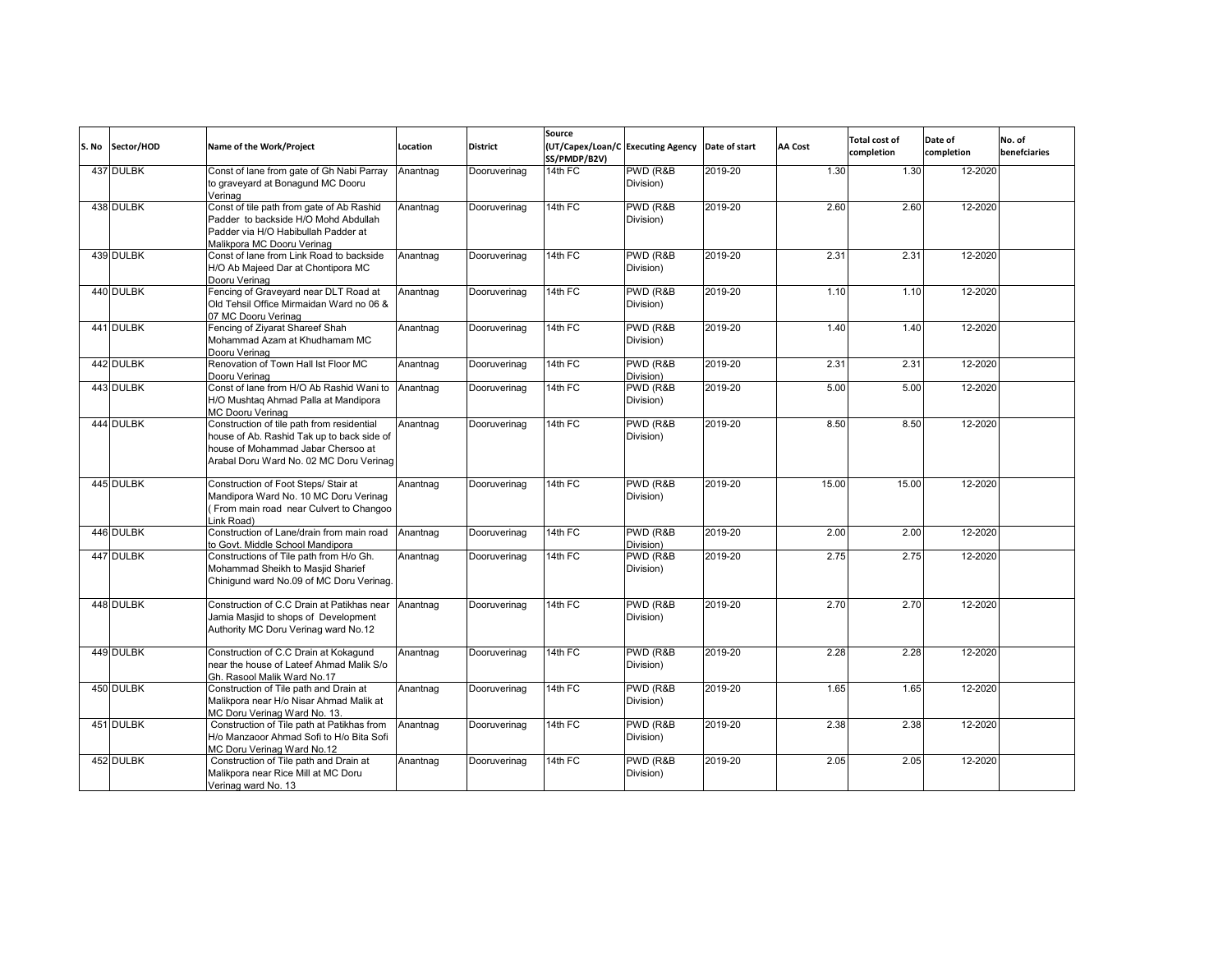| S. No | Sector/HOD | Name of the Work/Project                                                                                                                                                                             | Location | <b>District</b> | Source<br>SS/PMDP/B2V) | (UT/Capex/Loan/C Executing Agency Date of start |         | <b>AA Cost</b> | <b>Total cost of</b><br>completion | Date of<br>completion | No. of<br>benefciaries |
|-------|------------|------------------------------------------------------------------------------------------------------------------------------------------------------------------------------------------------------|----------|-----------------|------------------------|-------------------------------------------------|---------|----------------|------------------------------------|-----------------------|------------------------|
|       | 453 DULBK  | Construction of Tile path and Drain at<br>Chontipora near Masjid Sharief MC Doru<br>Verinag ward No.15 MC Dooru Verinag                                                                              | Anantnag | Dooruverinag    | $14th$ FC              | PWD (R&B)<br>Division)                          | 2019-20 | 3.10           | 3.10                               | 12-2020               |                        |
|       | 454 DULBK  | Aluminum partition of office's General<br>section at Dooru MC Dooru Verinag                                                                                                                          | Anantnag | Dooruverinag    | 14th FC                | PWD (R&B<br>Division)                           | 2019-20 | 0.95           | 0.95                               | 12-2020               |                        |
|       | 455 DULBK  | Development of Vehicle parking inside the<br>premises of Town Hall(part lst) at MC<br>Dooru Verinag                                                                                                  | Anantnag | Dooruverinag    | 14th FC                | PWD (R&B<br>Division)                           | 2019-20 | 2.10           | 2.10                               | 12-2020               |                        |
|       | 456 DULBK  | Development of Vehicle parking inside the<br>premises of Town Hall (part 2 <sup>nd</sup> ) Dooru<br>MC Dooru Verinag                                                                                 | Anantnag | Dooruverinag    | 14th FC                | PWD (R&B)<br>Division)                          | 2019-20 | 2.13           | 2.13                               | 12-2020               |                        |
|       | 457 DULBK  | Construction of Cement concrete path from Anantnag<br>Main road to H/O Mohd Ayoub Shahat Ara<br>poli near Sara industries at Bonagund<br>Verinag                                                     |          | Dooruverinag    | 14th FC                | PWD (R&B<br>Division)                           | 2019-20 | 2.00           | 2.00                               | 12-2020               |                        |
|       | 458 DULBK  | Renovation /paneling of Munisif Room of<br>Court at Dooru                                                                                                                                            | Anantnag | Dooruverinag    | 14th FC                | PWD (R&B<br>Division)                           | 2019-20 | 0.90           | 0.90                               | 12-2020               |                        |
|       | 459 DULBK  | Construction of Washroom in the Ist floor<br>of Town Hall building at Mc Dooru Verinag                                                                                                               | Anantnag | Dooruverinag    | 14th FC                | PWD (R&B<br>Division)                           | 2019-20 | 0.98           | 0.98                               | 12-2020               |                        |
|       | 460 DULBK  | Wooden Wall paneling to the Office of<br>Munsif Judge at Munsif Court Dooru<br>(Balance Work)                                                                                                        | Anantnag | Dooruverinag    | $14th$ FC              | PWD (R&B<br>Division)                           | 2019-20 | 1.98           | 1.98                               | 12-2020               |                        |
|       | 461 DULBK  | Construction of Lavatory Block in Dar ul<br>uloom Verinag at MC Dooru Verinag                                                                                                                        | Anantnag | Dooruverinag    | 14th FC                | PWD (R&B<br>Division)                           | 2019-20 | 0.99           | 0.99                               | 12-2020               |                        |
|       | 462 DULBK  | Construction of tile path from residential<br>house of Ab. Rashid Tak up to back side of<br>house of Mohammad Jabar Chersoo at<br>Arabal Doru Ward No. 02 MC Doru<br>Verinag (PART 2 <sup>ND</sup> ) | Anantnag | Dooruverinag    | 14th FC                | PWD (R&B<br>Division)                           | 2019-20 | 3.20           | 3.20                               | 12-2020               |                        |
|       | 463 DULBK  | Construction of lane and Drain from H/o<br>Gulzar Ahmad to H/o Habibullah Trag Gun<br>Koach Mohalla                                                                                                  | Pulwama  | Tral            | $14th$ FC              | PWD (R&B)<br>Division)                          | 2019-20 | 25.81          | 1.19                               | 12-2020               |                        |
|       | 464 DULBK  | Construction of lane from out let Gobal<br>Msjhid spring upto H/o Mohd Abbas<br>Khateeb                                                                                                              | Pulwama  | Tral            | 14th FC                | PWD (R&B<br>Division)                           | 2019-20 | 3.02           | 3.02                               | 12-2020               |                        |
|       | 465 DULBK  | Construction of lane from Main road to H/o<br>Dr Mohd Abbas Sheikh via H/o Mohd<br>Ashraf at Dhobi MohallaTrali bala.                                                                                | Pulwama  | Tral            | 14th FC                | PWD (R&B<br>Division)                           | 2019-20 | 3.00           | 3.00                               | 12-2020               |                        |
|       | 466 DULBK  | Construction of Protection wall with path<br>near Kounsarbal Shrine at TraliPayeen.                                                                                                                  | Pulwama  | Tral            | 14th FC                | PWD (R&B<br>Division)                           | 2019-20 | 0.99           | 0.99                               | 12-2020               |                        |
|       | 467 DULBK  | Construction of Wash Room for ladies in<br>Town Hall Building at MC Tral                                                                                                                             | Pulwama  | Tral            | 14th FC                | PWD (R&B<br>Division)                           | 2019-20 | 3.14           | 3.14                               | 12-2020               |                        |
|       | 468 DULBK  | Ornamental Fencing of Parking near<br>General Bus Stand Tral commenly known<br>as Goriwan                                                                                                            | Pulwama  | Tral            | 14th FC                | PWD (R&B)<br>Division)                          | 2019-20 | 16.00          | 16.00                              | 12-2020               |                        |
|       | 469 DULBK  | Construction of drain from H/o Ali Mohd<br>Bhat to cowshed of Mohd Ramzan Bhat at<br>Sirnoo MC Pulwama.                                                                                              | Pulwama  | Pulwamma        | 14th FC                | PWD (R&B<br>Division)                           | 2019-20 | 1.93           | 1.93                               | 12-2020               |                        |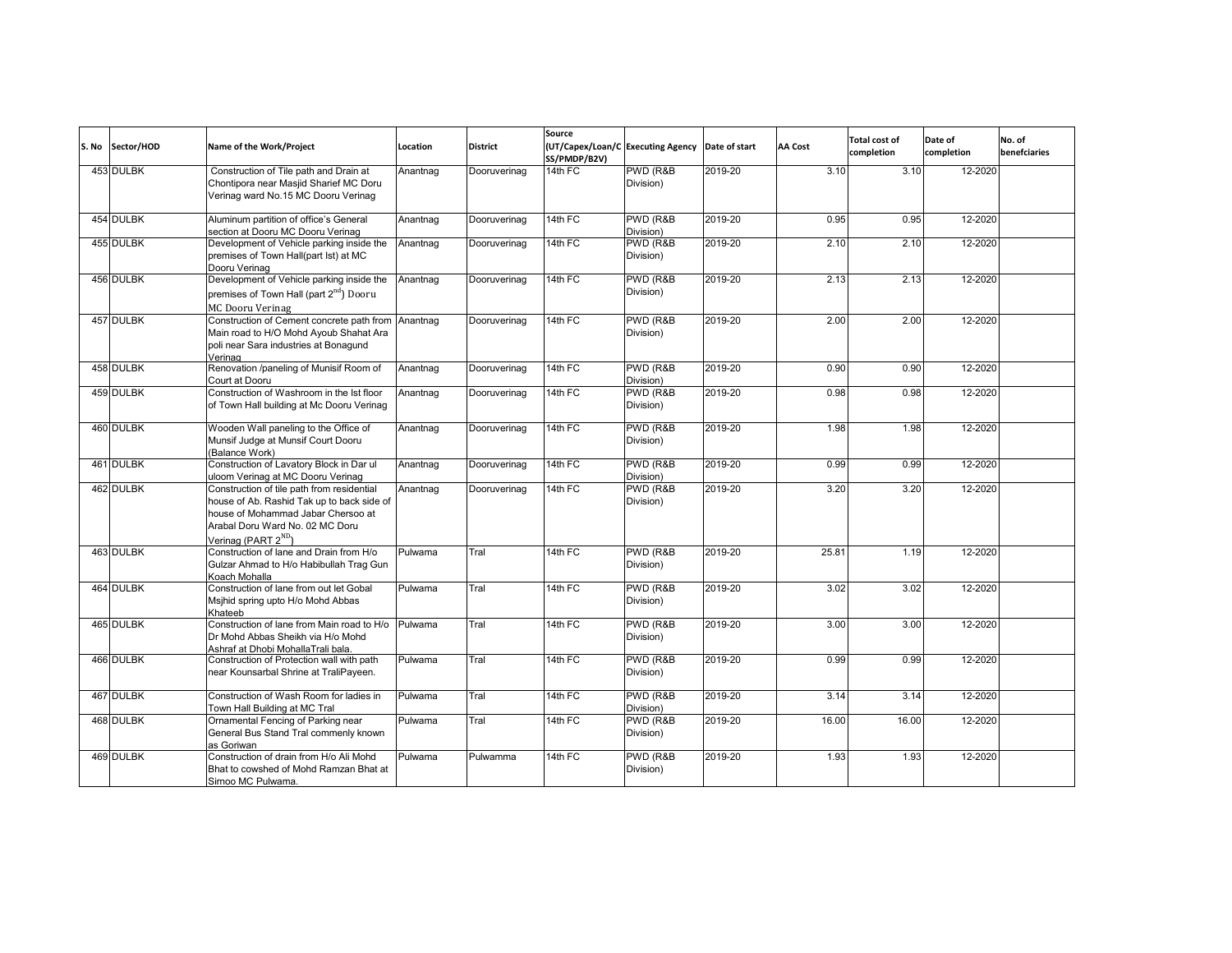| S. No | Sector/HOD | Name of the Work/Project                                                                                                                     | Location | <b>District</b> | Source<br>(UT/Capex/Loan/C Executing Agency Date of start<br>SS/PMDP/B2V) |                       |         | <b>AA Cost</b> | <b>Total cost of</b><br>completion | Date of<br>completion | No. of<br>benefciaries |
|-------|------------|----------------------------------------------------------------------------------------------------------------------------------------------|----------|-----------------|---------------------------------------------------------------------------|-----------------------|---------|----------------|------------------------------------|-----------------------|------------------------|
|       | 470 DULBK  | Face lifting of Town Hall Building Pulwama                                                                                                   | Pulwama  | Pulwamma        | 14th FC                                                                   | PWD (R&B<br>Division) | 2019-20 | 2.68           | 2.68                               | 12-2020               |                        |
|       | 471 DULBK  | Construction of lane from main road to H/o<br>Ab Ahad Sheikh, Alamdar Colony Prichoo<br>MC Pulwama.                                          | Pulwama  | Pulwamma        | 14th FC                                                                   | PWD (R&B<br>Division) | 2019-20 | 4.24           | 4.24                               | 12-2020               |                        |
|       | 472 DULBK  | Digging of dumping site at Circular road<br>Pulwama                                                                                          | Pulwama  | Pulwamma        | 14th FC                                                                   | PWD (R&B<br>Division) | 2019-20 | 13.60          | 13.60                              | 12-2020               |                        |
|       | 473 DULBK  | Construction of dumping site on circular<br>road by way of concrete block / CGI sheet<br>with angle iron at MC Pulwama (A)                   | Pulwama  | Pulwamma        | $14th$ FC                                                                 | PWD (R&B<br>Division) | 2019-20 | 6.09           | 6.09                               | 12-2020               |                        |
|       | 474 DULBK  | Construction of dumping site on circular<br>road by way of concrete block / CGI sheet<br>with angle iron at MC Pulwama (B)                   | Pulwama  | Pulwamma        | 14th FC                                                                   | PWD (R&B<br>Division) | 2019-20 | 4.50           | 4.50                               | 12-2020               |                        |
|       | 475 DULBK  | Construction of dumping site on circular<br>road by way of concrete block / CGI sheet<br>with angle iron at MC Pulwama ©                     | Pulwama  | Pulwamma        | 14th FC                                                                   | PWD (R&B<br>Division) | 2019-20 | 6.84           | 6.84                               | 12-2020               |                        |
|       | 476 DULBK  | Construction of Stopper by way of cement<br>Concrete near Masjid Mantakki at Eidgah<br>Khrew.                                                | Pulwama  | Khrew           | 14th FC                                                                   | PWD (R&B<br>Division) | 2019-20 | 0.99           | 0.99                               | 12-2020               |                        |
|       | 477 DULBK  | Construction of lane by way of cement<br>concrete from Masjid Sharif Danak<br>Mohalla to old Public Toilet at Mir Mohalla<br>Khrew.          | Pulwama  | Khrew           | 14th FC                                                                   | PWD (R&B<br>Division) | 2019-20 | 1.25           | 1.25                               | 12-2020               |                        |
|       | 478 DULBK  | Construction of Lane & Drain by way of<br>interlock tiles fromH/o Mukaram Hassan to<br>H/o Late Ghulam Rasool Sheikh at New<br>Colony Khrew. | Pulwama  | Khrew           | 14th FC                                                                   | PWD (R&B<br>Division) | 2019-20 | 3.73           | 3.73                               | 12-2020               |                        |
|       | 479 DULBK  | Construction of Drain from H/o Mohd Shafi<br>Najar to H/o Ab. Salam Sofi at New Colony<br>Khrew.                                             | Pulwama  | Khrew           | 14th FC                                                                   | PWD (R&B<br>Division) | 2019-20 | 2.48           | 2.48                               | 12-2020               |                        |
|       | 480 DULBK  | Development of Graveyard by way of<br>Chain link fencing behind Govt. Boys<br>Higher Sec. School Khrew                                       | Pulwama  | Khrew           | 14th FC                                                                   | PWD (R&B<br>Division) | 2019-20 | 6.58           | 4.49                               | 12-2020               |                        |
|       | 481 DULBK  | Development of Graveyard by way of<br>Retaining wall from H/o Mohd Khalil Wani<br>side near Terminal Tax Toll Post Khrew.                    | Pulwama  | Khrew           | 14th FC                                                                   | PWD (R&B<br>Division) | 2019-20 | 2.04           | 2.04                               | 12-2020               |                        |
|       | 482 DULBK  | Construction of lane from H/o Mohd Ashraf<br>Kumar to H/o Bashir Ahmad Ahanger near<br>MMET School Khrew.                                    | Pulwama  | Khrew           | $14th$ FC                                                                 | PWD (R&B<br>Division) | 2019-20 | 0.77           | 0.77                               | 12-2020               |                        |
|       | 483 DULBK  | Construction of drain fr om H/o: Ab. Salam<br>Raina to H/o: Ab. Majeed Bhat M.C<br>Pahalgam                                                  | Aanatnag | Pahalgam        | 14th FC                                                                   | PWD (R&B<br>Division) | 2019-20 | 0.94           | 0.94                               | 12-2020               |                        |
|       | 484 DULBK  | Constryution of drain from H/o: Ab. Khaliq<br>Mir to H/o: Gh. Qadir Mir M.C Pahalgam                                                         | Aanatnag | Pahalgam        | 14th FC                                                                   | PWD (R&B<br>Division) | 2019-20 | 0.95           | 0.95                               | 12-2020               |                        |
|       | 485 DULBK  | Construction of lane from H/o: Mohd Jabar<br>Magray to H/o: Fayaz Ahamd Lone                                                                 | Aanatnag | Pahalgam        | 14th FC                                                                   | PWD (R&B<br>Division) | 2019-20 | 1.50           | 1.50                               | 12-2020               |                        |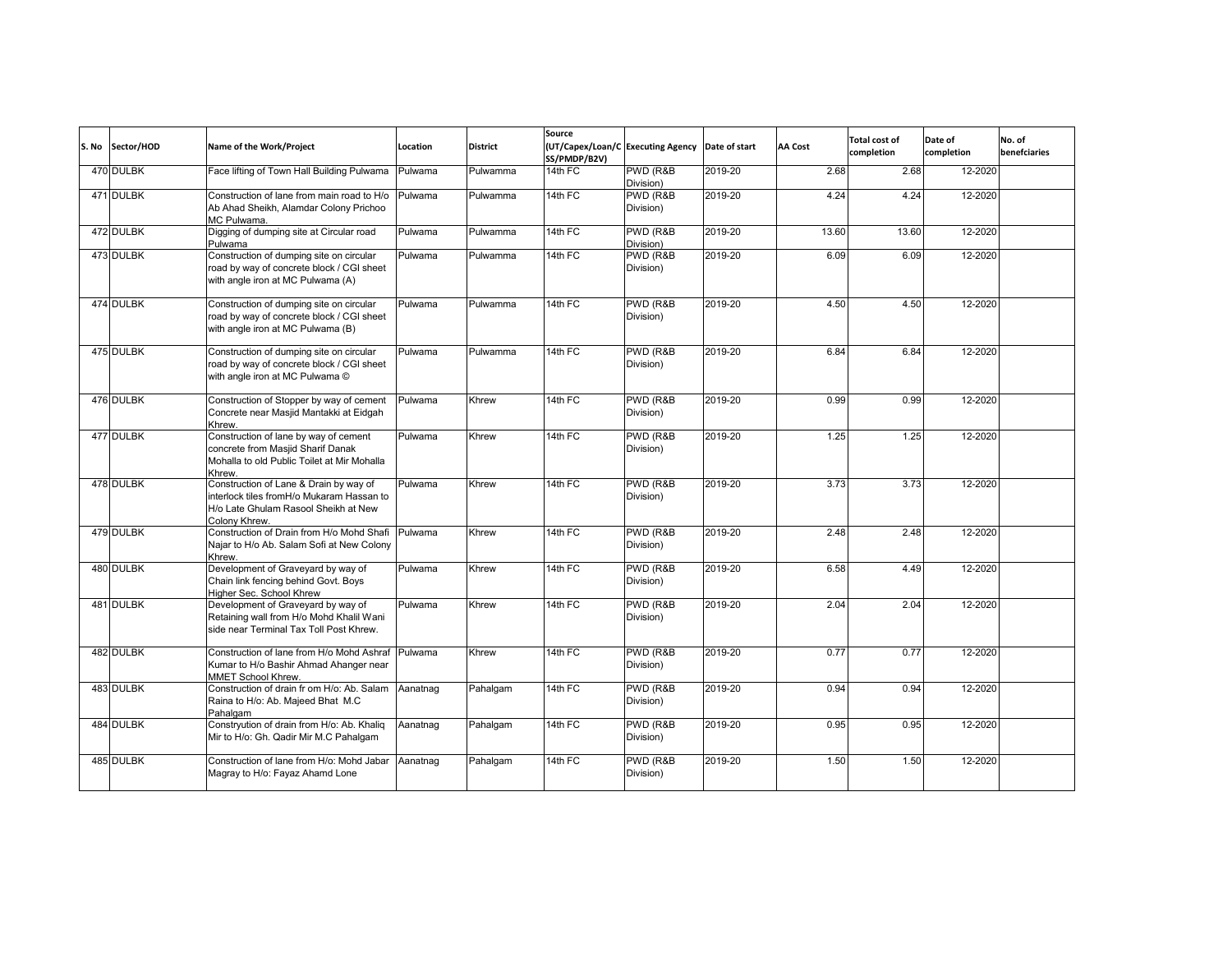| S. No | Sector/HOD | Name of the Work/Project                                                                                        | Location | <b>District</b> | Source<br>SS/PMDP/B2V) | (UT/Capex/Loan/C Executing Agency | Date of start | <b>AA Cost</b> | <b>Total cost of</b><br>completion | Date of<br>completion | No. of<br>benefciaries |
|-------|------------|-----------------------------------------------------------------------------------------------------------------|----------|-----------------|------------------------|-----------------------------------|---------------|----------------|------------------------------------|-----------------------|------------------------|
|       | 486 DULBK  | Construction of drain from H/o: Fayaz<br>Ahamd Mir to H/o: Gull Mohd Parray M.C<br>Pahalgam                     | Aanatnag | Pahalgam        | 14th FC                | PWD (R&B<br>Division)             | 2019-20       | 0.68           | 0.68                               | 12-2020               |                        |
|       | 487 DULBK  | Construction of drain from Kralpora Masjid<br>Shreef to Hotel Rose Hill M.C Pahalgam                            | Aanatnag | Pahalgam        | $14th$ FC              | PWD (R&B<br>Division)             | 2019-20       | 3.49           | 3.49                               | 12-2020               |                        |
|       | 488 DULBK  | Construction of lane from Darulal-uloom to<br>H/o: Reyaz Ahamd LawayM.C Pahalgam                                | Aanatnag | Pahalgam        | 14th FC                | PWD (R&B<br>Division)             | 2019-20       | 3.13           | 3.13                               | 12-2020               |                        |
|       | 489 DULBK  | Construction of Protection bund near H/o:<br>Ab. Maieed Sheikh to H/o: Bashir Ahamd<br>Sheikh M.C Pahalgam      | Aanatnag | Pahalgam        | $14th$ FC              | PWD (R&B<br>Division)             | 2019-20       | 1.50           | 1.50                               | 12-2020               |                        |
|       | 490 DULBK  | Construction of lane from H/o: Shabir<br>Ahamd Reshi to H/o: Ab. Rahman Bhat<br>M.C Pahalgam                    | Aanatnag | Pahalgam        | 14th FC                | PWD (R&B<br>Division)             | 2019-20       | 1.19           | 1.19                               | 12-2020               |                        |
|       | 491 DULBK  | Constrution of lane from Back side of Hotel Aanatnag<br>Ice Burg to Ho: Mohd Shafi Bhat M.C<br>Pahalgam         |          | Pahalgam        | 14th FC                | PWD (R&B<br>Division)             | 2019-20       | 3.55           | 3.55                               | 12-2020               |                        |
|       | 492 DULBK  | Construction of drain from H/o: Gull<br>Mohd Laway to Farroq Ahamd Khanday<br>M.C Pahalgam                      | Aanatnag | Pahalgam        | 14th FC                | PWD (R&B)<br>Division)            | 2019-20       | 0.81           | 0.81                               | 12-2020               |                        |
|       | 493 DULBK  | Constt. Of stairs steps from main link road<br>near house of abdul Qayoom lone upper<br>sidenowpora ward no. 1  | Bandipoa | Bandipoa        | 14th FC                | PWD (R&B)<br>Division)            | 2019-20       | 2.00           | 2.00                               | 12-2020               |                        |
|       | 494 DULBK  | P/L ogf nalla muk filling at Kaloosa Bus<br>Adda Ward No 13 Bandipora                                           | Bandipoa | Bandipoa        | 14th FC                | PWD (R&B<br>Division)             | 2019-20       | 1.00           | 1.00                               | 12-2020               |                        |
|       | 495 DULBK  | Constt. Of Chain lik fening at ziryarathgha<br>at Ward no 16 Aiar                                               | Bandipoa | Bandipoa        | 14th FC                | PWD (R&B<br>Division)             | 2019-20       | 2.00           | 2.00                               | 12-2020               |                        |
|       | 496 DULBK  | Constt. Of lane form supply gate upto H/o<br>Nazir Ahmad ganie ward no 10                                       | Bandipoa | Bandipoa        | 14th FC                | PWD (R&B<br>Division)             | 2019-20       | 2.00           | 2.00                               | 12-2020               |                        |
|       | 497 DULBK  | Constt. Of lane from H/o Mohammad<br>Afzal Wani up to H/o Dr. Malik on wards at<br>Ward No 17                   | Bandipoa | Bandipoa        | 14th FC                | PWD (R&B<br>Division)             | 2019-20       | 1.00           | 1.00                               | 12-2020               |                        |
|       | 498 DULBK  | Const. of cement conreate drain from h/o<br>Gh. Nabi ganie to h/o shri khanth at<br>kharpora ward no. 16        | Bandipoa | Bandipoa        | 14th FC                | PWD (R&B<br>Division)             | 2019-20       | 1.00           | 1.00                               | 12-2020               |                        |
|       | 499 DULBK  | Repairment .of drain from h/o Mohd amin<br>wani to gh. Rasool Khan ward no. 06.                                 | Bandipoa | Bandipoa        | 14th FC                | PWD (R&B<br>Division)             | 2019-20       | 0.50           | 0.50                               | 12-2020               |                        |
|       | 500 DULBK  | Constt. Of lane & Drain from H/o Mrs<br>Magsood Mir W/o Ab Rhim Kumar to on<br>wards at Ward No 04              | Bandipoa | Bandipoa        | 14th FC                | PWD (R&B<br>Division)             | 2019-20       | 2.56           | 2.56                               | 12-2020               |                        |
|       | 501 DULBK  | Constt. Of Darin from H/o Habibullah Wani<br>to onwards at Ward No 04                                           | Bandipoa | Bandipoa        | $14th$ FC              | PWD (R&B<br>Division)             | 2019-20       | 1.92           | 1.92                               | 12-2020               |                        |
|       | 502 DULBK  | Constt of Drain link fencing from<br>Graveyard at Ganie Mohalla near Distit<br>Hospital Bandipora at Ward No 05 | Bandipoa | Bandipoa        | 14th FC                | PWD (R&B<br>Division)             | 2019-20       | 1.06           | 1.06                               | 12-2020               |                        |
|       | 503 DULBK  | Constt. Of drain & tile path from H/o Bashir Bandipoa<br>Ahmad Sofi to Gh Hassan Jangli at No 06                |          | Bandipoa        | 14th FC                | PWD (R&B<br>Division)             | 2019-20       | 1.31           | 1.31                               | 12-2020               |                        |
|       | 504 DULBK  | Constt. Of protection wall near H/o;<br>Masjiod kirmani Bhat Mohalla Ward No 09                                 | Bandipoa | Bandipoa        | $14th$ FC              | PWD (R&B<br>Division)             | 2019-20       | 2.20           | 2.20                               | 12-2020               |                        |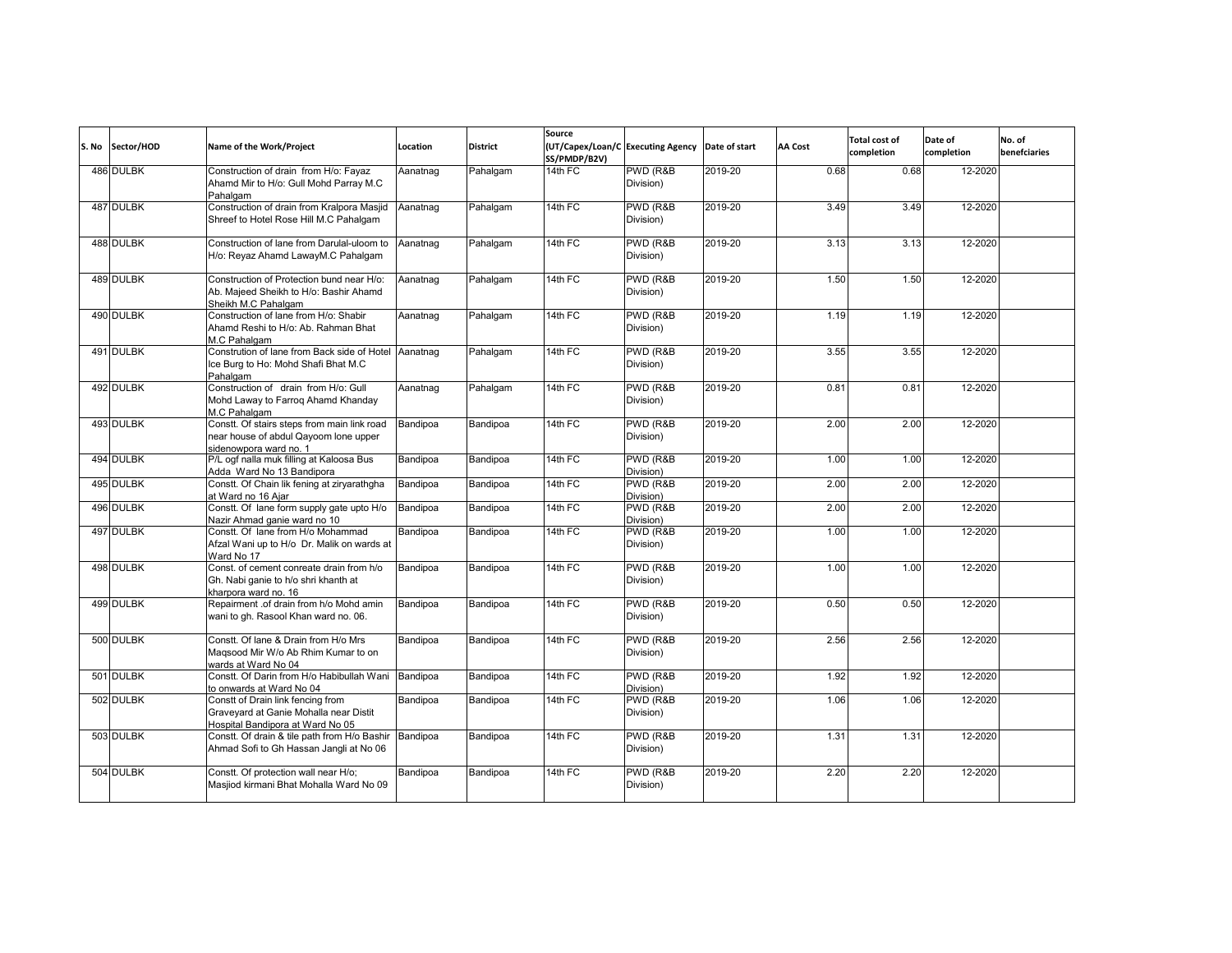| S. No Sector/HOD | Name of the Work/Project                                                                                                                                  | Location | <b>District</b> | Source<br>(UT/Capex/Loan/C Executing Agency<br>SS/PMDP/B2V) |                        | Date of start | AA Cost | <b>Total cost of</b><br>completion | Date of<br>completion | No. of<br>benefciaries |
|------------------|-----------------------------------------------------------------------------------------------------------------------------------------------------------|----------|-----------------|-------------------------------------------------------------|------------------------|---------------|---------|------------------------------------|-----------------------|------------------------|
| 505 DULBK        | Constt. Lane from shop of Ab Majeed Mir<br>to H/o: Gh Nabi M ir Ward No 11                                                                                | Bandipoa | Bandipoa        | 14th FC                                                     | PWD (R&B<br>Division)  | 2019-20       | 3.10    | 3.10                               | 12-2020               |                        |
| 506 DULBK        | Constt. Of CC lane & filling from H/o Mohd<br>Jabar Bhatto wards petro pump watapora<br>wards no12                                                        | Bandipoa | Bandipoa        | 14th FC                                                     | PWD (R&B<br>Division)  | 2019-20       | 1.28    | 1.28                               | 12-2020               |                        |
| 507 DULBK        | Constt. Of road by way Nallamuk filling<br>from H/o Saif din Dar to wards mohd<br>vousuf Rather at Ward No 12                                             | Bandipoa | Bandipoa        | $14th$ FC                                                   | PWD (R&B<br>Division)  | 2019-20       | 1.33    | 1.33                               | 12-2020               |                        |
| 508 DULBK        | Constt. Of path from H/o Mohd Saban<br>Bhat to wards Ab Salam Najar at Ward No<br>13                                                                      | Bandipoa | Bandipoa        | 14th FC                                                     | PWD (R&B<br>Division)  | 2019-20       | 3.74    | 3.74                               | 12-2020               |                        |
| 509 DULBK        | Constt. Of CC lane from main road to h/o<br>Jamil Ahmad Lone (Muslimabad) award<br>No 13                                                                  | Bandipoa | Bandipoa        | 14th FC                                                     | PWD (R&B<br>Division)  | 2019-20       | 1.37    | 1.37                               | 12-2020               |                        |
| 510 DULBK        | Constt. Of Tile lane from main road<br>towards Farooq Ahmad Mir at Ward No14                                                                              | Bandipoa | Bandipoa        | $14th$ FC                                                   | PWD (R&B)<br>Division) | 2019-20       | 3.74    | 3.74                               | 12-2020               |                        |
| 511 DULBK        | Constt. Of road by way Nallamuk filling<br>near Middle School at Ward No 15                                                                               | Bandipoa | Bandipoa        | 14th FC                                                     | PWD (R&B<br>Division)  | 2019-20       | 1.40    | 1.40                               | 12-2020               |                        |
| 512 DULBK        | Constt. Of drain from H/o Mohd Yousuf<br>Sheikh to H/o Ab Rasahid Sheik at Ajar<br>Ward No 16                                                             | Bandipoa | Bandipoa        | 14th FC                                                     | PWD (R&B<br>Division)  | 2019-20       | 2.31    | 2.31                               | 12-2020               |                        |
| 513 DULBK        | Constt. Of drain from H/o; of Noor Din<br>Wani to H/o Shabir Ahmad Lone on wards<br>at Ward No17 Kharpora                                                 | Bandipoa | Bandipoa        | 14th FC                                                     | PWD (R&B<br>Division)  | 2019-20       | 2.15    | 2.15                               | 12-2020               |                        |
| 514 DULBK        | Constt. Of drain from H/o Ab Jabber<br>Zarger to H/o Gh Rasool Wani on wards<br>Const.repirment of drain near H/o MOhd<br>Afzal Sheikh at Ward No 16 Ajar | Bandipoa | Bandipoa        | $14th$ FC                                                   | PWD (R&B<br>Division)  | 2019-20       | 1.44    | 1.44                               | 12-2020               |                        |
| 515 DULBK        | Constt. Of drain from H/o Mohd Muzafer<br>Shah to Gh Mohidin Shah to onwards at<br>Ward No06                                                              | Bandipoa | Bandipoa        | 14th FC                                                     | PWD (R&B<br>Division)  | 2019-20       | 0.61    | 0.61                               | 12-2020               |                        |
| 516 DULBK        | Soling and metling from inner road from<br>H/o Ali MOhd Lami at Lami Mohalla Ward<br>No 07                                                                | Bandipoa | Bandipoa        | $14th$ FC                                                   | PWD (R&B<br>Division)  | 2019-20       | 0.50    | 0.50                               | 12-2020               |                        |
| 517 DULBK        | Constt. Of lane from main road to azad at<br>Ward No 14                                                                                                   | Bandipoa | Bandipoa        | 14th FC                                                     | PWD (R&B<br>Division)  | 2019-20       | 0.62    | 0.62                               | 12-2020               |                        |
| 518 DULBK        | Constt. Of tile path near Masjid Shrif<br>stadium colony sector A ward no17                                                                               | Bandipoa | Bandipoa        | 14th $FC$                                                   | PWD (R&B<br>Division)  | 2019-20       | 0.80    | 0.80                               | 12-2020               |                        |
| 519 DULBK        | Constt. Road and drain from main road to<br>house of Mehraj ud din Shah on wards<br>Ward no 09                                                            | Bandipoa | Bandipoa        | 14th FC                                                     | PWD (R&B<br>Division)  | 2019-20       | 5.04    | 5.04                               | 12-2020               |                        |
| 520 DULBK        | Constt.of drain and trash plate from H/o<br>Mushtag Ahmad Wani to H/o Javid Najeeb<br>Ward No 06                                                          | Bandipoa | Bandipoa        | 14th FC                                                     | PWD (R&B<br>Division)  | 2019-20       | 4.58    | 4.58                               | 12-2020               |                        |
| 521 DULBK        | Constt. Of Prtetion wall from H/o Javid<br>Ahmad Sheikh to H/o Ab Gani Sheikh<br>Ward No 05                                                               | Bandipoa | Bandipoa        | 14th FC                                                     | PWD (R&B<br>Division)  | 2019-20       | 4.51    | 4.51                               | 12-2020               |                        |
| 522 DULBK        | Chain link fencing from Jenazgah at<br>Paphan B Ward No 09                                                                                                | Bandipoa | Bandipoa        | 14th FC                                                     | PWD (R&B<br>Division)  | 2019-20       | 3.75    | 3.75                               | 12-2020               |                        |
| 523 DULBK        | Chain link fencing graveyard at Kaloosa<br>Ward No 12                                                                                                     | Bandipoa | Bandipoa        | 14th FC                                                     | PWD (R&B<br>Division)  | 2019-20       | 4.45    | 4.45                               | 12-2020               |                        |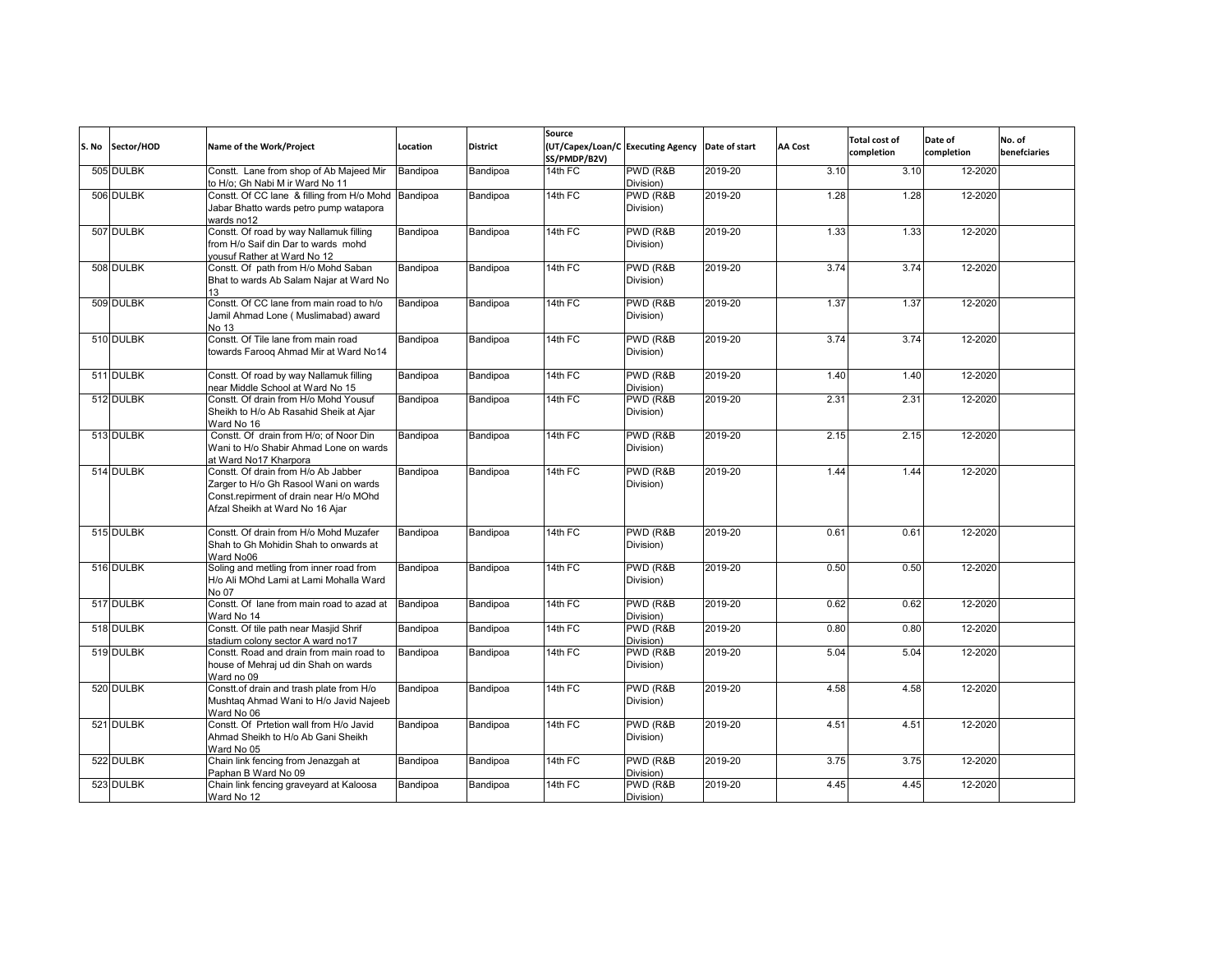| S. No | Sector/HOD | Name of the Work/Project                                                                                                                                                    | Location | <b>District</b> | Source<br>SS/PMDP/B2V) | (UT/Capex/Loan/C Executing Agency | Date of start | <b>AA Cost</b> | <b>Total cost of</b><br>completion | Date of<br>completion | No. of<br>benefciaries |
|-------|------------|-----------------------------------------------------------------------------------------------------------------------------------------------------------------------------|----------|-----------------|------------------------|-----------------------------------|---------------|----------------|------------------------------------|-----------------------|------------------------|
|       | 524 DULBK  | Chain link fencing of graveyard Dahigam<br>Ward No 15                                                                                                                       | Bandipoa | Bandipoa        | 14th FC                | PWD (R&B<br>Division)             | 2019-20       | 2.66           | 2.66                               | 12-2020               |                        |
|       | 525 DULBK  | Drain from Rehmat Masjid Shrif towards<br>Nusoo Ward No 07                                                                                                                  | Bandipoa | Bandipoa        | 14th FC                | PWD (R&B<br>Division)             | 2019-20       | 2.86           | 2.86                               | 12-2020               |                        |
|       | 526 DULBK  | Construction of Lane/Drain from National<br>highway to H/o Gh. Rasool Najar viA h/O<br>Ab. SAlam NajaR AT Kadlabal Ward No:<br>15 at M C pampore.                           | Pulwama  | Pampore         | 14th FC                | PWD (R&B<br>Division)             | 2019-20       | 4.17           | 4.17                               | 12-2020               |                        |
|       | 527 DULBK  | Construction of drain with Trash Gurad<br>from H/o Ali Mohammad Khan to Masjid<br>Sultaniya at New Colony Tulbagh Ward no<br>06 at M C Pampore.                             | Pulwama  | Pampore         | 14th FC                | PWD (R&B<br>Division)             | 2019-20       | 1.97           | 1.97                               | 12-2020               |                        |
|       | 528 DULBK  | Construction of tiled lane from H/o Haji Ab.<br>Samad Meer to onwards with construction<br>of drain from Tull Muasjid to onwards at<br>Kadlabal Ward No: 14 at M C pampore. | Pulwama  | Pampore         | 14th FC                | PWD (R&B)<br>Division)            | 2019-20       | 4.83           | 4.83                               | 12-2020               |                        |
|       | 529 DULBK  | Construction of lane and road from H/o Ab.<br>Azizi Dar to H/o Bashir ahmad Dar at<br>Khakahbagh at M C pampore.                                                            | Pulwama  | Pampore         | 14th FC                | PWD (R&B<br>Division)             | 2019-20       | 8.83           | 8.83                               | 12-2020               |                        |
|       | 530 DULBK  | Construction of drain from Dar Mohalla<br>Masjid Shareif to River Jehlum at Khankah<br>Bagh at M C pampore                                                                  | Pulwama  | Pampore         | $14th$ FC              | PWD (R&B<br>Division)             | 2019-20       | 1.22           | 1.22                               | 12-2020               |                        |
|       | 531 DULBK  | Construction of Bund near H/o:Javaid<br>Ahmad Bhat                                                                                                                          | Anantnag | Ashimuqam       | 14th FC                | PWD (R&B<br>Division)             | 2019-20       | 0.95           | 0.95                               | 12-2020               |                        |
|       | 532 DULBK  | Construction of drain from H/o:Ali<br>MohdBhat to land of Faroog Ahmad Wani                                                                                                 | Anantnag | Ashimuqam       | $14th$ FC              | PWD (R&B<br>Division)             | 2019-20       | 0.60           | 0.60                               | 12-2020               |                        |
|       | 533 DULBK  | Fencing of graveyard near Fire Station                                                                                                                                      | Anantnag | Ashimuqam       | 14th FC                | PWD (R&B<br>Division)             | 2019-20       | 0.90           | 0.90                               | 12-2020               |                        |
|       | 534 DULBK  | Tiling of lane from H/o: Gh. Hassan to<br>H/o:Bashir Ahmad Sofi                                                                                                             | Anantnag | Ashimuqam       | 14th FC                | PWD (R&B<br>Division)             | 2019-20       | 0.50           | 0.50                               | 12-2020               |                        |
|       | 535 DULBK  | Constt of lane from zoolsadak to H/o Mohd<br>Abdulla Haji MC Aishmugam Ward No 04                                                                                           | Anantnag | Ashimugam       | 14th FC                | PWD (R&B<br>Division)             | 2019-20       | 0.60           | 0.60                               | 12-2020               |                        |
|       | 536 DULBK  | Construction of culvert near H/o:<br>MohdAvoub Mir                                                                                                                          | Anantnag | Ashimuqam       | $14th$ FC              | PWD (R&B<br>Division)             | 2019-20       | 0.50           | 0.50                               | 12-2020               |                        |
|       | 537 DULBK  | Construction of lane from H/o:Ab.<br>RehmanDarzi to Gh. Mohd Mir                                                                                                            | Anantnag | Ashimuqam       | $14th$ FC              | PWD (R&B)<br>Division)            | 2019-20       | 0.68           | 0.68                               | 12-2020               |                        |
|       | 538 DULBK  | Tiling of lane near H/o. Mohd Amin Ganai<br>to Ab. Kabir Sheikh                                                                                                             | Anantnag | Ashimuqam       | 14th FC                | PWD (R&B<br>Division)             | 2019-20       | 0.70           | 0.70                               | 12-2020               |                        |
|       | 539 DULBK  | Construction of lane from Peer Qadir Sahib Anantnag<br>to H/o:MohdHussainAhanger.                                                                                           |          | Ashimuqam       | $14th$ FC              | PWD (R&B<br>Division)             | 2019-20       | 0.80           | 0.80                               | 12-2020               |                        |
|       | 540 DULBK  | Fencing of Graveyard near Baba Shamsu<br>din Shrine                                                                                                                         | Anantnag | Ashimuqam       | 14th FC                | PWD (R&B<br>Division)             | 2019-20       | 0.50           | 0.50                               | 12-2020               |                        |
|       | 541 DULBK  | Construction of parpet from old police<br>station to H/o:Gh. QadirWani at Shah Kul.                                                                                         | Anantnag | Ashimuqam       | 14th FC                | PWD (R&B<br>Division)             | 2019-20       | 0.76           | 0.76                               | 12-2020               |                        |
|       | 542 DULBK  | Development of Dumping site                                                                                                                                                 | Anantnag | Ashimuqam       | 14th FC                | PWD (R&B<br>Division)             | 2019-20       | 0.90           | 0.90                               | 12-2020               |                        |
|       | 543 DULBK  | Construction of bund near dumping site.                                                                                                                                     | Anantnag | Ashimuqam       | 14th FC                | PWD (R&B<br>Division)             | 2019-20       | 0.60           | 0.60                               | 12-2020               |                        |